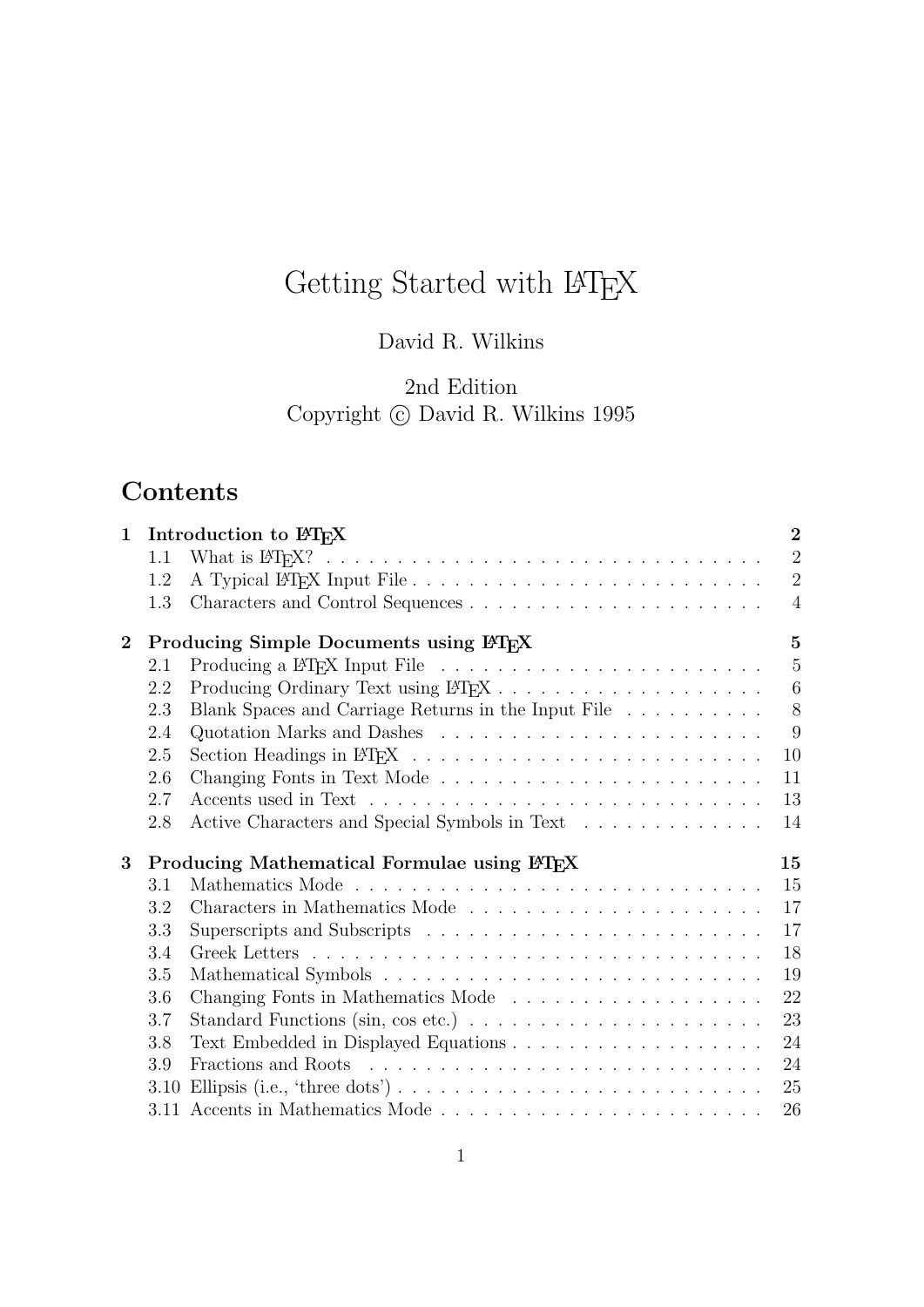|     | 4 Further Features of LAT <sub>EX</sub> | 35  |
|-----|-----------------------------------------|-----|
|     |                                         |     |
|     |                                         |     |
|     |                                         | -40 |
| 44  |                                         | 41  |
| 4.5 |                                         |     |
| 4.6 |                                         |     |
|     |                                         |     |

# 1 Introduction to  $\mathbb{F}T_FX$

### 1.1 What is  $\angle M$ <sub>F</sub>X?

LATEX is a computer program for typesetting documents. It takes a computer file, prepared according to the rules of LATEX and converts it to a form that may be printed on a high-quality printer, such as a laser writer, to produce a printed document of a quality comparable with good quality books and journals. Simple documents, which do not contain mathematical formulae or tables may be produced very easily: effectively all one has to do is to type the text straight in (though observing certain rules relating to quotation marks and punctuation dashes). Typesetting mathematics is somewhat more complicated, but even here LATEX is comparatively straightforward to use when one considers the complexity of some of the formulae that it has to produce and the large number of mathematical symbols which it has to produce.

 $\Delta E$ FEX is one of a number of 'dialects' of TEX, all based on the version of TEX created by D. E. Knuth which is known as Plain T<sub>E</sub>X. LAT<sub>E</sub>X (created by L. B. Lamport) is one of these 'dialects'. It is particularly suited to the production of long articles and books, since it has facilities for the automatic numbering of chapters, sections, theorems, equations etc., and also has facilities for cross-referencing. It is probably one of the most suitable version of LAT<sub>EX</sub> for beginners to use.

### 1.2 A Typical LATEX Input File

In order to produce a document using LAT<sub>EX</sub>, we must first create a suitable *input file* on the computer. We apply the  $\angle$ FFX program to the input file and then use the printer to print out the so-called 'DVI' file produced by the LAT<sub>EX</sub> program (after first using another program to translate the 'DVI' file into a form that the printer can understand). Here is an example of a typical LAT<sub>EX</sub> input file: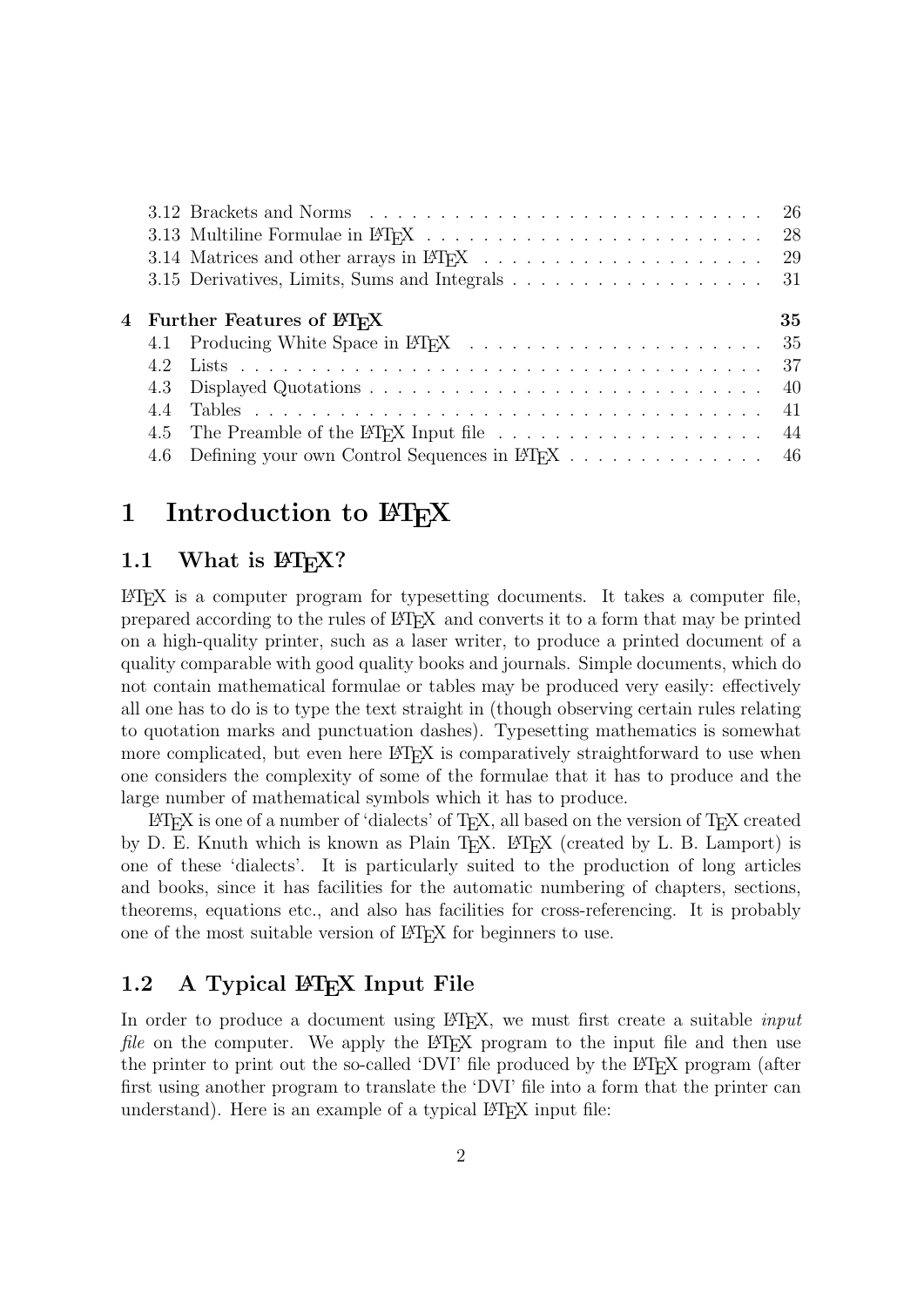```
\documentclass[a4paper,12pt]{article}
\begin{document}
```
The foundations of the rigorous study of \textit{analysis} were laid in the nineteenth century, notably by the mathematicians Cauchy and Weierstrass. Central to the study of this subject are the formal definitions of \textit{limits} and \textit{continuity}.

```
Let $D$ be a subset of $\bf R$ and let
$f \colon D \to \textbf{R}$ be a real-valued function on
$D$. The function $f$ is said to be \textit{continuous} on
$D$ if, for all \epsilon > 0$ and for all $x \in D$,
there exists some \delta \delta > 0 (which may depend on x\)
such that if $y \in D$ satisfies
\{ |y - x| < \delta \}then
\[\ \ |f(y) - f(x)| \leq \epsilon \]
```
One may readily verify that if \$f\$ and \$g\$ are continuous functions on \$D\$ then the functions \$f+g\$, \$f-g\$ and \$f.g\$ are continuous. If in addition \$g\$ is everywhere non-zero then \$f/g\$ is continuous.

\end{document}

When we apply LAT<sub>EX</sub> to these paragraphs we produce the text

The foundations of the rigorous study of *analysis* were laid in the nineteenth century, notably by the mathematicians Cauchy and Weierstrass. Central to the study of this subject are the formal definitions of limits and continuity.

Let D be a subset of **R** and let  $f: D \to \mathbf{R}$  be a real-valued function on D. The function f is said to be *continuous* on D if, for all  $\epsilon > 0$  and for all  $x \in D$ , there exists some  $\delta > 0$  (which may depend on x) such that if  $y \in D$  satisfies

$$
|y - x| < \delta
$$

then

$$
|f(y) - f(x)| < \epsilon.
$$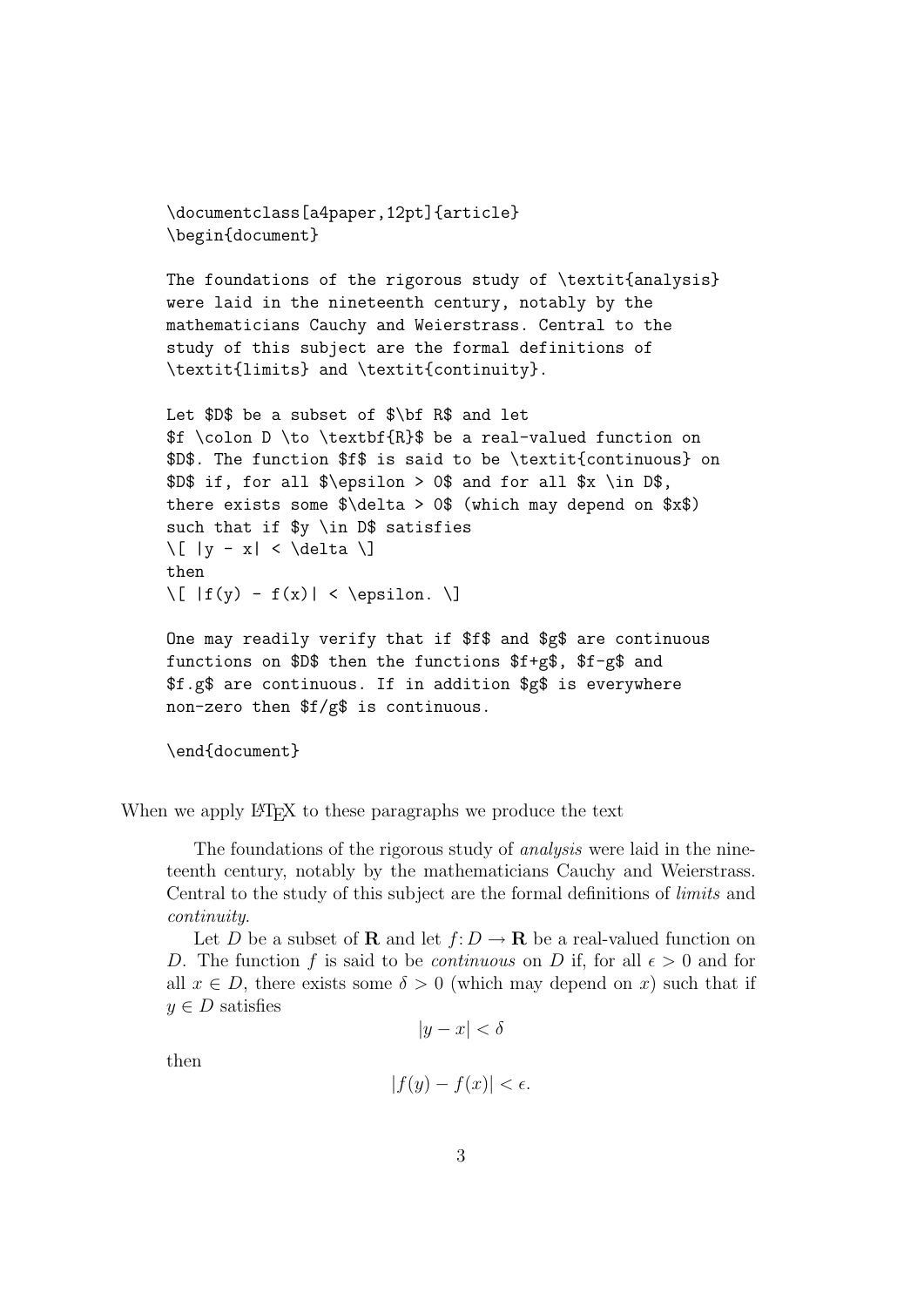One may readily verify that if f and g are continuous functions on  $D$ then the functions  $f + g$ ,  $f - g$  and  $f.g$  are continuous. If in addition g is everywhere non-zero then  $f/g$  is continuous.

This example illustrates various features of LATEX. Note that the lines

```
\documentclass[a4paper,12pt]{article}
\begin{document}
```
are placed at the beginning of the input file. These are followed by the main body of the text, followed by the concluding line

```
\end{document}
```
Note also that, although most characters occurring in this file have their usual meaning, yet there are special characters such as  $\setminus$ ,  $\$ ,  $\{$  and  $\}$  which have special meanings within LATEX. Note in particular that there are sequences of characters which begin with a 'backslash' \ which are used to produce mathematical symbols and Greek letters and to accomplish tasks such as changing fonts. These sequences of characters are known as control sequences.

### 1.3 Characters and Control Sequences

We now describe in more detail some of the features of  $\mathbb{P}\Gamma F X$  illustrated in the above example.

Most characters on the keyboard, such as letters and numbers, have their usual meaning. However the characters

\ { } \$ ^ \_ % ~ # &

are used for special purposes within LAT<sub>EX</sub>. Thus typing one of these characters will not produce the corresponding character in the final document. Of course these characters are very rarely used in ordinary text, and there are methods of producing them when they are required in the final document.

In order to typeset a mathematical document it is necessary to produce a considerable number of special mathematical symbols. One also needs to be able to change fonts. Also mathematical documents often contain arrays of numbers or symbols (matrices) and other complicated expressions. These are produced in LAT<sub>EX</sub> using *control* sequences. Most control sequences consist of a backslash \ followed by a string of (upper or lower case) letters. For example, \alpha, \textit and \sum are control sequences.

In the example above we used the control sequences \textit and \textbf to change the font to italic and boldface respectively. Also we used the control sequences \to,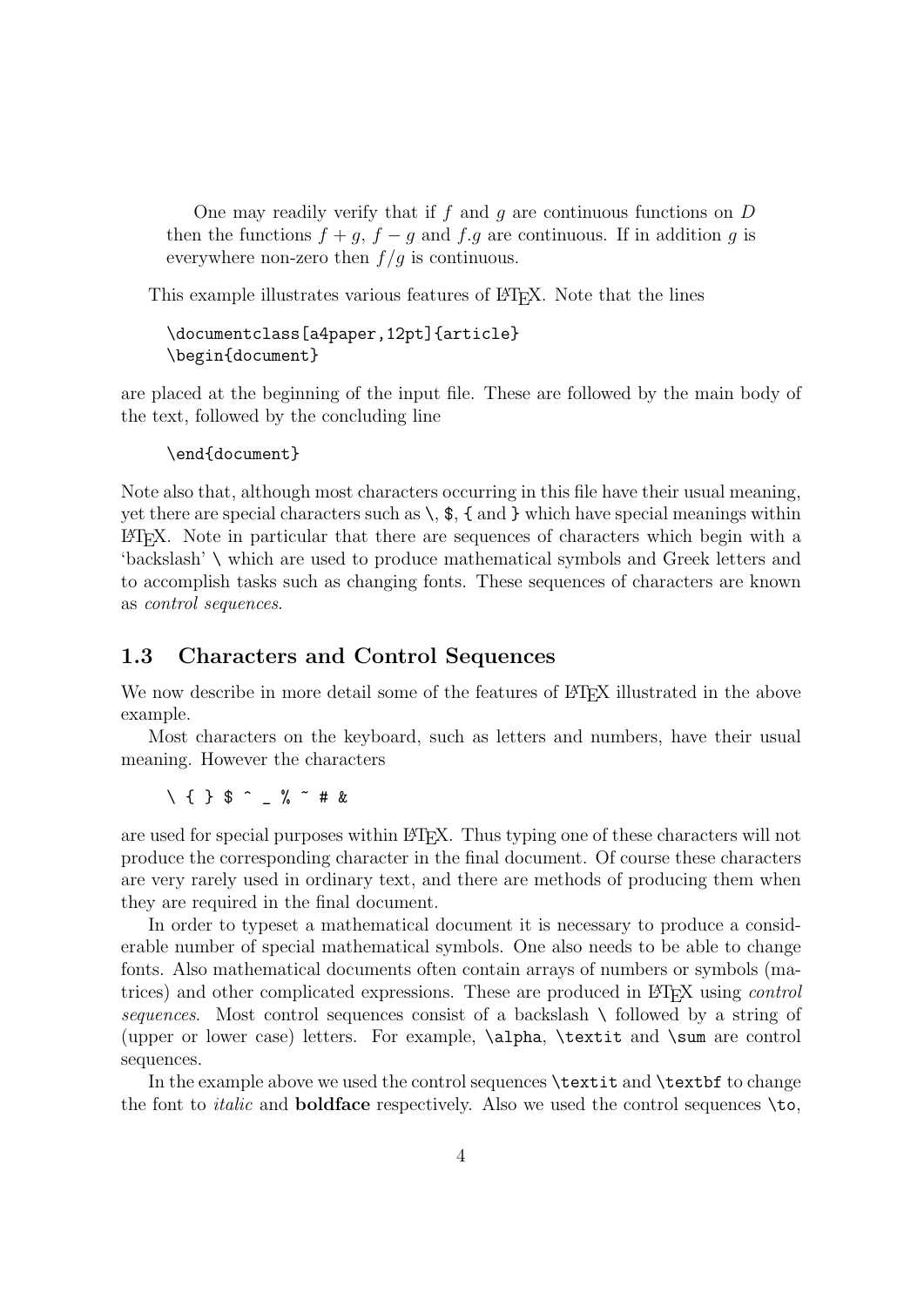$\in$ , \delta and \epsilon to produce the mathematical symbols  $\rightarrow$  and  $\in$  and the Greek letters  $\delta$  and  $\epsilon$ 

There is another variety of control sequence which consists of a backslash followed by a single character that is not a letter. Examples of control sequences of this sort are  $\setminus \{, \setminus \text{``and }\setminus \$ .

The special characters { and } are used for *grouping* purposes. Everything enclosed within matching pair of such brackets is treated as a single unit. We have applied these brackets in the example above whenever we changed fonts. We shall see other instances where one needs to use  $\{$  and  $\}$  in LAT<sub>EX</sub> to group words and symbols together (e.g., when we need to produce superscripts and subscripts which contain more than one symbol).

The special character  $\frac{1}{2}$  is used when one is changing from ordinary text to a mathematical expression and when one is changing back to ordinary text. Thus we used

for all  $\epsilon > 0$  and for all  $x \in D$ ,

to produce the phrase

for all  $\epsilon > 0$  and for all  $x \in D$ ,

in the example given above. Note also that we used  $\setminus$ [ and  $\setminus$ ] in the example above to mark the beginning and end respectively of a mathematical formula that is displayed on a separate line.

The remaining special characters

 $\hat{ }$   $\hat{ }$   $\%$   $\hat{ }$  # &

have special purposes within LAT<sub>EX</sub> that we shall discuss later.

## 2 Producing Simple Documents using  $\mu_{\text{Tx}}$

### 2.1 Producing a LAT<sub>F</sub>X Input File

We describe the structure of a typical LAT<sub>EX</sub> input file.

The first line of the input file should consist of a \documentclass command. The recommended such \documentclass command for mathematical articles and similar documents has the form

\documentclass[a4paper,12pt]{article}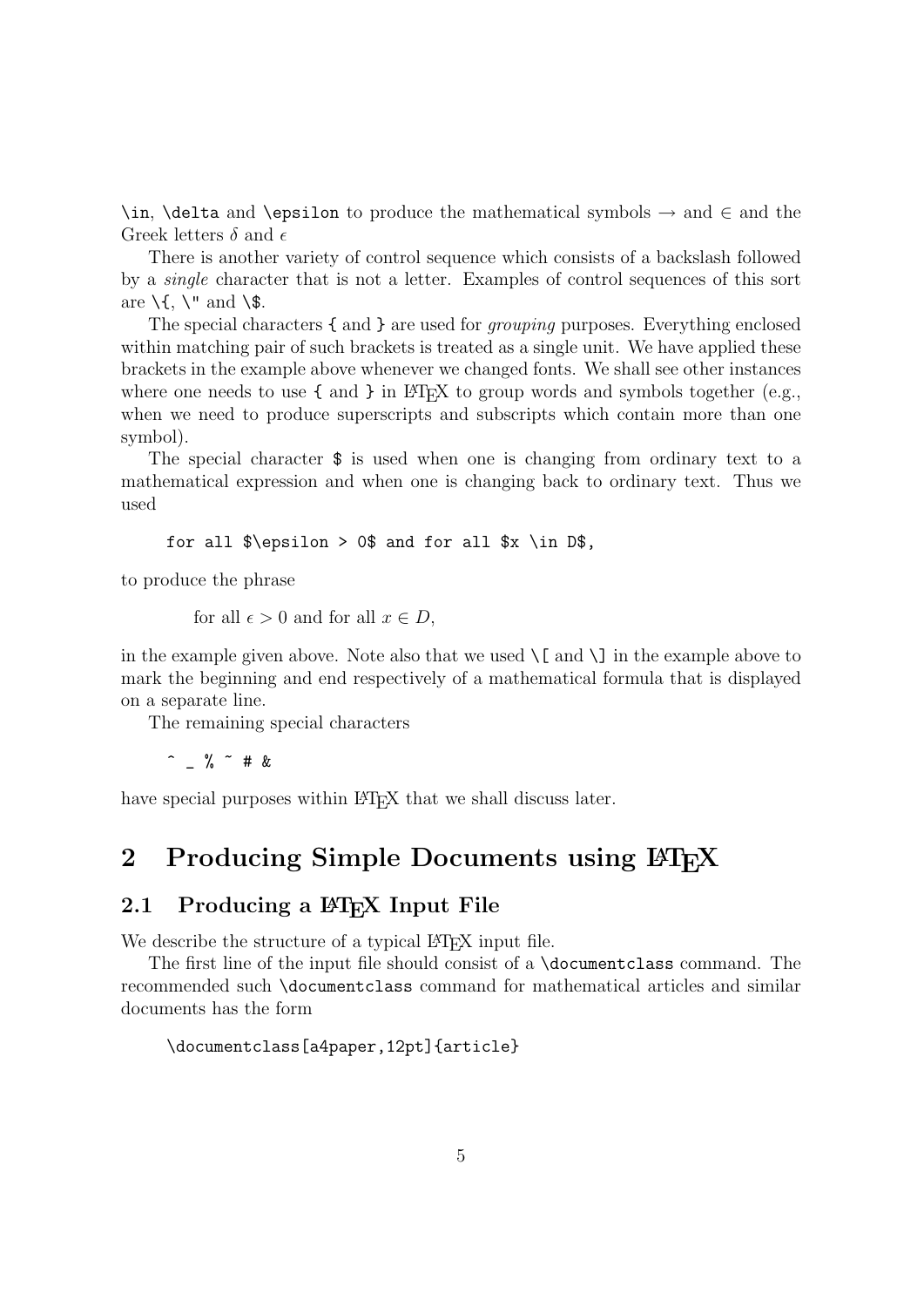(You do not have to worry about what this command means when first learning to use  $\Delta F$ FX: its effect is to ensure that the final document is correctly positioned on A4 size paper and that the text is of a size that is easy to read.) There are variants of this \documentclass command which are appropriate for letters or for books.

The documentstyle command may be followed by certain other optional commands, such as the \pagestyle command. It is not necessary to find out about these commands when first learning to use  $\Delta T$ FX.

After the \documentclass command and these other optional commands, we place the command

#### \begin{document}

This command is then followed by the main body of the text, in the format prescribed by the rules of  $EFTK$ .

Finally, we end the input file with a line containing the command

\end{document}

### 2.2 Producing Ordinary Text using LAT<sub>EX</sub>

To produce a simple document using LATEX one should create a LATEX input file, beginning with a \documentclass command and the \begin{document} command, as described above. The input file should end with the \end{document} command, and the text of the document should be sandwiched between the \begin{document} and \end{document} commands in the manner described below.

If one merely wishes to type in ordinary text, without complicated mathematical formulae or special effects such as font changes, then one merely has to type it in as it is, leaving a completely blank line between successive paragraphs. You do not have to worry about paragraph indentation: LATEX will automatically indent all paragraphs with the exception of the first paragraph of a new section (unless you take special action to override the conventions adopted by  $\langle \text{H} \rangle$ 

For example, suppose that we wish to create a document containing the following paragraphs:

If one merely wishes to type in ordinary text, without complicated mathematical formulae or special effects such as font changes, then one merely has to type it in as it is, leaving a completely blank line between successive paragraphs.

You do not have to worry about paragraph indentation: all paragraphs will be indented with the exception of the first paragraph of a new section. One must take care to distinguish between the 'left quote' and the 'right quote' on the computer terminal. Also, one should use two 'single quote'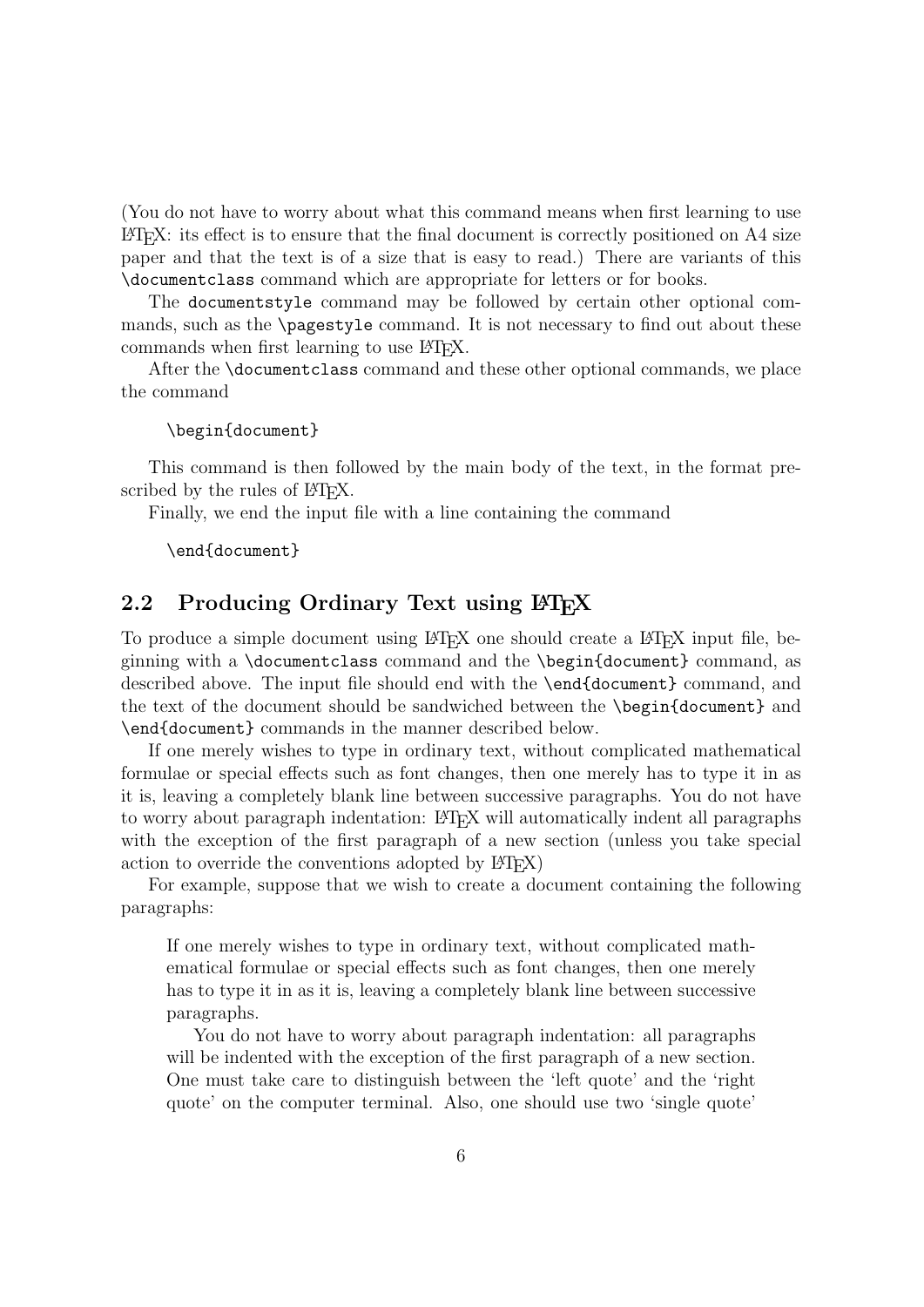characters in succession if one requires "double quotes". One should never use the (undirected) 'double quote' character on the computer terminal, since the computer is unable to tell whether it is a 'left quote' or a 'right quote'. One also has to take care with dashes: a single dash is used for hyphenation, whereas three dashes in succession are required to produce a dash of the sort used for punctuation—such as the one used in this sentence.

To create this document using  $\mathbb{F} F[X]$  we use the following input file:

```
\documentclass[a4paper,12pt]{article}
\begin{document}
```
If one merely wishes to type in ordinary text, without complicated mathematical formulae or special effects such as font changes, then one merely has to type it in as it is, leaving a completely blank line between successive paragraphs.

You do not have to worry about paragraph indentation: all paragraphs will be indented with the exception of the first paragraph of a new section.

One must take care to distinguish between the 'left quote' and the 'right quote' on the computer terminal. Also, one should use two 'single quote' characters in succession if one requires ''double quotes''. One should never use the (undirected) 'double quote' character on the computer terminal, since the computer is unable to tell whether it is a 'left quote' or a 'right quote'. One also has to take care with dashes: a single dash is used for hyphenation, whereas three dashes in succession are required to produce a dash of the sort used for punctuation---such as the one used in this sentence.

\end{document}

Having created the input file, one then has to run it through the L<sup>AT</sup>EX program and then print it out the resulting output file (known as a 'DVI' file).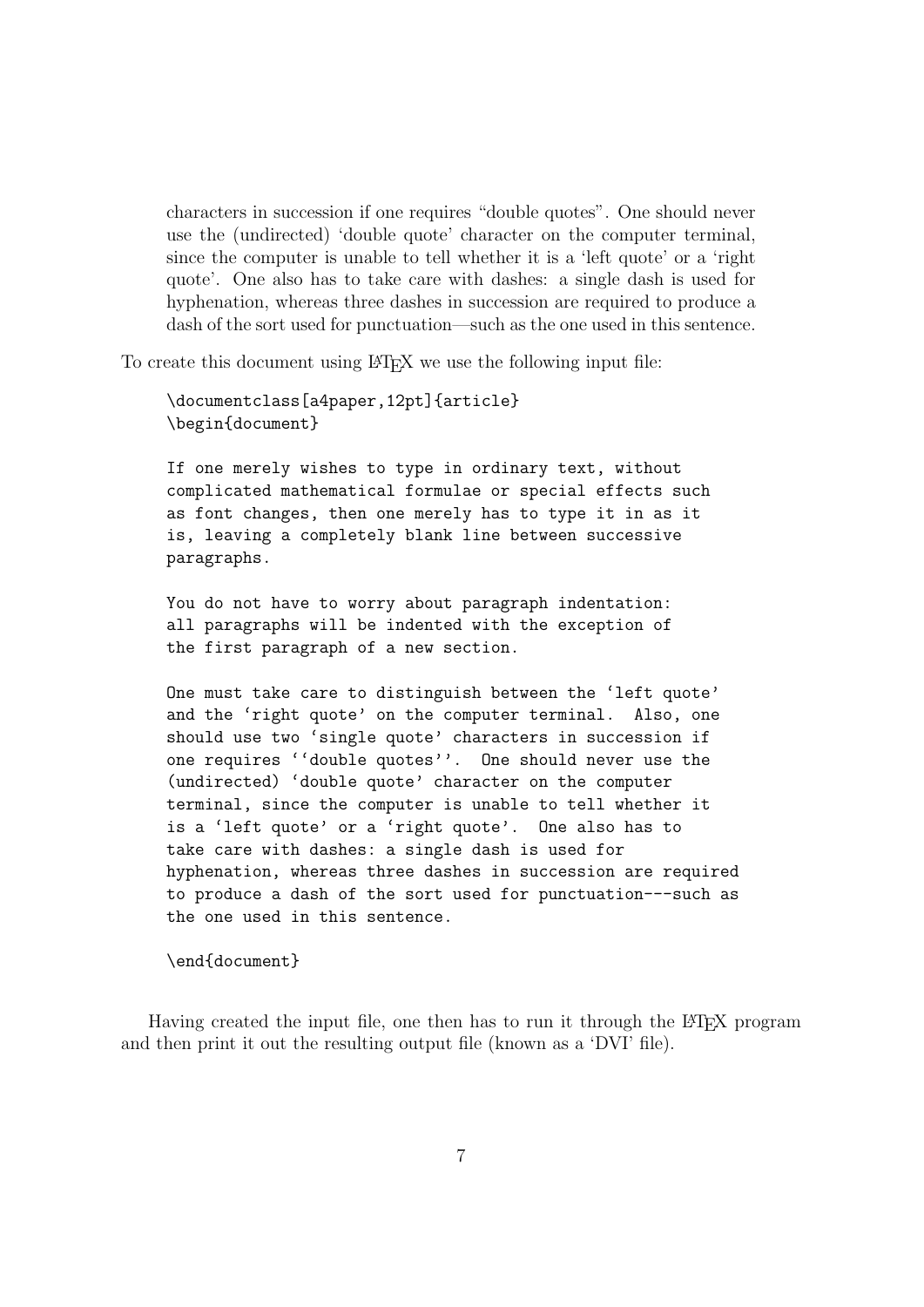### 2.3 Blank Spaces and Carriage Returns in the Input File

LATEX treats the carriage return at the end of a line as though it were a blank space. Similarly LATEX treats tab characters as blank spaces. Moreover, LATEX regards a sequence of blank spaces as though it were a single space, and similarly it will ignore blank spaces at the beginning or end of a line in the input file. Thus, for example, if we type

This is a silly example of a file with many spaces.

#### This is the beginning

of a new paragraph.

then we obtain

This is a silly example of a file with many spaces. This is the beginning of a new paragraph.

It follows immediately from this that one will obtain the same results whether one types one space or two spaces after a full stop: L<sup>AT</sup>EX does not distinguish between the two cases.

Any spaces which follow a control sequence will be ignored by  $\Delta F$ <sub>F</sub>X.

If you really need a blank space in the final document following whatever is produced by the control sequence, then you must precede this blank by a *backslash*  $\setminus$ . Thus in order to obtain the sentence

LATEX is a very powerful computer typesetting program.

we must type

\LaTeX\ is a very powerful computer typesetting program.

(Here the control sequence  $T \in X$  is used to produce the  $\mathbb{F} \in \mathbb{F} \times \mathbb{F}$  logo.)

In general, preceding a blank space by a backslash forces LATEX to include the blank space in the final document.

As a general rule, you should never put a blank space after a left parenthesis or before a right parenthesis. If you were to put a blank space in these places, then you run the risk that LAT<sub>E</sub>X might start a new line immediately after the left parenthesis or before the right parenthesis, leaving the parenthesis marooned at the beginning or end of a line.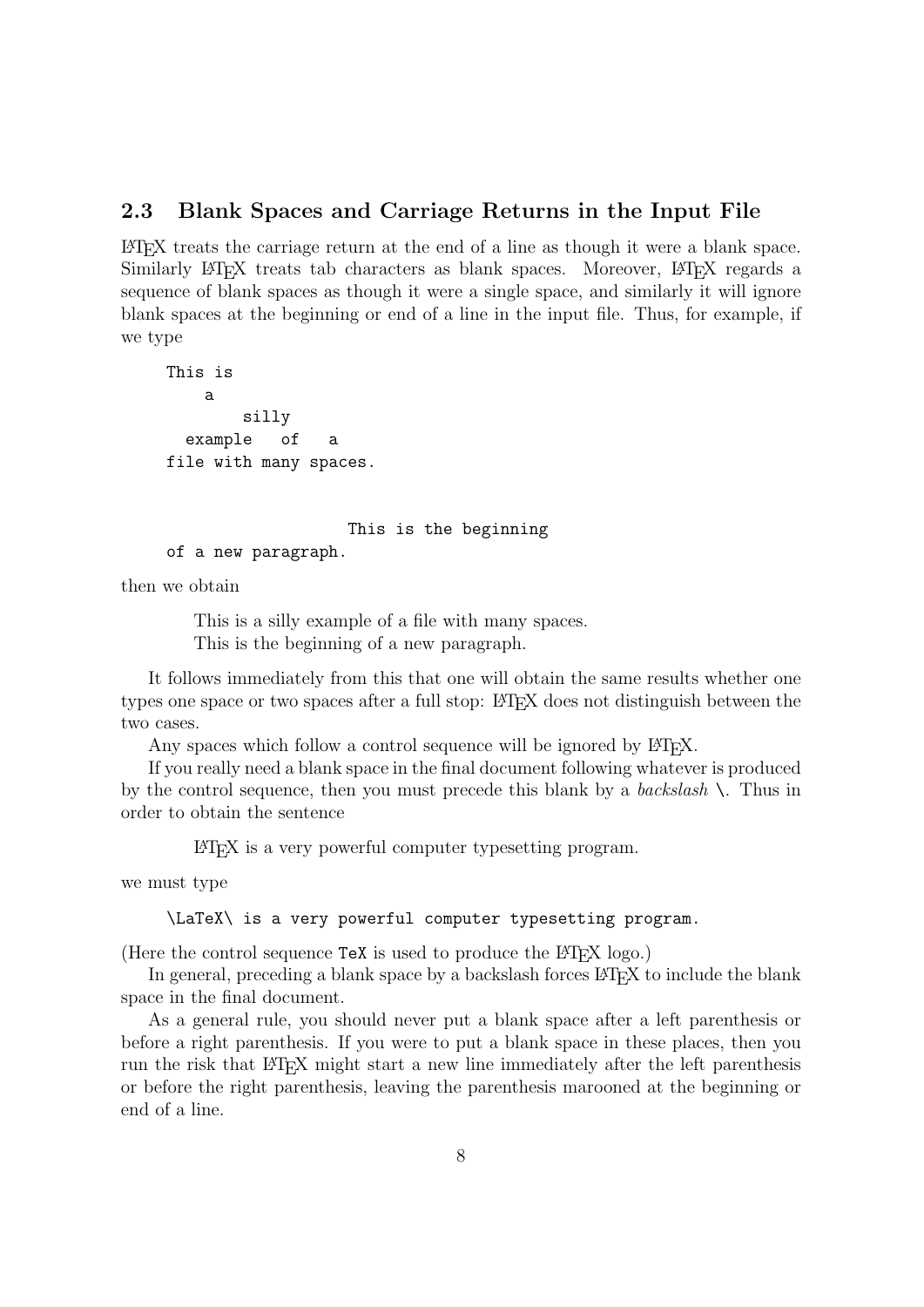### 2.4 Quotation Marks and Dashes

Single quotation marks are produced in LATEX using ' and '. Double quotation marks are produced by typing '' and ''. (The 'undirected double quote character " produces double right quotation marks: it should never be used where left quotation marks are required.)

LATEX allows you to produce dashes of various length, known as 'hyphens', 'endashes' and 'em-dashes'. Hyphens are obtained in LAT<sub>EX</sub> by typing -, en-dashes by typing -- and em-dashes by typing ---.

One normally uses en-dashes when specifying a range of numbers. Thus for example, to specify a range of page numbers, one would type

on pages 155--219.

Dashes used for punctuating are often typeset as em-dashes, especially in older books. These are obtained by typing ---.

The dialogue

"You were a little grave," said Alice.

"Well just then I was inventing a new way of getting over a gate—would you like to hear it?"

"Very much indeed," Alice said politely.

"I'll tell you how I came to think of it," said the Knight. "You see, I said to myself 'The only difficulty is with the feet: the head is high enough already.' Now, first I put my head on the top of the gate—then the head's high enough—then I stand on my head—then the feet are high enough, you see—then I'm over, you see."

(taken from Alice through the Looking Glass, by Lewis Carroll) illustrates the use of quotation marks and dashes. It is obtained in LATEX from the following input:

''You \emph{were} a little grave,'' said Alice.

''Well just then I was inventing a new way of getting over a gate---would you like to hear it?''

''Very much indeed,'' Alice said politely.

''I'll tell you how I came to think of it,'' said the Knight. ''You see, I said to myself 'The only difficulty is with the feet: the \emph{head} is high enough already.' Now, first I put my head on the top of the gate---then the head's high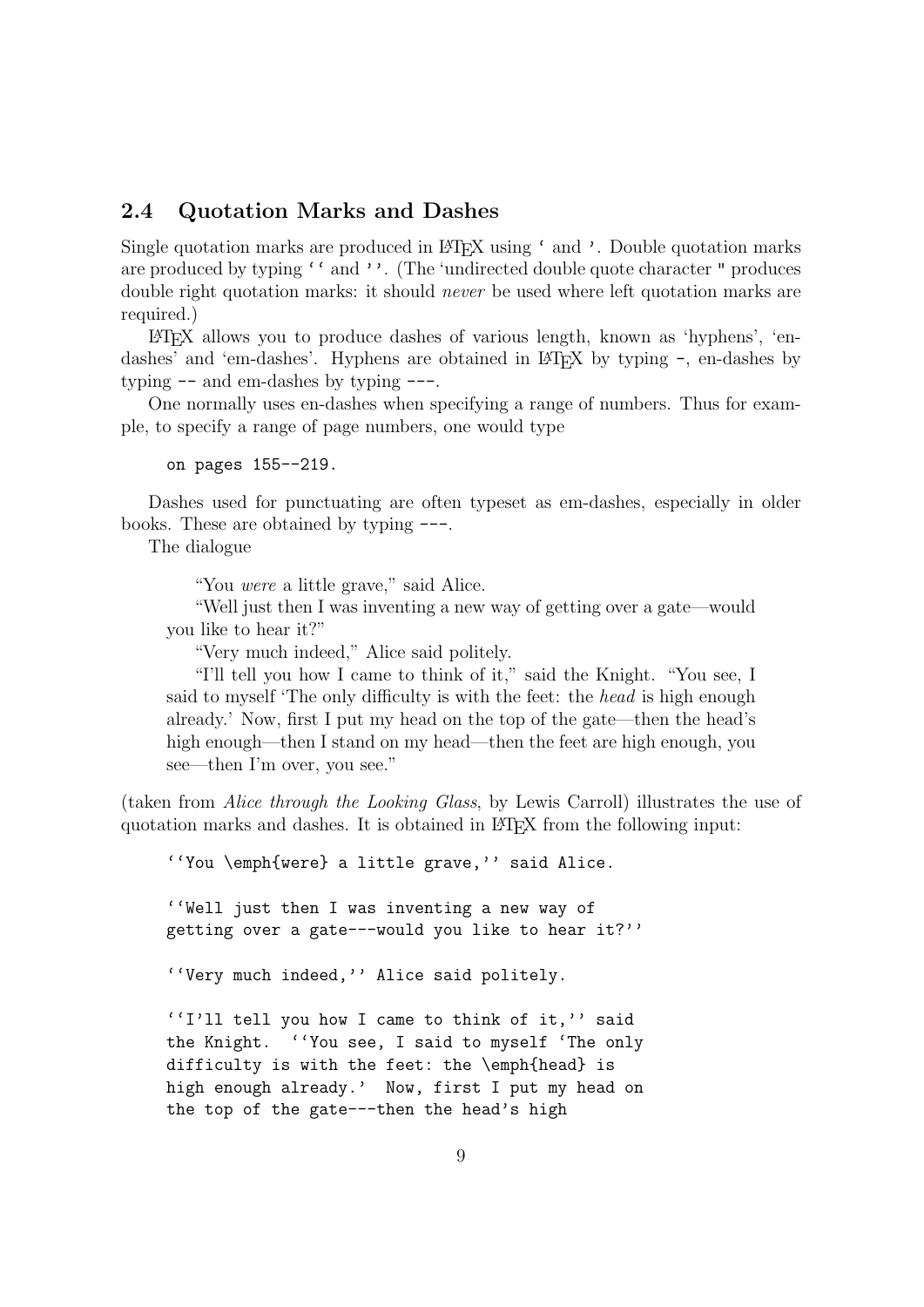```
enough---then I stand on my head---then the feet
are high enough, you see---then I'm over, you see.''
```
Sometimes you need single quotes immediately following double quotes, or vica versa, as in

"I regard computer typesetting as being reasonably 'straightforward' " he said.

The way to typeset this correctly in  $\mathbb{F} F_X$  is to use the control sequence  $\setminus$ , between the quotation marks, so as to obtain the necessary amount of separation. The above example is thus produced with the input

''I regard computer typesetting as being reasonably 'straightforward'\,'' he said.

### 2.5 Section Headings in LAT<sub>EX</sub>

Section headings of various sizes are produced (in the article document style) using the commands \section,\subsection and \subsubsection commands. LATEX will number the sections and subsections automatically. The title of the section should be surrounded by curly brackets and placed immediately after the relevant command. Thus if we type

\section{Section Headings}

We explain in this section how to obtain headings for the various sections and subsections of our document.

\subsection{Headings in the 'article' Document Style}

In the 'article' style, the document may be divided up into sections, subsections and subsubsections, and each can be given a title, printed in a boldface font, simply by issuing the appropriate command.

then the title of the section and that of the subsection will be printed in a large boldface font, and will be numbered accordingly.

Other document styles (such as the book and letter styles) have other 'sectioning' commands available (for example, the book style has a \chapter command for beginning a new chapter).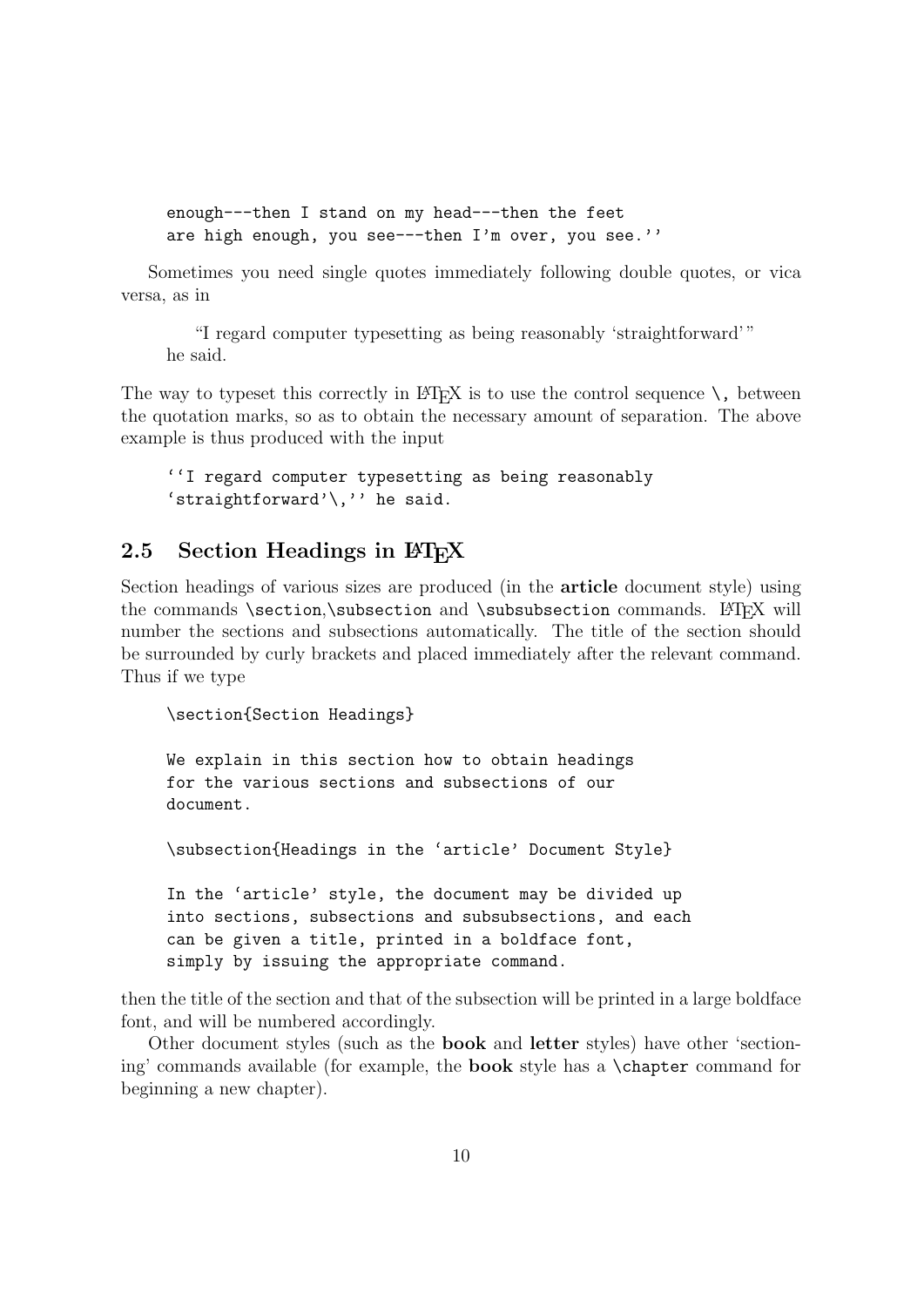Sometimes one wishes to suppress the automatic numbering provided by LATEX. This can be done by placing an asterisk before the title of the section or subsection. Thus, for example, the section numbers in the above example could be suppressed by typing

\section\*{Section Headings}

We explain in this section how to obtain headings for the various sections and subsections of our document.

\subsection\*{Headings in the 'article' Document Style}

In the 'article' style, the document may be divided up into sections, subsections and subsubsections, and each can be given a title, printed in a boldface font, simply by issuing the appropriate command.

### 2.6 Changing Fonts in Text Mode

LATEX has numerous commands for changing the typestyle. The most useful of these is  $\emptyset$  which *emphasizes* some piece of text, setting it usually in an *italic font* (unless the surrounding text is already italicized). Thus for example, the text

The basic results and techniques of *Calculus* were discovered and developed by Newton and Leibniz, though many of the basic ideas can be traced to earlier work of Cavalieri, Fermat, Barrow and others.

is obtained by typing

The basic results and techniques of \emph{Calculus} were discovered and developed by \emph{Newton} and \emph{Leibniz}, though many of the basic ideas can be traced to earlier work of \emph{Cavalieri}, \emph{Fermat}, \emph{Barrow} and others.

Another useful font-changing command is  $\text{text}, \text{which types}$  the specified portion of text in boldface.

A font family or typeface in LAT<sub>EX</sub> consists of a collection of related fonts characterized by *size, shape* and *series*. The font families available in LATEX include roman, sans serif and typewriter:

• Roman is normally the default family and includes upright, *italic*, *slanted*, SMALL caps and boldface fonts of various sizes.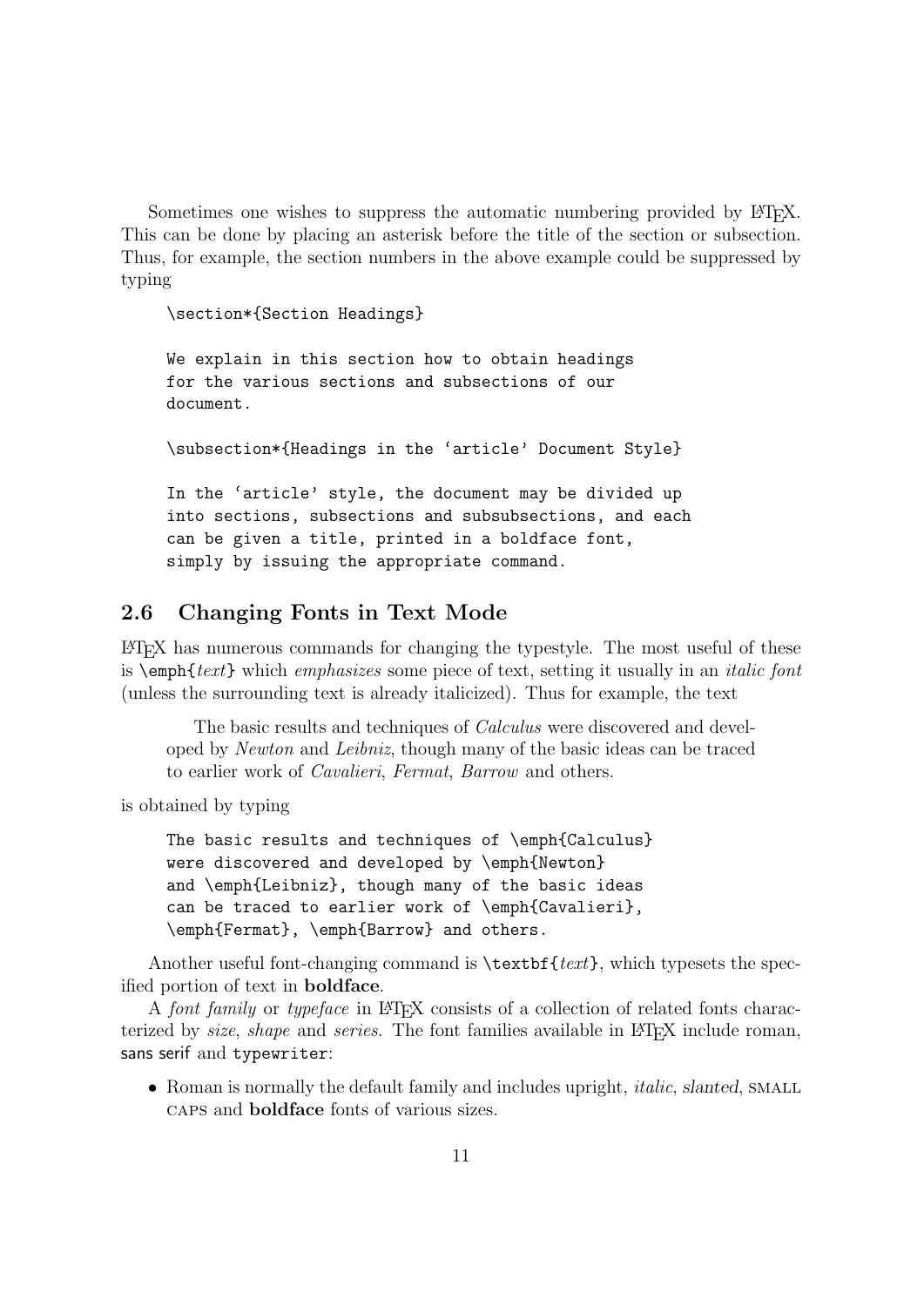- There is a sans serif family with upright, slanted and **boldface** fonts of various sizes.
- There is a typewriter family with upright, italic, slanted and small caps fonts of various sizes.

The sizes of fonts used in LAT<sub>EX</sub> are can be determined and changed by means of the control sequences \tiny, \scriptsize, \footnotesize, \small, \normalsize, \large, \Large, \LARGE, \huge and \HUGE:

This text is tiny. This text is scriptsize. This text is footnotesize. This text is small. This text is normalsize. This text is large. This text is **Large**. This text is LARGE. This text is huge. This text is **Huge**.

The *shape* of a font can be upright, *italic*, *slanted* or SMALL CAPS:

- The LaTeX command  $\text{text}$  typesets the specified text with an upright shape: this is normally the default shape.
- The LaTeX command \textit{text} typesets the specified text with an italic shape.
- The LaTeX command \textsl{text} typesets the specified text with a slanted shape: slanted text is similar to italic.
- THE LATEX COMMAND  $\text{text}$  textsc $\text{text}$  typesets the specified text with a small caps shape in which all letters are capitals (with uppercase letters taller than lowercase letters).

The *series* of a font can be medium (the default) or **boldface**:

• The LaTeX command  $\text{text}$  typesets the specified text with a medium series font.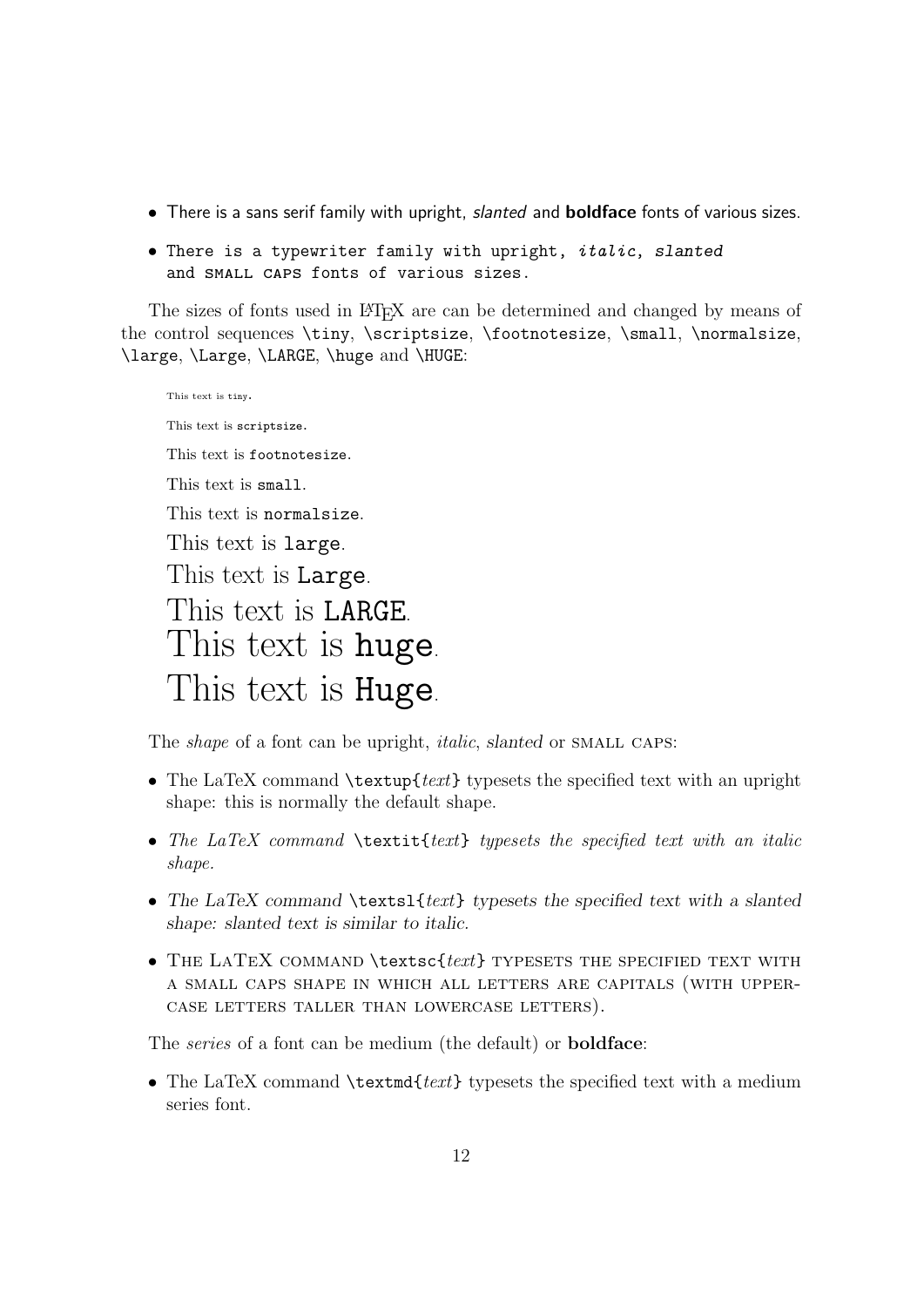### • The LaTeX command  $\text{text}$  typesets the specified text with a boldface series font.

If the necessary fonts are available, one can combine changes to the size, shape and series of a font, for example producing **boldface slanted text** by typing

\textbf{\textsl{boldface slanted text}}.

There are in LAT<sub>EX</sub> font declarations corresponding to the the font-changing commands described above. When included in the LATEX input such declarations determine the type-style of the subsequent text (till the next font declaration or the end of the current 'group' delimited by curly brackets or by appropriate \begin and \end commands). Here is a list of font-changing commands and declarations in text mode:

| Command | <i>Declaration</i> |                     |
|---------|--------------------|---------------------|
| \textrm | $\rm\$ {amily}     | Roman family        |
| \textsf | \sffamily          | Sans serif family   |
| \texttt | \ttfamily          | Typewriter family   |
| \textup | \upshape           | Upright shape       |
| \textit | \itshape           | <i>Italic shape</i> |
| \textsl | \slshape           | Slanted shape       |
| \textsc | \scshape           | SMALL CAPS SHAPE    |
| \textmd | \mdseries          | Medium series       |
| \textbf | \bfseries          | Boldface series     |

### 2.7 Accents used in Text

There are a variety of control sequences for producing accents. For example, the control sequence  $\backslash$ ' $\{o\}$  produces an acute accent on the letter o. Thus typing

Se $\backslash$ '{a}n  $\backslash$ '{0} Cinn $\backslash$ '{e}ide.

produces

Seán Ó Cinnéide.

Similarly we use the control sequence  $\setminus$  to produce the grave accent in 'algèbre' and we use  $\Upsilon$  to produce the umlaut in 'Universität'. The accents provided by  $\mathbb{F}$ F<sub>E</sub>X include the following: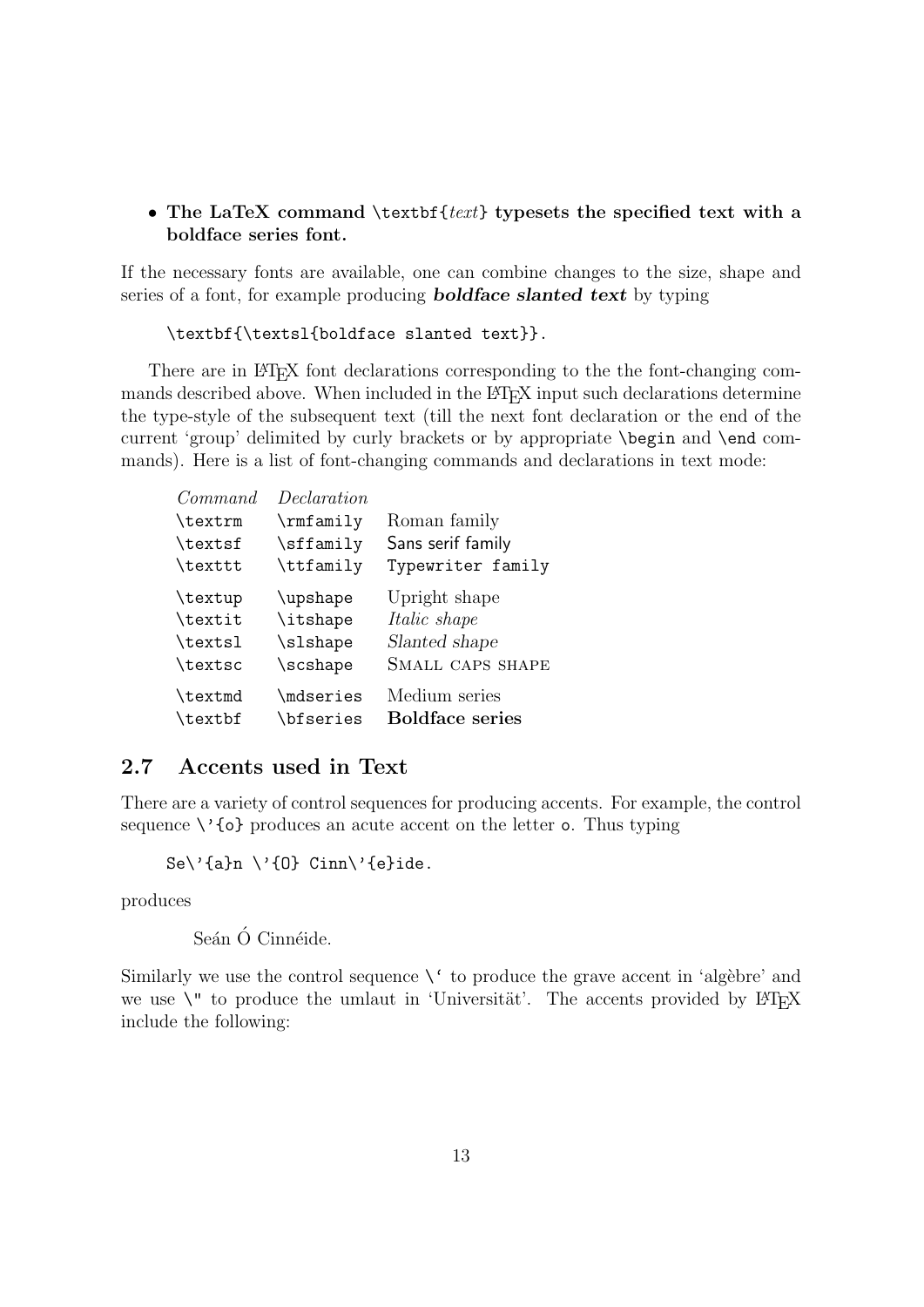| $\backslash$ '{e}         | $\acute{\text{e}}$      | e.g., math\'{e}matique yields 'mathématique' |
|---------------------------|-------------------------|----------------------------------------------|
| $\setminus \{e\}$         | è                       | e.g., alg\'{e}bre yields 'algèbre'           |
| $\setminus$ {e}           | ê                       | e.g., h\^{o}te yields 'hôte'                 |
| $\Upsilon$ "{o}           | $\ddot{\mathrm{o}}$     | e.g., H\"{o}1der yields 'Hölder'             |
| $\langle \hat{n} \rangle$ | $\tilde{n}$             | e.g., ma\~{n}ana yields 'mañana'             |
| $\{-\{o\}$                | $\overline{\textbf{O}}$ |                                              |
| $\setminus$ . { $\circ$ } | $\dot{\mathrm{o}}$      |                                              |
| $\u{o}$                   | $\breve{\mathrm{o}}$    |                                              |
| $\forall v$               | $\check{\rm c}$         | e.g., <i>\v</i> {C}ech yields 'Cech'         |
| $\H{o}$                   | ő                       |                                              |
| $\setminus t$ {00}        | $\hat{OQ}$              |                                              |
| $\c{c}$                   | ç                       | e.g., $gar\c{c}$ on yields 'garcon'          |
| $\{d\{o\}$                | $\mathcal{O}$           |                                              |
| $\b{b}$                   | $\overline{O}$          |                                              |
|                           |                         |                                              |

These accents are for use in ordinary text. They cannot be used within mathematical formulae, since different control sequences are used to produce accents within mathematics.

The control sequences  $\iota$  and  $\iota$  produce dotless 'i' and 'j'. These are required when placing an accent on the letter. Thus i is produced by typing  $\\$  { $\iota$ }.

### 2.8 Active Characters and Special Symbols in Text

The 'active characters'

#  $$ % & \csc \theta \rightarrow \mathbb{R}^+ \$ 

have special purposes within LATEX. Thus they cannot be produced in the final document simply by typing them directly. On the rare occasions when one needs to use the special characters

 $# $ % & . {\in}$ 

in the final document, they can be produced by typing the control sequences

\# \\$ \% \& \\_ \{ \}

respectively. However the characters  $\setminus$ ,  $\hat{ }$  and  $\tilde{ }$  cannot be produced simply by preceding them with a backslash. They can however be produced using \char92 (in the \texttt font only), \char94 and \char126 respectively. (The decimal numbers 92, 94 and 126 are the ASCII codes of these characters.)

Other special symbols can be introduced into text using the appropriate control sequences: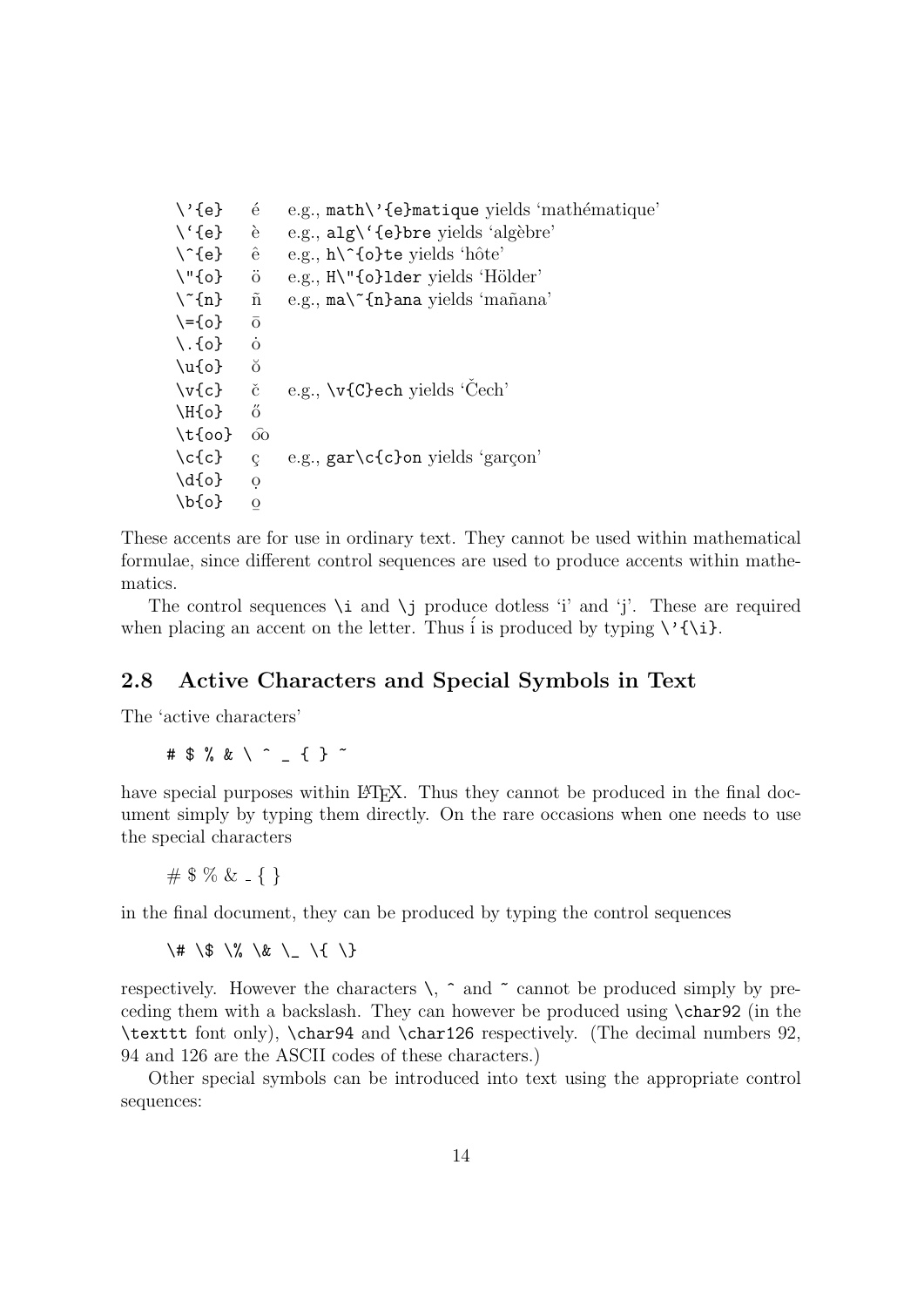| Symbol         | Control Sequence             |
|----------------|------------------------------|
| œ, Œ           | \oe, \OE                     |
| æ, Æ           | \ae, \AE                     |
| å, Å           | \aa, \AA                     |
| ø, Ø           | \o, \O                       |
| ł, Ł           | $\backslash 1, \backslash L$ |
| ß              | $\sqrt{\text{s}}$            |
| į,             | ?'                           |
| $\mathbf{i}$   | $\mathsf{L}^{\mathsf{c}}$    |
|                | \dag                         |
| $+\frac{1}{3}$ | \ddag                        |
|                | $\setminus S$                |
| $\P$           | \P                           |
| $\odot$        | \copyright                   |
| £              | \pounds                      |
| 1              | \i                           |
| J              |                              |

## 3 Producing Mathematical Formulae using  $\mu_{\text{Tx}}$

### 3.1 Mathematics Mode

In order to obtain a mathematical formula using  $\Delta T$ <sub>EX</sub>, one must enter mathematics mode before the formula and leave it afterwards. Mathematical formulae can occur either embedded in text or else displayed between lines of text. When a formula occurs within the text of a paragraph one should place a  $\frac{1}{2}$  sign before and after the formula, in order to enter and leave mathematics mode. Thus to obtain a sentence like

Let f be the function defined by  $f(x) = 3x + 7$ , and let a be a positive real number.

one should type

Let  $f$ \$ be the function defined by  $f(x) = 3x + 7$ \$, and let \$a\$ be a positive real number.

In particular, note that even mathematical expressions consisting of a single character, like f and a in the example above, are placed within  $\frac{1}{2}$  signs. This is to ensure that they are set in italic type, as is customary in mathematical typesetting.

 $\Delta E$ Fig. Also allows you to use  $\setminus$  and  $\setminus$  to mark the beginning and the end respectively of a mathematical formula embedded in text. Thus

Let f be the function defined by  $f(x) = 3x + 7$ .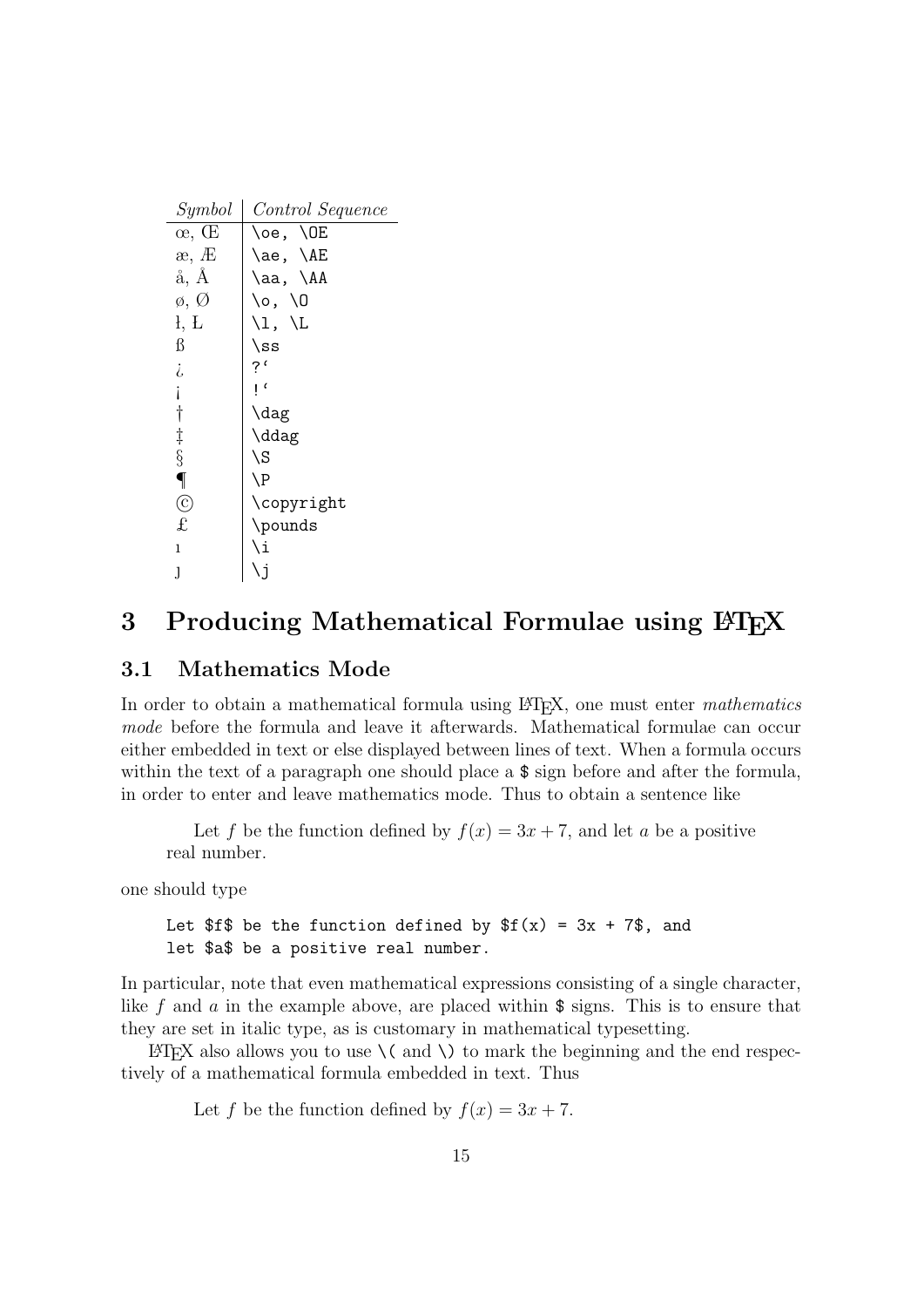may be produced by typing

Let 
$$
\setminus
$$
 ( f  $\setminus$ ) be the function defined by  $\setminus$  ( f(x) = 3x + 7  $\setminus$ ).

However this use of  $\setminus$  ( ...  $\setminus$  ) is only permitted in LATEX: other dialects of TeX such as Plain T<sub>E</sub>X and AmSTeX use  $\frac{1}{2}$  ...  $\frac{1}{2}$ .

In order to obtain an mathematical formula or equation which is displayed on a line by itself, one places  $\setminus$ [ before and  $\setminus$ ] after the formula. Thus to obtain

If 
$$
f(x) = 3x + 7
$$
 and  $g(x) = x + 4$  then

$$
f(x) + g(x) = 4x + 11
$$

and

$$
f(x)g(x) = 3x^2 + 19x + 28.
$$

one would type

If 
$$
\$f(x) = 3x + 7\$
$$
 and  $\$g(x) = x + 4\$$  then  
\n $\left[\begin{array}{r}f(x) + g(x) = 4x + 11 \\ \text{and} \end{array}\right]$   
\n $\left[\begin{array}{r}f(x)g(x) = 3x^2 + 19x + 28. \\ \end{array}\right]$ 

(Here the character  $\widehat{\phantom{a}}$  is used to obtain a superscript.)

LATEX provides facilities for the automatic numbering of displayed equations. If you want an numbered equation then you use \begin{equation} and \end{equation} instead of using  $\setminus$ [ and  $\setminus$ ]. Thus

```
If f(x) = 3x + 7 and f(x) = x + 4 then
\begin{equation}
f(x) + g(x) = 4x + 11\end{equation}
and
\begin{equation}
f(x)g(x) = 3x^2 + 19x +28.
\end{equation}
```
produces

If 
$$
f(x) = 3x + 7
$$
 and  $g(x) = x + 4$  then

$$
f(x) + g(x) = 4x + 11
$$
 (1)

and

$$
f(x)g(x) = 3x^2 + 19x + 28.
$$
 (2)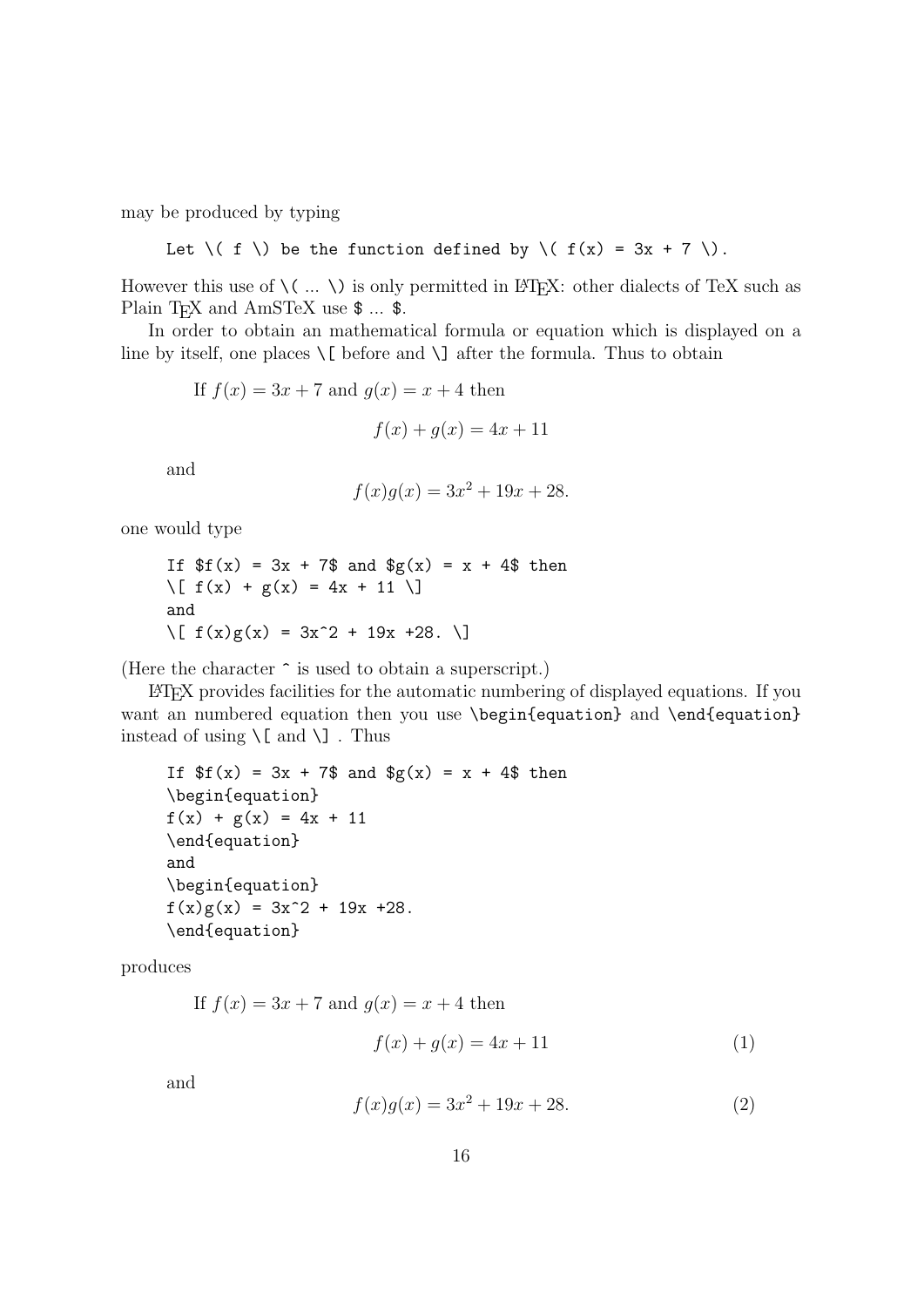### 3.2 Characters in Mathematics Mode

All the characters on the keyboard have their standard meaning in mathematics mode, with the exception of the characters

$$
\# \$ \%
$$
 &  $\degree$  \_ ^ <  $\{ \}$ 

Letters are set in italic type. In mathematics mode the character  $\cdot$  has a special meaning: typing  $u' + v'$  is produces  $u' + v''$  When in mathematics mode the spaces you type between letters and other symbols do not affect the spacing of the final result, since LAT<sub>EX</sub> determines the spacing of characters in formulae by its own internal rules. Thus  $\n \mathsf{u} \cdot \mathsf{v} + \mathsf{w} = x \$  and  $\n \mathsf{u} \cdot \mathsf{v} + \mathsf{w} = x \mathsf{v}$  both produce  $uv + w = x$  You can also type carriage returns where necessary in your input file (e.g., if you are typing in a complicated formula with many Greek characters and funny symbols) and this will have no effect on the final result if you are in mathematics mode.

To obtain the characters

# \$ % & \_ { }

in mathematics mode, one should type

 $\lambda$   $\uparrow$   $\lambda$   $\downarrow$   $\downarrow$   $\lambda$   $\downarrow$   $\downarrow$   $\downarrow$   $\downarrow$   $\downarrow$   $\downarrow$   $\downarrow$   $\downarrow$   $\downarrow$   $\downarrow$   $\downarrow$   $\downarrow$   $\downarrow$   $\downarrow$   $\downarrow$   $\downarrow$   $\downarrow$   $\downarrow$   $\downarrow$   $\downarrow$   $\downarrow$   $\downarrow$   $\downarrow$   $\downarrow$   $\downarrow$   $\downarrow$   $\downarrow$   $\downarrow$   $\downarrow$   $\downarrow$   $\downarrow$   $\$ 

To obtain in mathematics mode, one may type \backslash.

### 3.3 Superscripts and Subscripts

Subscripts and superscripts are obtained using the special characters  $\overline{\phantom{a}}$  and  $\hat{\phantom{a}}$  respectively. Thus the identity

$$
ds^2 = dx_1^2 + dx_2^2 + dx_3^2 - c^2 dt^2
$$

is obtained by typing

$$
\[ \text{ds}^2 = dx_1^2 + dx_2^2 + dx_3^2 - c^2 dt^2 \] \]
$$

It can also be obtained by typing

 $\[\int ds^2 = dx^2 \cdot 1 + dx^2 \cdot 2 + dx^2 \cdot 3 - c^2 \cdot dt^2 \]$ 

since, when a superscript is to appear above a subscript, it is immaterial whether the superscript or subscript is the first to be specified.

Where more than one character occurs in a superscript or subscript, the characters involved should be enclosed in curly brackets. For example, the polynomial  $x^{17} - 1$  is obtained by typing  $x^{17}$  - 1\$.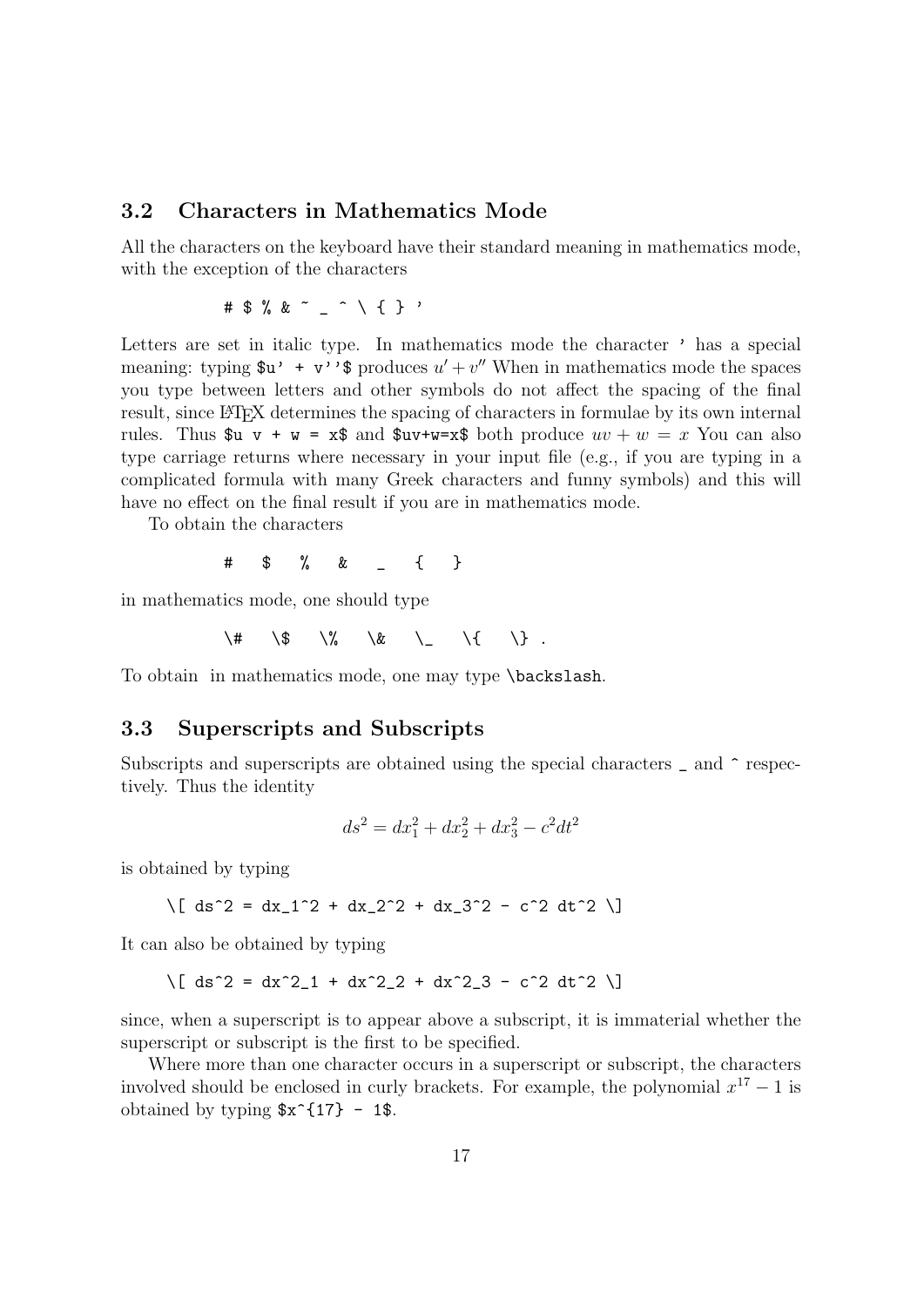One may not type expressions such as  $s^{\text{sn}}$  js since this is ambiguous and could be interpreted either as  $s^{nj}$  or as  $s^{nj}$ . The first of these alternatives is obtained by typing  $s^{n}$  i}\$, the second by typing  $s^{n}$  i}\$. A similar remark applies to subscripts. Note that one can obtain in this way double superscripts (where a superscript is placed on a superscript) and double subscripts.

It is sometimes necessary to obtain expressions in which the horizontal ordering of the subscripts is significant. One can use an 'empty group' {} to separate superscripts and subscripts that must follow one another. For example, the identity

$$
R_i^j{}_{kl} = g^{jm}R_{imkl} = -g^{jm}R_{mikl} = -R^j{}_{ikl}
$$

can be obtained by typing

$$
\begin{aligned} \setminus [ R_i^j \hat{\mathbf{y}}_j^j \hat{\mathbf{y}}_k] &= g^j \{ j \mathbf{m} \} R_i^{\text{link1}} \\ &= - g^j \{ j \mathbf{m} \} R_i^{\text{link1}} = - R^j \{ j \}^{\text{link1}} \ \setminus \end{aligned}
$$

### 3.4 Greek Letters

Greek letters are produced in mathematics mode by preceding the name of the letter by a backslash  $\setminus$ . Thus to obtain the formula  $A = \pi r^2$  one types  $A = \pi r^2$ .

Here are the control sequences for the standard forms of the lowercase Greek letters:-

| $\alpha$   | \alpha   |          | \iota   |           | \rho     |
|------------|----------|----------|---------|-----------|----------|
| β          | \beta    | $\kappa$ | \kappa  | $\sigma$  | \sigma   |
| $\gamma$   | \gamma   |          | \lambda | $\tau$    | \tau     |
| δ          | \delta   | $\mu$    | \mu     | $\eta$    | \upsilon |
| $\epsilon$ | \epsilon | $\nu$    | \nu     | $\varphi$ | \phi     |
|            | \zeta    |          | \xi     | $\chi$    | \chi     |
| $\eta$     | \eta     | $\Omega$ | O       | V         | \psi     |
| Ĥ          | \theta   | π        | \pi     | $\omega$  | \omega   |

There is no special command for omicron: just use o.

Some Greek letters occur in variant forms. The variant forms are obtained by preceding the name of the Greek letter by 'var'. The following table lists the usual form of these letters and the variant forms:-

| $\epsilon$ | \epsilon | $\varepsilon$ | \varepsilon |
|------------|----------|---------------|-------------|
| $\theta$   | \theta   | 1I            | \vartheta   |
| $\pi$      | \pi      | $\varpi$      | \varpi      |
| $\rho$     | \rho     | 0             | \varrho     |
| $\sigma$   | \sigma   |               | \varsigma   |
|            | \phi     |               | \varphi     |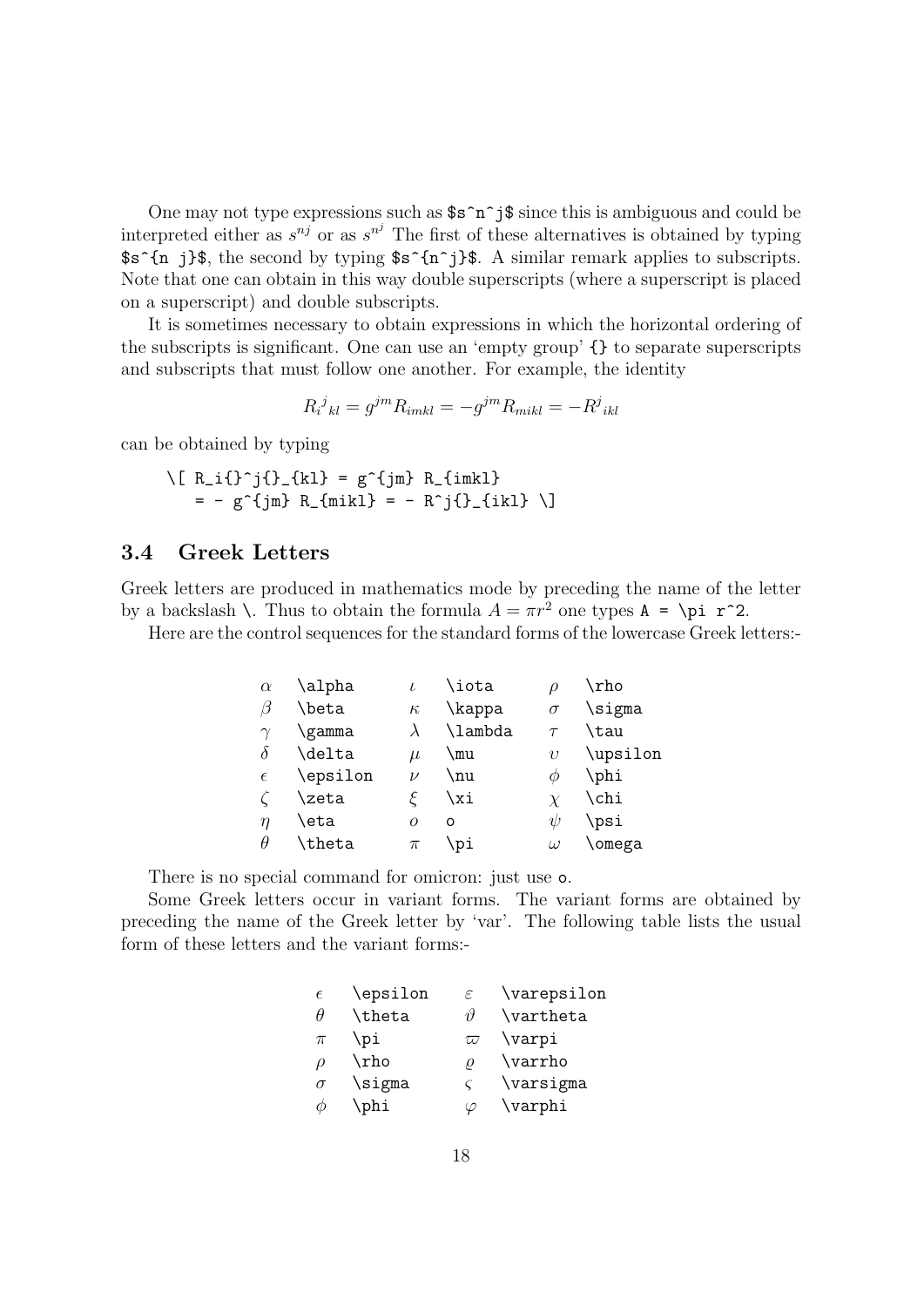Upper case Greek letters are obtained by making the first character of the name upper case. Here are the control sequence for the uppercase letters:—

| $\Gamma$ \Gamma   |              | $\Xi$ \Xi       | $\Phi$ \Phi     |
|-------------------|--------------|-----------------|-----------------|
| $\Delta$ \Delta   | $\mathbf{H}$ | ∣∖Pi            | $\Psi$ \Psi     |
| $\Theta$ \Theta   |              | $\Sigma$ \Sigma | $\Omega$ \Omega |
| $\Lambda$ \Lambda |              | T \Upsilon      |                 |

## 3.5 Mathematical Symbols

There are numerous mathematical symbols that can be used in mathematics mode. These are obtained by typing an appropriate control sequence.

Miscellaneous Symbols:

| X                   | \aleph   |   | \prime     | Α                              | \forall             |
|---------------------|----------|---|------------|--------------------------------|---------------------|
| ħ                   | \hbar    | Ø | \emptyset  | ㅋ                              | \exists             |
| $\boldsymbol{\eta}$ | \imath   |   | \nabla     | ⇁                              | $\neq$              |
| $\boldsymbol{\eta}$ | \jmath   |   | \surd      | Þ                              | \flat               |
|                     | \ell     |   | \top       |                                | \natural            |
| Ю                   | \wp      |   | \bot       | ij                             | \sharp              |
| $\Re$               | \Re      |   |            | ക്                             | \clubsuit           |
| $\Im$               | ∖Im      |   | \angle     | $\left\langle {}\right\rangle$ | \diamondsuit        |
| $\partial$          | \partial |   | \triangle  | V                              | \heartsuit          |
| $\infty$            | \infty   |   | \backslash |                                | $\verb \spadesuit"$ |
|                     |          |   |            |                                |                     |

"Large" Operators:

| \sum    | \bigcap   |   | \bigodot   |
|---------|-----------|---|------------|
| \prod   | \bigcup   |   | \bigotimes |
| \coprod | \bigsqcup |   | \bigoplus  |
| \int    | \bigvee   | 4 | \biguplus  |
| \oint   | \bigwedge |   |            |

Binary Operations: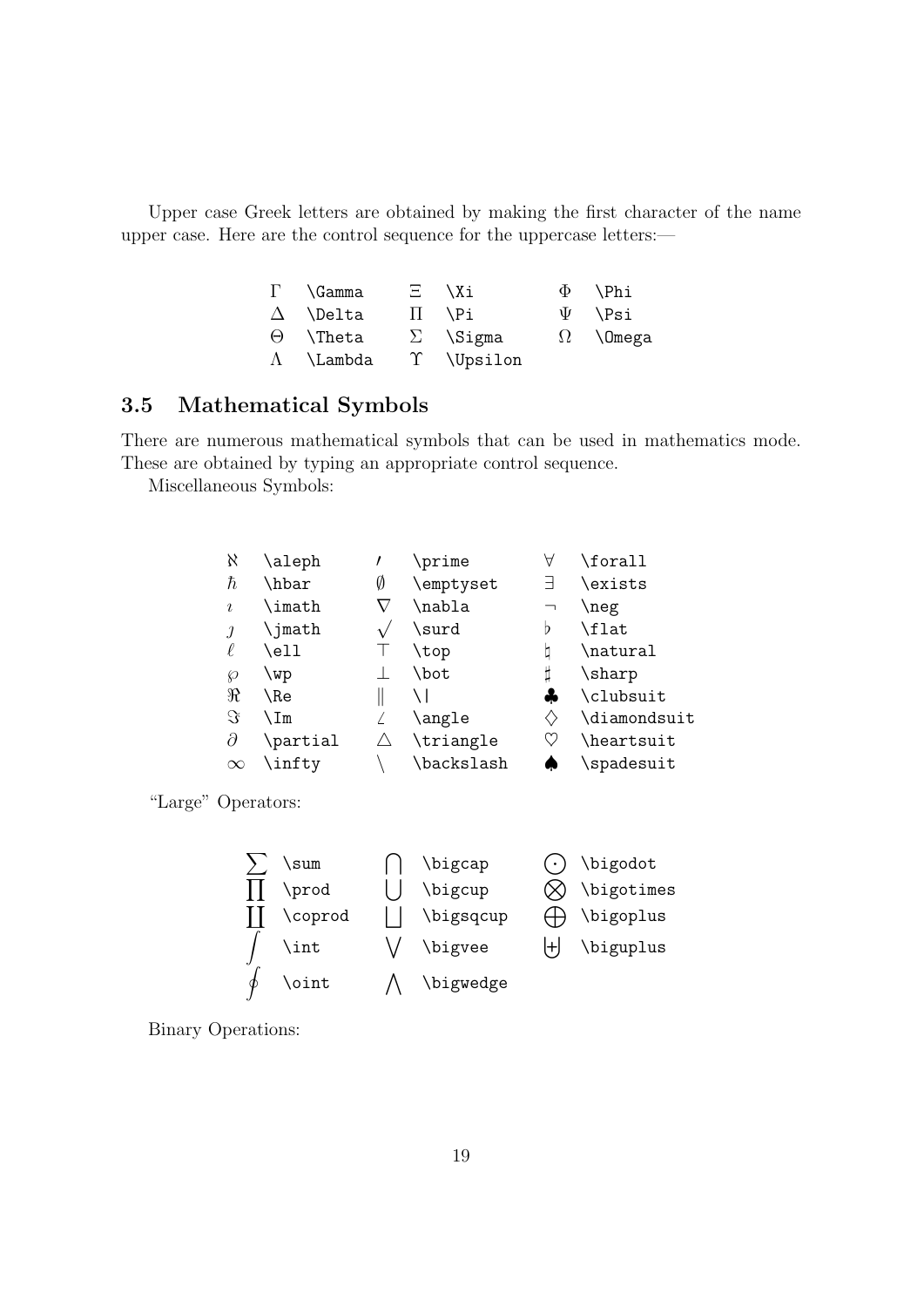| 士        | <b>pm</b> |                  | $\cap$           |                          | \vee           |
|----------|-----------|------------------|------------------|--------------------------|----------------|
| 干        | \mp       | U                | \cup             | Λ                        | \wedge         |
|          | \setminus | ⊎                | \uplus           | ₩                        | \oplus         |
|          | \cdot     |                  | \sqcap           |                          | \ominus        |
| $\times$ | \times    | $\mathsf{L}$     | \sqcup           | ⊗                        | \otimes        |
| $\ast$   | \ast      | ◁                | \triangleleft    |                          | \oslash        |
| $\star$  | \star     | $\triangleright$ | \triangleright   | $\left( \bullet \right)$ | \odot          |
| ♦        | \diamond  |                  | \wr              |                          | <b>\dagger</b> |
| $\circ$  | \circ     |                  | \bigcirc         | ţ                        | \ddagger       |
|          | \bullet   | Л                | \bigtriangleup   |                          | \amalg         |
|          | \div      |                  | \bigtriangledown |                          |                |

Relations:

|         | $\lambda$   | >             | \geq        | ≡         | \equiv  |
|---------|-------------|---------------|-------------|-----------|---------|
| $\prec$ | \prec       | ≻             | \succ       | $\sim$    | \sim    |
| ≺       | \preceq     | ≻             | \succeq     | $\simeq$  | $\sum$  |
| $\ll$   | \11         | $\gg$         | \gg         | $\asymp$  | \asymp  |
|         | \subset     |               | \supset     | $\approx$ | \approx |
|         | \subseteq   |               | \supseteq   | $\cong$   | \cong   |
|         | \sqsubseteq |               | \sqsupseteq | $\bowtie$ | \bowtie |
| $\in$   | \in         | $\Rightarrow$ | \ni         | $\propto$ | \propto |
|         | \vdash      |               | \dashv      |           | \models |
|         | \smile      |               | \mid        | $\dot{=}$ | \doteq  |
|         | \frown      |               | \parallel   |           | \perp   |

Negated Relations:

|         | \not<           |   | \not>           |           | \not=                   |
|---------|-----------------|---|-----------------|-----------|-------------------------|
|         | \not\leq        |   | \not\geq        | ≢         | \not\equiv              |
|         | \not\prec       |   | \not\succ       | ≁         | \not\sim                |
| $\star$ | \not\preceq     |   | \not\succeq     |           | $\not\simeq$ \not\simeq |
|         | \not\subset     |   | \not\supset     | $\approx$ | \not\approx             |
| ¢       | \not\subseteq   |   | \not\supseteq   | $\cong$   | \not\cong               |
|         | \not\sqsubseteq | ↵ | \not\sqsupseteq |           | \not\asymp              |

Arrows: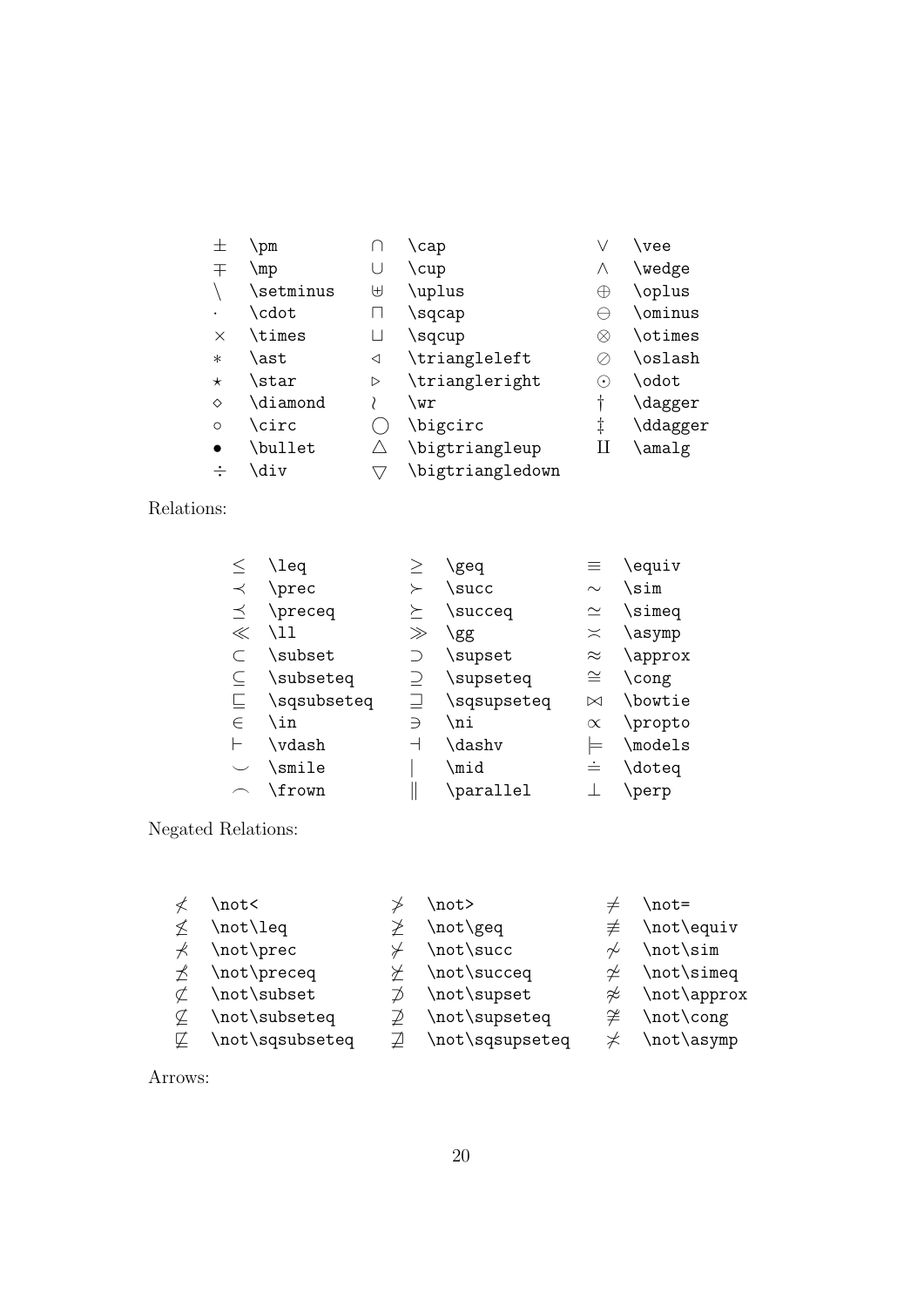| \leftarrow                            | $\rightarrow$ \rightarrow                   |
|---------------------------------------|---------------------------------------------|
| ← \longleftarrow                      | $\longrightarrow \text{longrightarrow}$     |
| $\Leftarrow$ \Leftarrow               | $\Rightarrow$ \Rightarrow                   |
| $\leftarrow \text{Longleftarrow}$     | $\implies$ \Longrightarrow                  |
| $\leftrightarrow$ \leftrightarrow     | $\Leftrightarrow$ \Leftrightarrow           |
| $\longleftrightarrow \text{longleft}$ | $\iff$ \Longleftrightarrow                  |
| \hookleftarrow                        | $\hookrightarrow \text{hookrightarrow}$     |
| \leftharpoonup                        | \rightharpoonup<br>$\overline{\phantom{a}}$ |
| \leftharpoondown                      | \rightharpoondown                           |
| \uparrow                              | \downarrow                                  |
| <i><u><b>Nparrow</b></u></i><br>⇑     | ⇓<br><i><b>\Downarrow</b></i>               |
| \updownarrow                          | ⇕<br><i><u><b>Npdownarrow</b></u></i>       |
| \nearrow                              | \nwarrow                                    |
| \searrow                              | \swarrow                                    |
| \mapsto<br>$\mapsto$                  | \longmapsto                                 |
| \rightleftharpoons                    |                                             |

Openings:

| \lbrack | \lfloor | \lceil |
|---------|---------|--------|
| \lbrace | \langle |        |

Closings:

| \rbrack | $\lfloor r f \rfloor$ oor | \rceil |
|---------|---------------------------|--------|
| \rbrace | \rangle                   |        |

Alternative Names: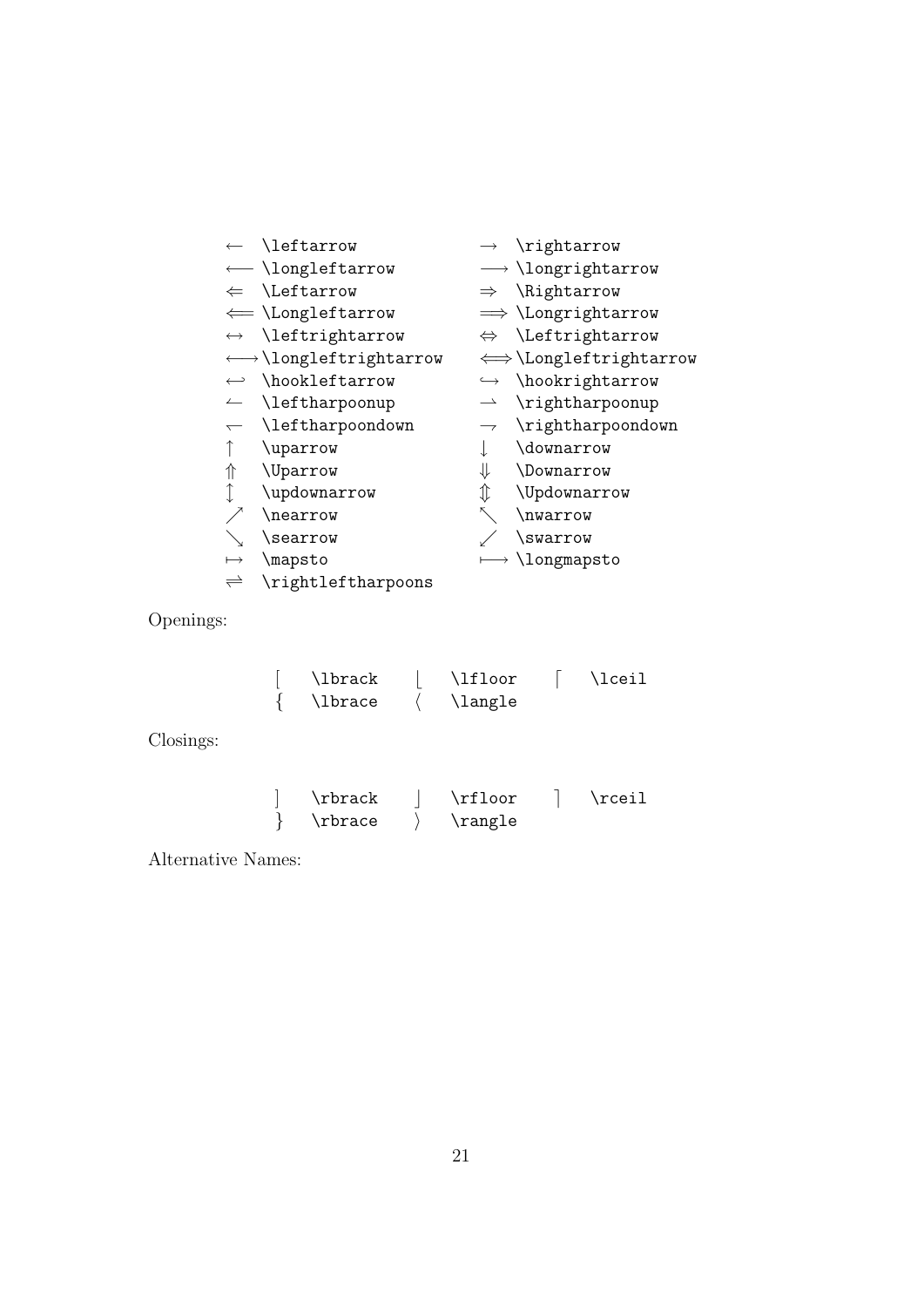| $\not=$       | \ne or \neq | (same as $\text{not=}$ )                           |
|---------------|-------------|----------------------------------------------------|
| $\leq$        | \le         | $(same as \leq)$                                   |
|               | \ge         | $(same as \geqslant)$                              |
|               | $\setminus$ | (same as <b>\lbrace</b> )                          |
|               | \}          | (same as <b>\lbrace</b> )                          |
|               | \to         | $(same as \rightarrow \rightarrow)$                |
|               | \gets       | $(same as \left\backslash \text{leftarrow}\right)$ |
| $\Rightarrow$ | \owns       | $(same as \n\infty)$                               |
| Λ             | \land       | (same as <b>\wedge</b> )                           |
| V             | $\ln$       | (same as $\vee$ ee)                                |
|               | \lnot       | $(same as \neq)$                                   |
|               | \vert       | $(same as \)$                                      |
|               | \Vert       | $(same as \1)$                                     |
|               | \iff        | (same as <b>\Longleftrightarrow</b> , but with     |
|               |             | extra space at each end)                           |
|               | \colon      | (same as:, but with less space around it and       |
|               |             | less likelihood of a line break after it)          |

### 3.6 Changing Fonts in Mathematics Mode

(The following applies to  $BT\cancel{F}X2\epsilon$ , a recent version of  $BT\cancel{F}X$ . It does not apply to older versions of  $BT<sub>F</sub>X$ .)

The 'math italic' font is automatically used in mathematics mode unless you explicitly change the font. The rules for changing the font in mathematics mode are rather different to those applying when typesetting ordinary text. In mathematics mode any change only applies to the single character or symbol that follows (or to any text enclosed within curly brackets immediately following the control sequence). Also, to change a character to the roman or boldface font, the control sequences  $\mathcal{X}$ and \mathbf must be used (rather than \textrm and \textbf).

The following example illustrates the use of boldface in mathematical formulae. To obtain

Let  $\mathbf{u}, \mathbf{v}$  and  $\mathbf{w}$  be three vectors in  $\mathbb{R}^3$ . The volume V of the parallelepiped with corners at the points **0**, **u**, **v**, **w**, **u** + **v**, **u** + **w**, **v** + **w** and  $u + v + w$  is given by the formula

$$
V = (\mathbf{u} \times \mathbf{v}) \cdot \mathbf{w}.
$$

one could type

```
Let \mathbf{u}, \mathbf{v} and \mathbf{w} be three
```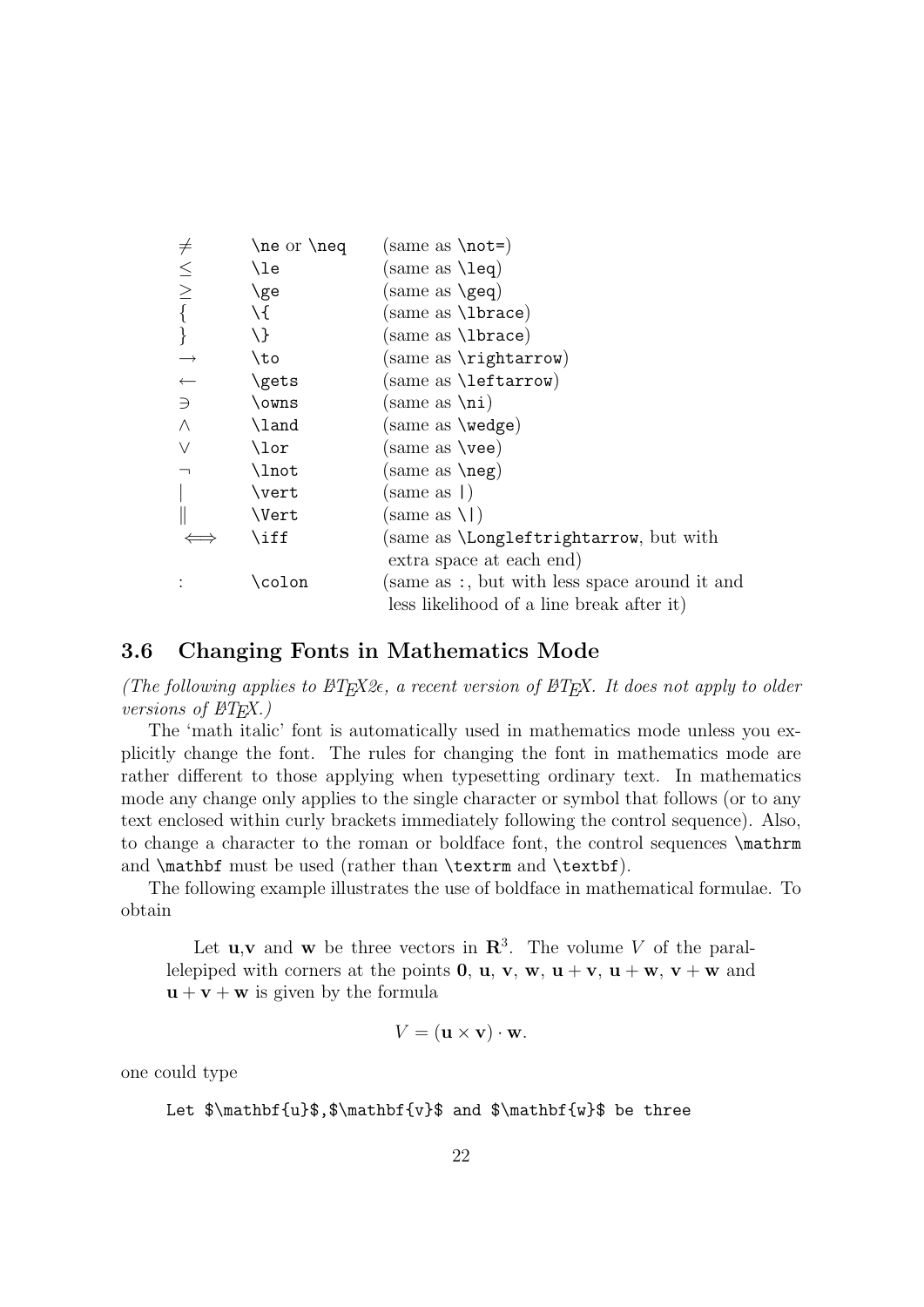```
vectors in ${\mathbf R}^3$. The volume~$V$ of the
parallelepiped with corners at the points
\mathbf{0}, \mathbf{u}, \mathbf{v},
\mathbf{w}, \mathbf{u}+\mathbf{v},
$\mathbf{u}+\mathbf{w}$, $\mathbf{v}+\mathbf{w}$
and \mathbf{u}+\mathbf{v}+\mathbf{w}is given by the formula
\[\ V = (\mathbf{u} \times \mathbf{v}) \cdot \mathbf{w}.\]
```
There is also a 'calligraphic' font available in mathematics mode. This is obtained using the control sequence  $\setminus$  cal. This font can only be used for uppercase letters. These calligraphic letters have the form

ABCDEFGHIJ KLMN OPQRST UVWX YZ.

### 3.7 Standard Functions (sin, cos etc.)

The names of certain standard functions and abbreviations are obtained by typing a backlash \ before the name. For example, one obtains

$$
\cos(\theta + \phi) = \cos\theta\cos\phi - \sin\theta\sin\phi
$$

by typing

\[ \cos(\theta + \phi) = \cos \theta \cos \phi  $-$  \sin \theta \sin \phi \]

The following standard functions are represented by control sequences defined in  $L^2$ FX:

| $\arccos \cos \csc \exp \ker$ |  |                                                | $\limsup$ $\min$ $\sinh$               |               |                |
|-------------------------------|--|------------------------------------------------|----------------------------------------|---------------|----------------|
| $\arcsin \cosh \deg \gcd \lg$ |  |                                                | $\ln \quad \text{Pr} \quad \text{sup}$ |               |                |
|                               |  | $\arctan \cot \det \hom \lim \Big($            |                                        | $\sec \ \tan$ |                |
|                               |  | $\arg \ {\coth \dim \int \liminf \liminf \max$ |                                        |               | $\sin \ \tanh$ |

Names of functions and other abbreviations not in this list can be obtained by converting to the roman font. Thus one obtains  $\csc A$  by typing  $\mathrm{cos} \$  A\$. Note that if one were to type simply \$cosec A\$ one would obtain *cosecA*, because EX has treated cosec A as the product of six quantities c, o, s, e, c and A and typeset the formula accordingly.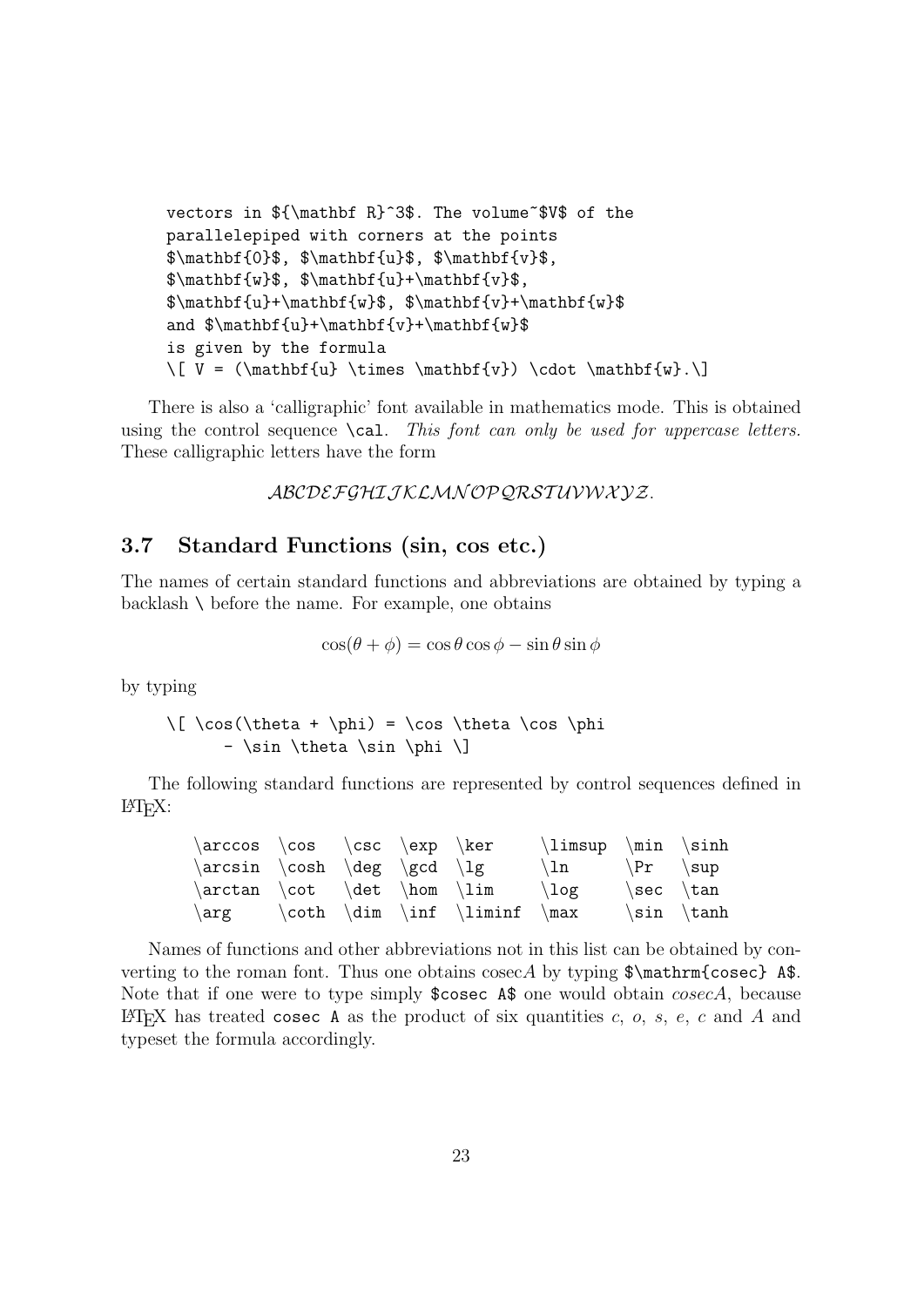### 3.8 Text Embedded in Displayed Equations

Text can be embedded in displayed equations (in  $\langle$ ETEX) by using \mbox{embedded text}. For example, one obtains

$$
M^{\perp} = \{ f \in V' : f(m) = 0 \text{ for all } m \in M \}.
$$

by typing

```
\[\ \mathbb{M}^{\bot} = \{ f \in V' : f(m) = 0 \mbox{ for all } m \in M \}. \]\]
```
Note the blank spaces before and after the words 'for all' in the above example. Had we typed

```
\[\ \mathbb{M}^{\bot} = \{\ f \in V : f(m) = 0 \mbox{for all} m \in M \}. \]\]
```
we would have obtained

 $M^{\perp} = \{ f \in V' : f(m) = 0 \text{for all } m \in M \}.$ 

(In Plain TEX one should use \hbox in place of \mbox.)

#### 3.9 Fractions and Roots

Fractions of the form

### numerator

denominator

are obtained in LATEX using the construction

```
\frac{numerator}{denominator}.
```
For example, to obtain

The function  $f$  is given by

$$
f(x) = 2x + \frac{x-7}{x^2+4}
$$

for all real numbers  $x$ .

one would type

```
The function $f$ is given by
\[\ \{ f(x) = 2x + \frac{x - 7}{x^2 + 4}\}\]for all real numbers $x$.
```
To obtain square roots one uses the control sequence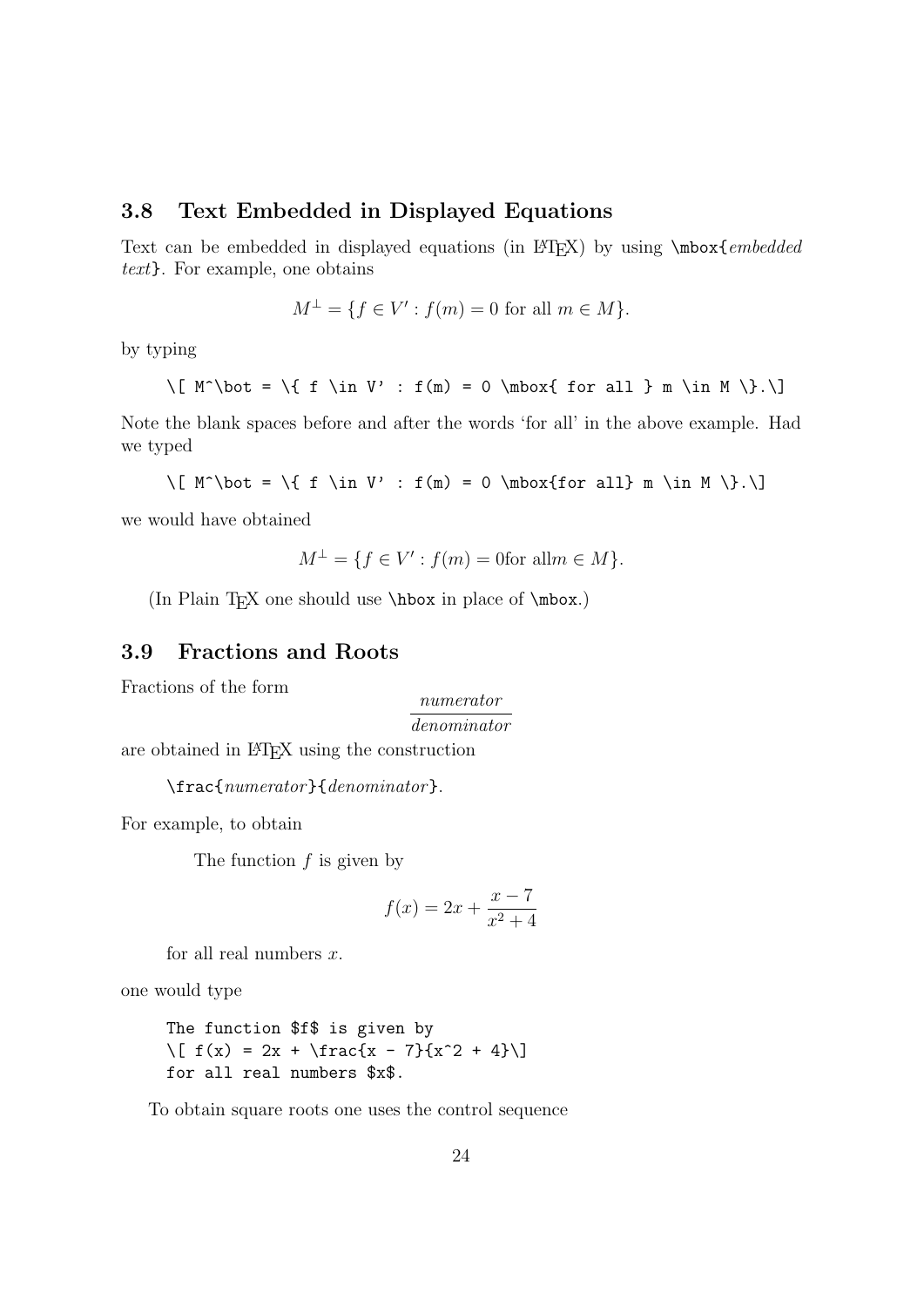\sqrt{expression}.

For example, to obtain

The roots of a quadratic polynomial  $ax^2 + bx + c$  with  $a \neq 0$  are given by the formula

$$
\frac{-b \pm \sqrt{b^2 - 4ac}}{2a}
$$

one would type

The roots of a quadratic polynomial  $a x^2 + bx + c$  with \$a \neq 0\$ are given by the formula  $\[\ \{\frac{-b}{pm} \sqrt{b^2 - 4ac}\}{2a} \]\]$ 

In LAT<sub>E</sub>X, an *nth* root is produced using

\sqrt[n]{expression}.

For example, to obtain

The roots of a cubic polynomial of the form  $x^3 - 3px - 2q$  are given by the formula

$$
\sqrt[3]{q + \sqrt{q^2 - p^3}} + \sqrt[3]{q - \sqrt{q^2 - p^3}}
$$

where the values of the two cube roots must are chosen so as to ensure that their product is equal to p.

in LATEX, one would type

The roots of a cubic polynomial of the form  $x^3 - 3px - 2q$ \$ are given by the formula  $\lceil \sqrt{3} \cdot 3 \rceil$  \sqrt{ q^2 - p^3 }} + \sqrt[3]{q - \sqrt{ q^2 - p^3 }} \] where the values of the two cube roots must are chosen so as to ensure that their product is equal to \$p\$.

### 3.10 Ellipsis (i.e., 'three dots')

Ellipsis (three dots) is produced in mathematics mode using the control sequences \ldots (for dots aligned with tbe baseline of text), and \cdots (for dots aligned with the centreline of mathematical formulae). Thus the formula

$$
f(x_1, x_2, \dots, x_n) = x_1^2 + x_2^2 + \dots + x_n^2
$$

is obtained by typing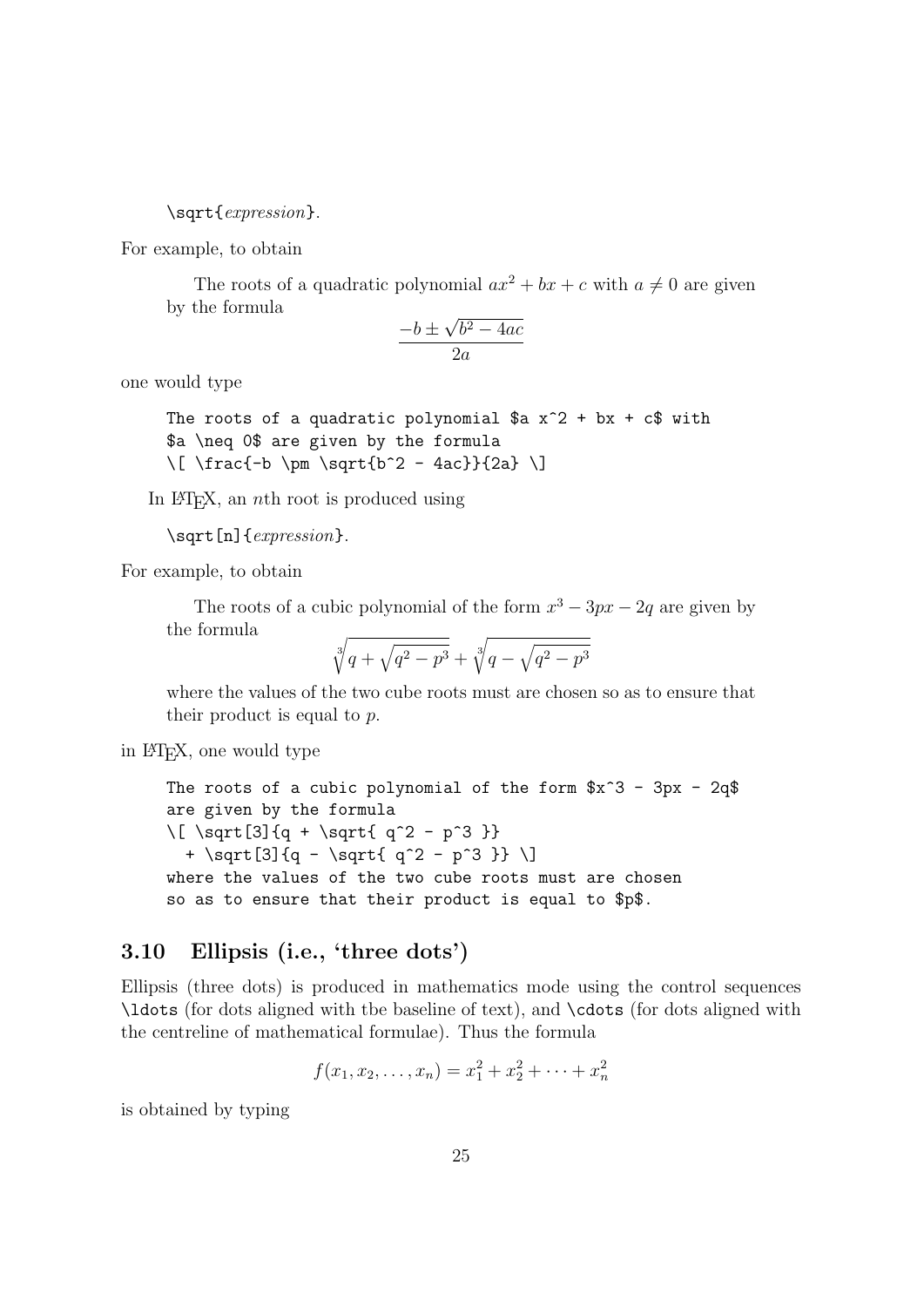$\[\int f(x_1, x_2, \ldots, x_n) = x_1^2 + x_2^2 + \cdots + x_n^2 \]\]$ 

Similarly the formula

$$
\frac{1 - x^{n+1}}{1 - x} = 1 + x + x^2 + \dots + x^n
$$

is produced using \cdots, by typing

\[ \frac{1 - x^{n+1}}{1 - x} = 1 + x + x^2 + \cdots + x^n \]

### 3.11 Accents in Mathematics Mode

There are various control sequences for producing underlining, overlining and various accents in mathematics mode. The following table lists these control sequences, applying them to the letter a:

| \underline{a} |
|---------------|
| \overline{a}  |
| \hat{a}       |
| \check{a}     |
| \tilde{a}     |
| \acute{a}     |
| \grave{a}     |
| \dot{a}       |
| \ddot{a}      |
| \breve{a}     |
| \bar{a}       |
| \vec{a}       |
|               |

It should be borne in mind that when a character is underlined in a mathematical manuscript then it is normally typeset in bold face without any underlining. Underlining is used very rarely in print.

The control sequences such as  $\setminus$  and  $\setminus$ ", used to produce accents in ordinary text, may not be used in mathematics mode.

### 3.12 Brackets and Norms

The frequently used left delimiters include (, [ and {, which are obtained by typing (, [ and \{ respectively. The corresponding right delimiters are of course obtained by typing), ] and \}. In addition  $\parallel$  and  $\parallel$  are used as both left and right delimiters, and are obtained by typing  $|$  and  $\setminus$  respectively. For example, we obtain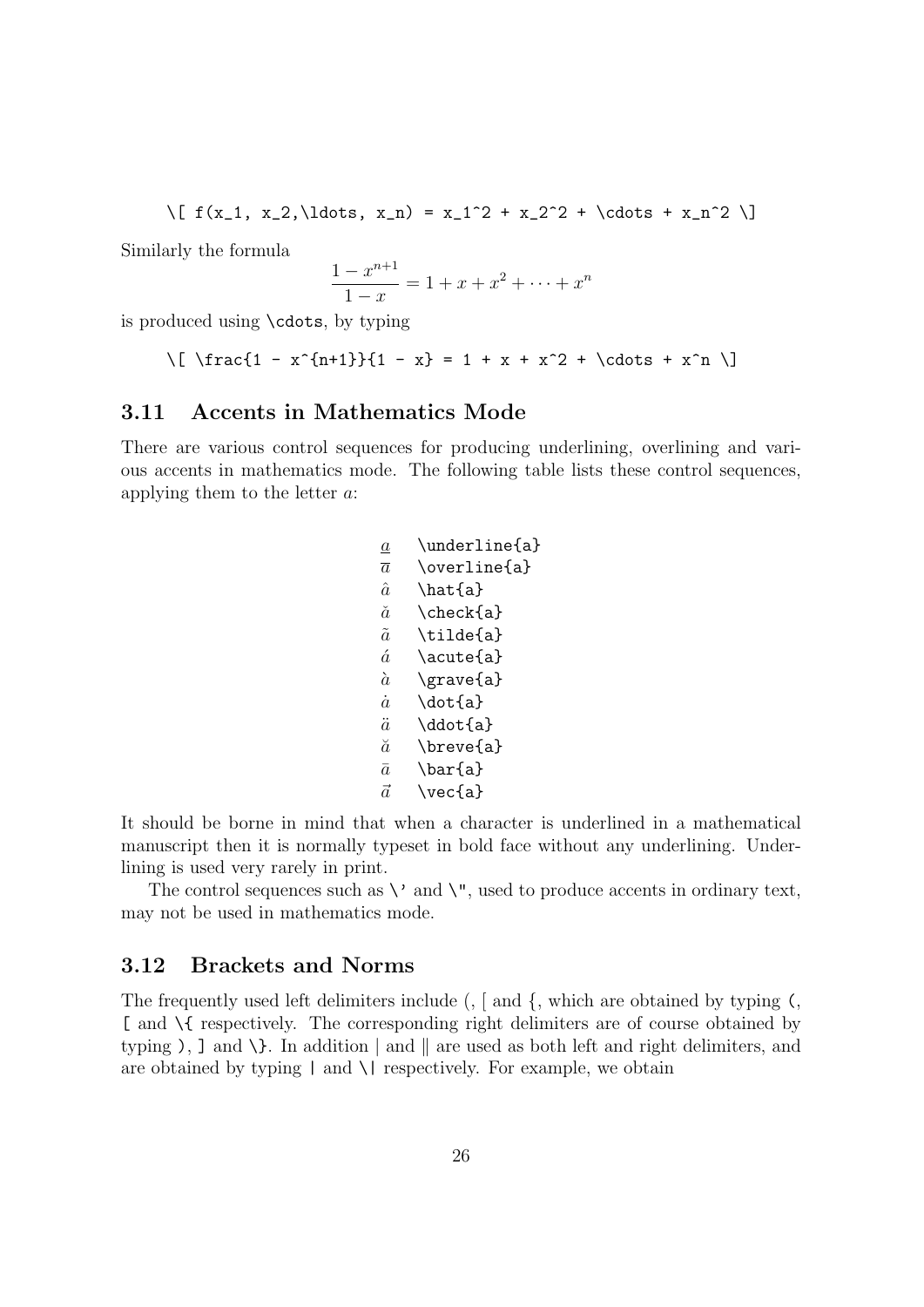Let X be a Banach space and let  $f: B \to \mathbf{R}$  be a bounded linear functional on X. The norm of f, denoted by  $||f||$ , is defined by

$$
||f|| = inf{K \in [0, +\infty) : |f(x)| \le K||x||}
$$
 for all  $x \in X$ .

by typing

Let  $X$$  be a Banach space and let  $f \cdot B \to \text{fR}$ be a bounded linear functional on \$X\$. The \textit{norm} of \$f\$, denoted by \$\|f\|\$, is defined by \[ \|f\| = \inf \{ K \in [0,+\infty) :  $|f(x)| \leq K \|x\| \bmod{$  for all  $x \in X \}.$ 

Larger delimiters are sometimes required which have the appropriate height to match the size of the subformula which they enclose. Consider, for instance, the problem of typesetting the following formula:

$$
f(x, y, z) = 3y^{2}z \left(3 + \frac{7x + 5}{1 + y^{2}}\right).
$$

The way to type the large parentheses is to type  $\left\{ \right\}$  for the left parenthesis and \right) for the right parenthesis, and let LATEX do the rest of the work for you. Thus the above formula was obtained by typing

$$
\{ f(x,y,z) = 3y^2 z \left( 3 + \frac{7x+5}{1 + y^2} \right). \}
$$

If you type a delimiter which is preceded by  $\left\{ \Delta E \right\}$  then ET<sub>E</sub>X will search for a corresponding delimiter preceded by \right and calculate the size of the delimiters required to enclose the intervening subformula. One is allowed to balance a \left( with a \right] (say) if one desires: there is no reason why the enclosing delimiters have to have the same shape. One may also nest pairs of delimiters within one another: by typing

```
\[\left| 4 x^3 + \left( x + \frac{42}{1+x^4} \right) \right|.\]
```
we obtain

$$
\left|4x^3 + \left(x + \frac{42}{1+x^4}\right)\right|.
$$

By typing \left. and \right. one obtains null delimiters which are completely invisible. Consider, for example, the problem of typesetting

$$
\left. \frac{du}{dx} \right|_{x=0}
$$

.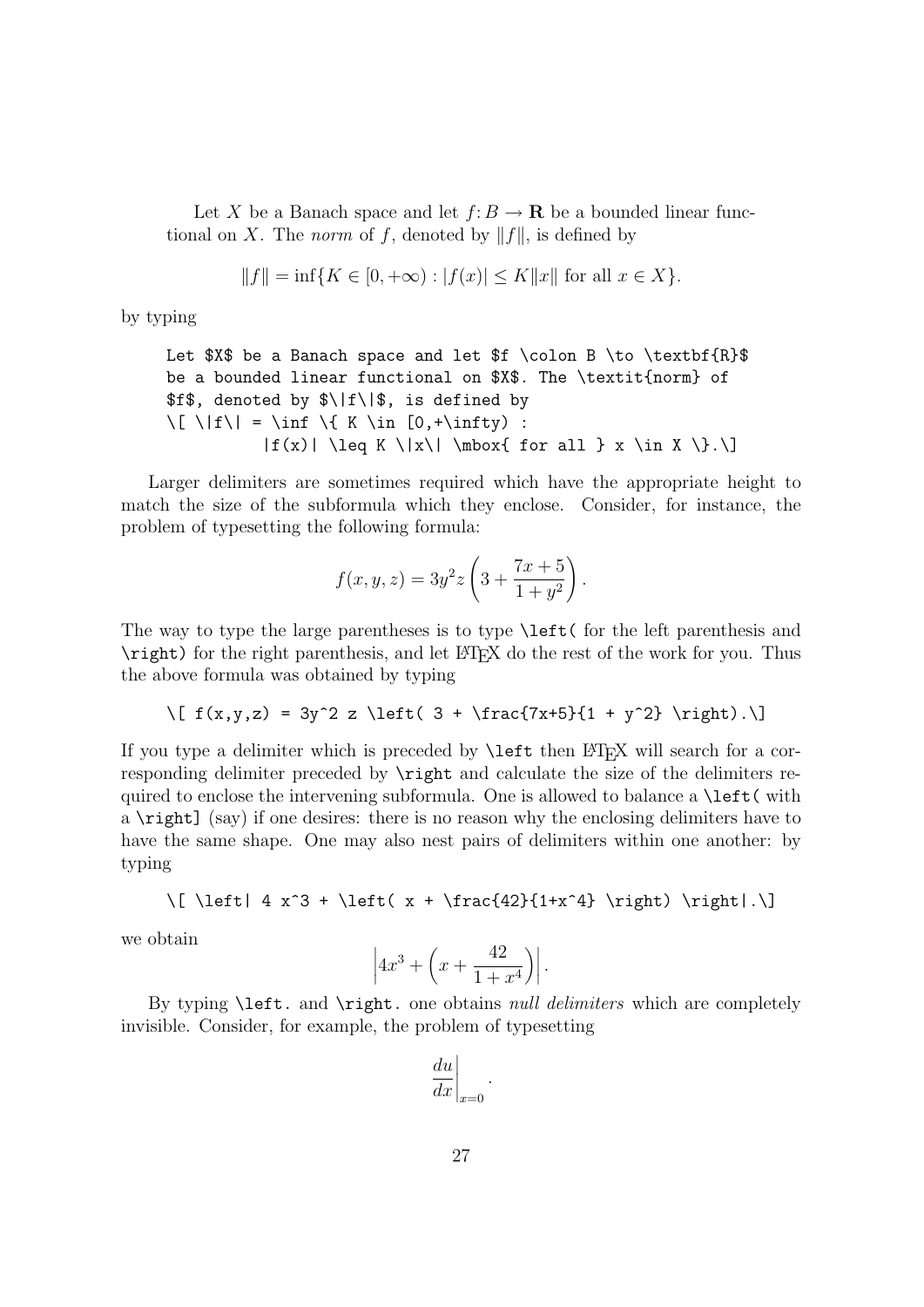We wish to make the vertical bar big enough to match the derivative preceding it. To do this, we suppose that the derivative is enclosed by delimiters, where the left delimiter is invisible and the right delimiter is the vertical line. The invisible delimiter is produced using \left. and thus the whole formula is produced by typing

$$
\left. \frac{du}{dx} \right|_{x=0}.
$$

### 3.13 Multiline Formulae in LAT<sub>EX</sub>

Consider the problem of typesetting the formula

$$
\cos 2\theta = \cos^2 \theta - \sin^2 \theta
$$

$$
= 2\cos^2 \theta - 1.
$$

It is necessary to ensure that the  $=$  signs are aligned with one another. In LATEX, such a formula is typeset using the eqnarray\* environment. The above example was obtained by typing the lines

\begin{eqnarray\*} \cos 2\theta & = & \cos^2 \theta - \sin^2 \theta \\ & = & 2 \cos^2 \theta - 1. \end{eqnarray\*}

Note the use of the special character  $\&$  as an *alignment tab*. When the formula is typeset, the part of the second line of the formula beginning with an occurrence of & will be placed immediately beneath that part of the first line of the formula which begins with the corresponding occurrence of &. Also \\ is used to separate the lines of the formula.

Although we have placed corresponding occurrences of & beneath one another in the above example, it is not necessary to do this in the input file. It was done in the above example merely to improve the appearance (and readability) of the input file.

The more complicated example

If 
$$
h \leq \frac{1}{2} |\zeta - z|
$$
 then

$$
|\zeta - z - h| \ge \frac{1}{2} |\zeta - z|
$$

and hence

$$
\left|\frac{1}{\zeta-z-h}-\frac{1}{\zeta-z}\right| = \left|\frac{(\zeta-z)-(\zeta-z-h)}{(\zeta-z-h)(\zeta-z)}\right|
$$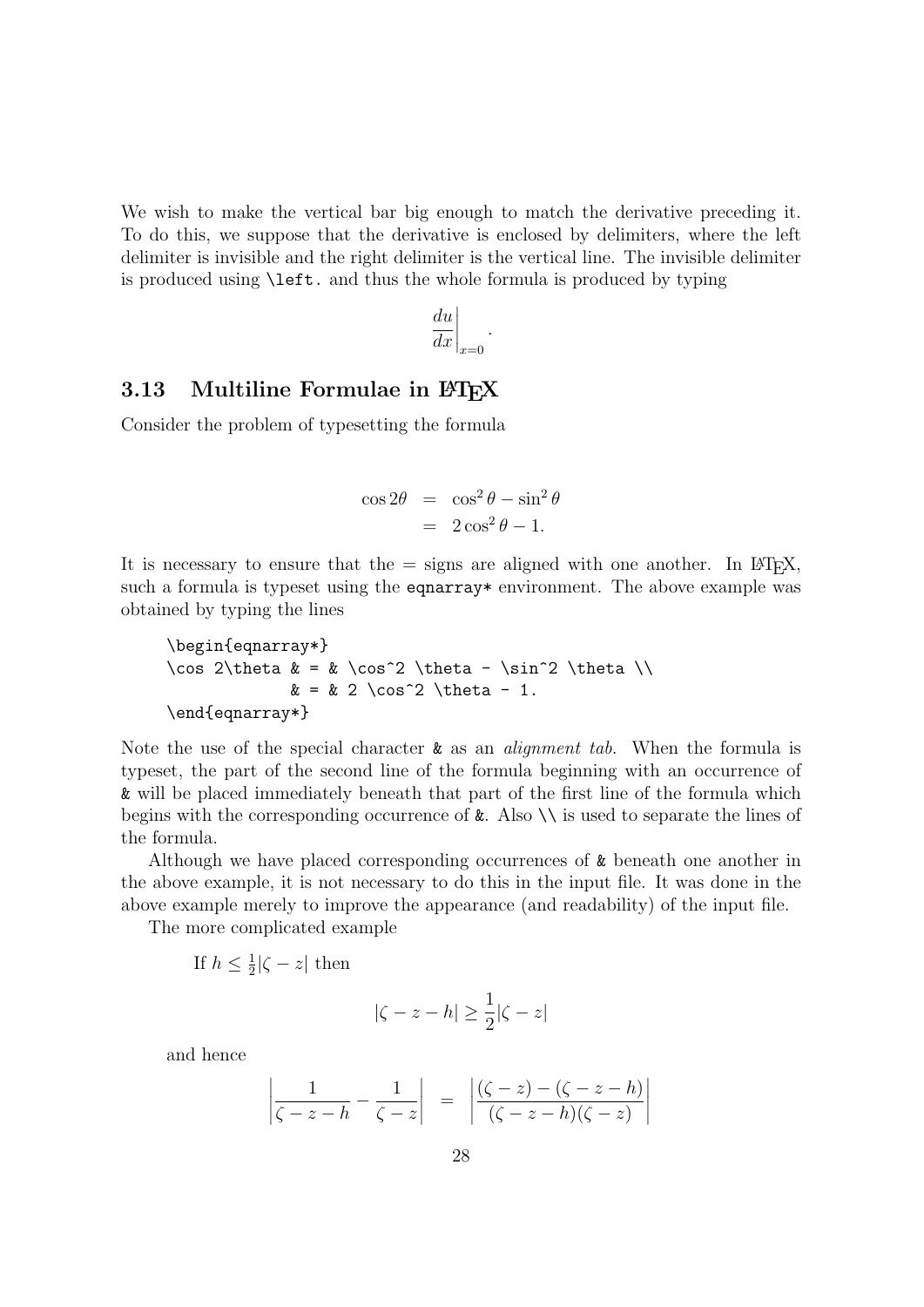$$
= \left| \frac{h}{(\zeta - z - h)(\zeta - z)} \right|
$$
  
 
$$
\leq \frac{2|h|}{|\zeta - z|^2}.
$$

was obtained by typing

If  $h \leq \frac{1}{2} \leq x - z$  then \[ |\zeta - z - h| \geq \frac{1}{2} |\zeta - z|\] and hence \begin{eqnarray\*} \left| \frac{1}{\zeta - z - h} - \frac{1}{\zeta - z} \right|  $& = \& \leq \text{left}$  $\frac{(\zeta - z) - (\zeta - z - h)}{(zeta - z - h)(zeta - z)}$  $\right| \ \ \& = \&$ \left| \frac{h}{(\zeta - z - h)(\zeta - z)} \right| \\ & \leq & \frac{2 |h|}{|\zeta - z|^2}. \end{eqnarray\*}

The asterisk in equarray\* is put there to suppress the automatic equation numbering produced by LAT<sub>EX</sub>. If you wish for an automatically numbered multiline formula, you should use \begin{eqnarray} and \end{eqnarray}.

### 3.14 Matrices and other arrays in  $\rm EFTK$

Matrices and other arrays are produced in LAT<sub>EX</sub> using the **array** environment. For example, suppose that we wish to typeset the following passage:

The *characteristic polynomial*  $\chi(\lambda)$  of the  $3 \times 3$  matrix

$$
\left(\begin{array}{ccc}a&b&c\\d&e&f\\g&h&i\end{array}\right)
$$

is given by the formula

$$
\chi(\lambda) = \begin{vmatrix}\lambda - a & -b & -c \\
-d & \lambda - e & -f \\
-g & -h & \lambda - i\n\end{vmatrix}.
$$

This passage is produced by the following input: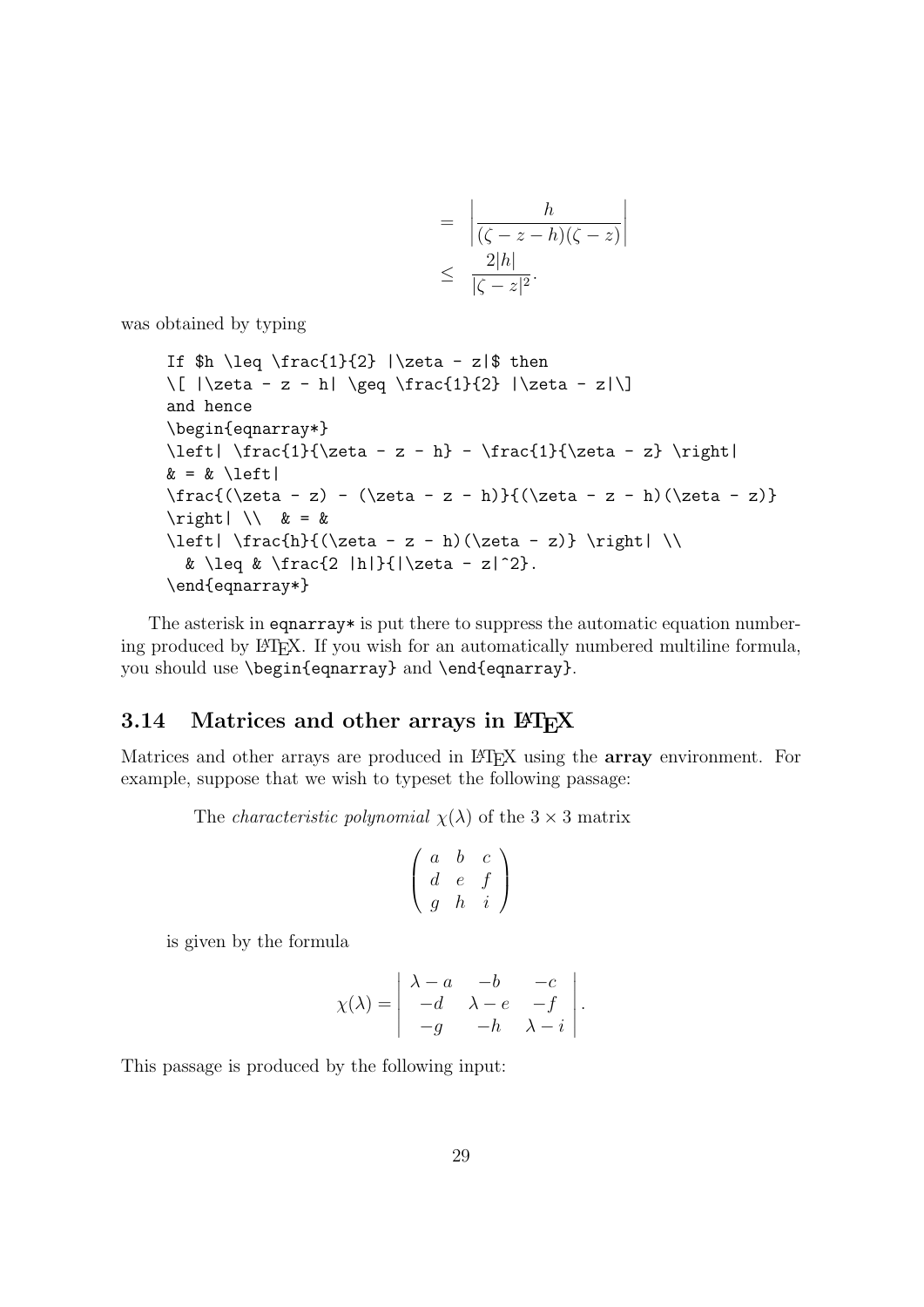```
The \emph{characteristic polynomial} $\chi(\lambda)$ of the
$3 \times 3$~matrix
\[ \left( \begin{array}{ccc}
a & b & c \\
d & e & f \\
g \& h \& i \end{array} \rightarrow \rrightis given by the formula
\[ \chi(\lambda) = \left| \begin{array}{ccc}
\lambda - a & -b & -c \lambda-d & \Lambda-g & -h & \lambda - i \end{array} \right|.\]
```
First of all, note the use of **\left** and **\right** to produce the large delimiters around the arrays. As we have already seen, if we use

\left) ... \right)

then the size of the parentheses is chosen to match the subformula that they enclose. Next note the use of the alignment tab character  $\⊂>$  to separate the entries of the matrix and the use of  $\setminus \setminus$  to separate the rows of the matrix, exactly as in the construction of multiline formulae described above. We begin the array with \begin{array} and end it with \end{array}. The only thing left to explain, therefore, is the mysterious {ccc} which occurs immediately after \begin{array}. Now each of the c's in {ccc} represents a column of the matrix and indicates that the entries of the column should be centred. If the c were replaced by l then the corresponding column would be typeset with all the entries flush *left*, and  $\mathbf r$  would produce a column with all entries flush *right*. Thus

```
\[ \begin{array}{lcr}
\mbox{First number} & x & 8 \\
\mbox{Second number} & y & 15 \\
\mbox{Sum} & x + y & 23 \\
\mbox{Difference} & x - y & -7 \\
\mbox{Product} & xy & 120 \end{array}\]
```
produces

| First number  | $\mathcal{X}$             | 8    |
|---------------|---------------------------|------|
| Second number | $\boldsymbol{\mathit{u}}$ | 15   |
| Sum           | $x + y$                   | 23   |
| Difference    | $x - y$                   | $-7$ |
| Product       | $x\overline{u}$           | 120  |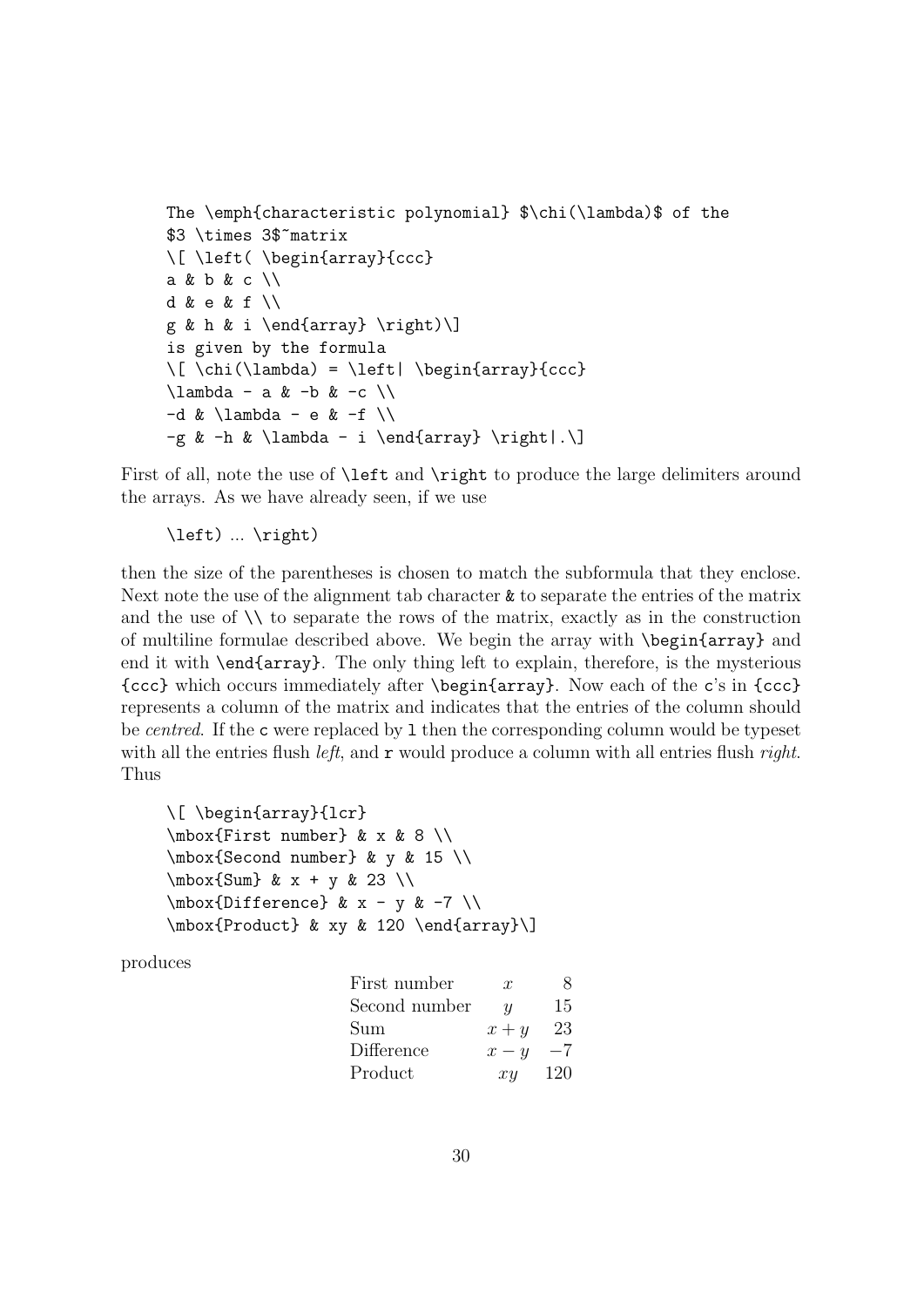We can use the array environment to produce formulae such as

$$
|x| = \begin{cases} x & \text{if } x \ge 0; \\ -x & \text{if } x < 0. \end{cases}
$$

Note that both columns of this array are set flush left. Thus we use {ll} immediately after \begin{array}. The large curly bracket is produced using  $\left\{\left\{.\right.\right.}$  However this requires a corresponding \right delimiter to match it. We therefore use the null delimiter \right. discussed earlier. This delimiter is invisible. We can therefore obtain the above formula by typing

\[ |x| = \left\{ \begin{array}{ll} x & \mbox{if \$x \geq 0\$};\\ -x & \mbox{if \$x < 0\$}.\end{array} \right. \]

### 3.15 Derivatives, Limits, Sums and Integrals

The expressions

$$
\frac{du}{dt} \text{ and } \frac{d^2u}{dx^2}
$$

are obtained in LATEX by typing  $\frac{du}{dt}$  and  $\frac{d^2 u}{dx^2}$  respectively. The mathematical symbol  $\partial$  is produced using \partial. Thus the Heat Equation

$$
\frac{\partial u}{\partial t} = \frac{\partial^2 u}{\partial x^2} + \frac{\partial^2 u}{\partial y^2} + \frac{\partial^2 u}{\partial z^2}
$$

is obtained in LATEX by typing

```
\[\frac{\partial u}{\partial t}
  = \frac{\partial^2 u}{\partial x^2}+ \frac{\partial^2 u}{\partial y^2}
     + \frac{\partial^2 u}{\partial z^2} \]
```
To obtain mathematical expressions such as

$$
\lim_{x \to +\infty}, \inf_{x > s} \text{ and } \sup_{K}
$$

in displayed equations we type  $\lim_{x \to +\infty}$ ,  $\inf_{x > s}$  and  $\sup_{K}$ respectively. Thus to obtain

$$
\lim_{x \to +\infty} \frac{3x^2 + 7}{x^2 + 1} = 3.
$$

 $(in$   $\angle$  ET<sub>E</sub>X $)$  we type

```
\[ \lim_{x \to +\infty} \frac{3x^2 +7x^3}{x^2 +5x^4} = 3.\]
```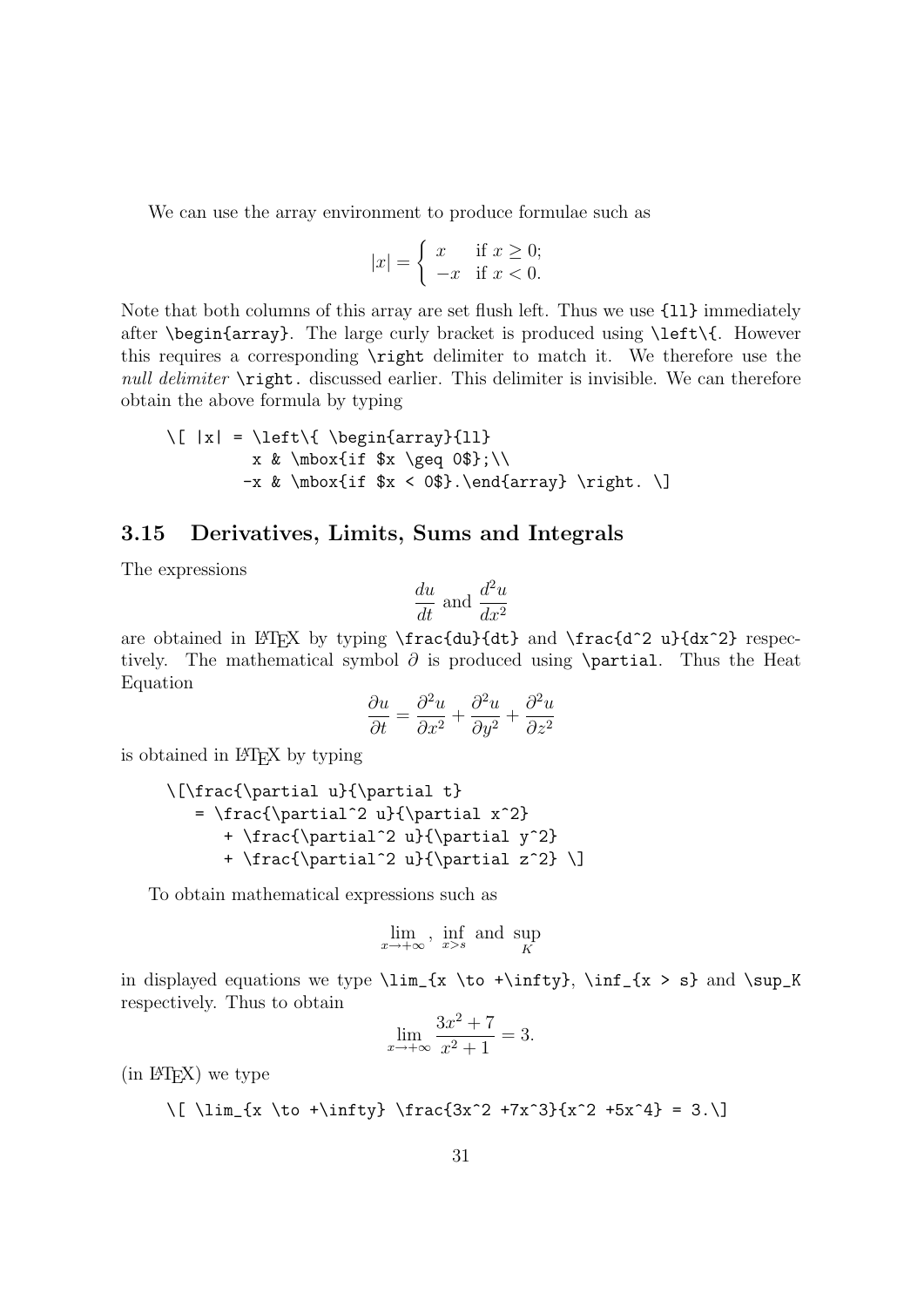To obtain a summation sign such as

$$
\sum_{i=1}^{2n}
$$

we type  $sum_{i=1}^{i=1}^{2}$  (2n). Thus

$$
\sum_{k=1}^{n} k^2 = \frac{1}{2}n(n+1).
$$

is obtained by typing

$$
\[\ \ \sum_{k=1}^n k^2 = \frac{1}{2} n (n+1) .\]\]
$$

We now discuss how to obtain *integrals* in mathematical documents. A typical integral is the following:

$$
\int_a^b f(x) \, dx.
$$

This is typeset using

 $\[\int \int \int \text{a^b } f(x) \, dx\]$ 

The integral sign  $\int$  is typeset using the control sequence  $\int$  int, and the *limits of inte*gration (in this case a and b are treated as a subscript and a superscript on the integral sign.

Most integrals occurring in mathematical documents begin with an integral sign and contain one or more instances of d followed by another (Latin or Greek) letter, as in  $dx$ ,  $dy$  and  $dt$ . To obtain the correct appearance one should put extra space before the d, using  $\setminus$ . Thus

$$
\int_0^{+\infty} x^n e^{-x} dx = n!.
$$

$$
\int \cos \theta d\theta = \sin \theta.
$$

$$
\int_{x^2 + y^2 \le R^2} f(x, y) dx dy = \int_{\theta=0}^{2\pi} \int_{r=0}^R f(r \cos \theta, r \sin \theta) r dr d\theta.
$$

and

$$
\int_0^R \frac{2x \, dx}{1 + x^2} = \log(1 + R^2).
$$

are obtained by typing

 $\[\int \int_0^{\frac{+}{\infty}} x^n e^{-x} \, dx = n!.\]$ \[ \int \cos \theta \,d\theta = \sin \theta.\]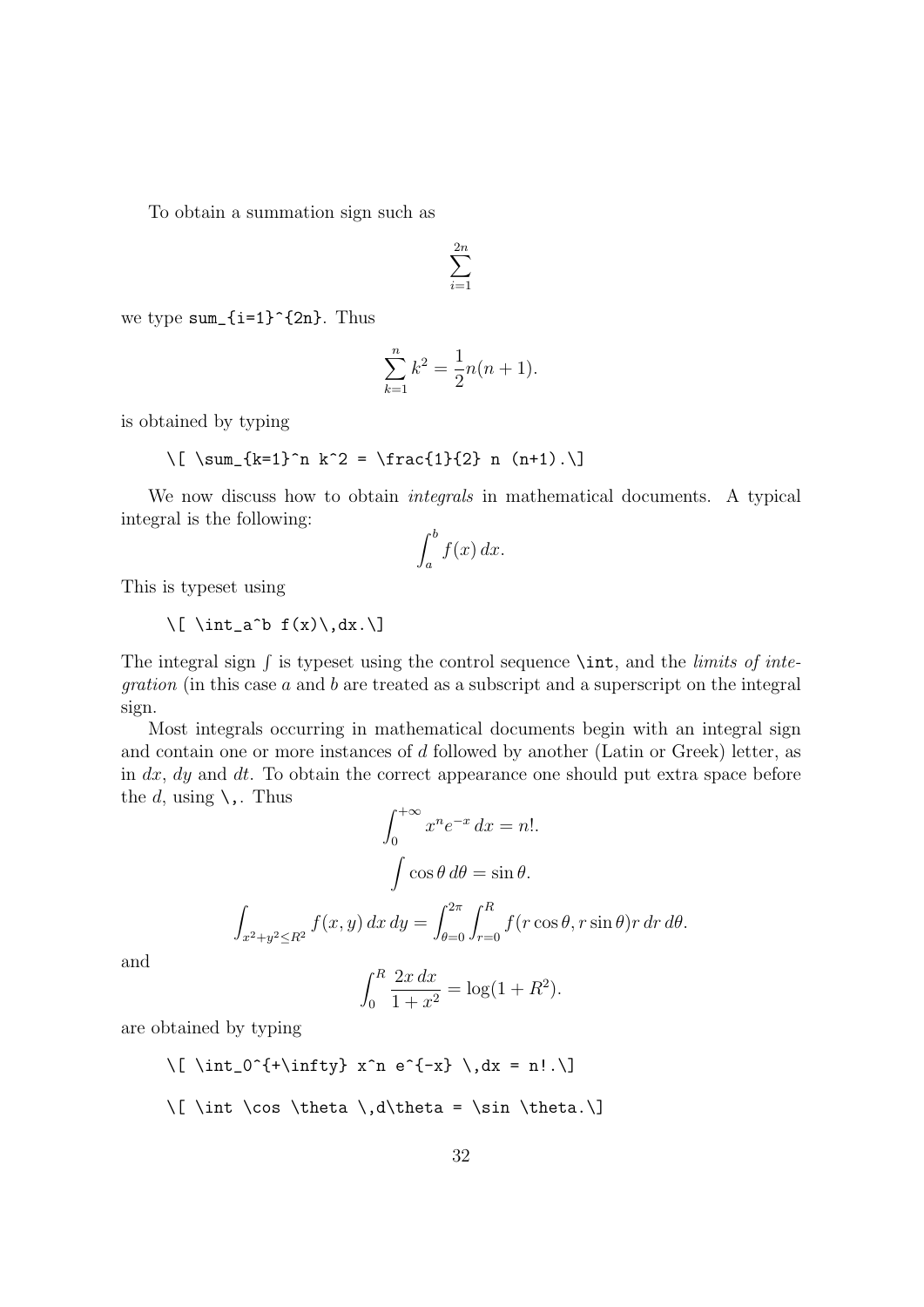$$
\{ \int_{x^2 + y^2 \le R^2} f(x,y) \, dx \, dy = \int_{\theta=0}^{2\pi} \int_{r=0}^R f(r\cos\theta, r\sin\theta) r, dr, d\theta. \}
$$

and

$$
\[ \int_0^R \frac{2x}{dx} + x^2 = \log(1 + R^2) . \]
$$

respectively.

In some multiple integrals (i.e., integrals containing more than one integral sign) one finds that LATEX puts too much space between the integral signs. The way to improve the appearance of of the integral is to use the control sequence \! to remove a thin strip of unwanted space. Thus, for example, the multiple integral

$$
\int_0^1 \int_0^1 x^2 y^2 dx dy.
$$

is obtained by typing

$$
\[ \int_0^1 \! \int_0^1 x^2 y^2\, dx\, dy. \]
$$

Had we typed

$$
\[ \int_0^1 \int_0^1 x^2 y^2\, dx\, dy. \]
$$

we would have obtained

$$
\int_0^1 \int_0^1 x^2 y^2 dx dy.
$$

A particularly noteworthy example comes when we are typesetting a multiple integral such as

$$
\iint_D f(x, y) \, dx \, dy.
$$

Here we use \! three times to obtain suitable spacing between the integral signs. We typeset this integral using

$$
\{ \int \int \left| \int \int D f(x,y) \, dx \, dy \, \}
$$

Had we typed

$$
\{ \int \int \int D f(x,y) \, dx \, dy \}
$$

we would have obtained

$$
\int \int_D f(x, y) \, dx \, dy.
$$

The following (reasonably complicated) passage exhibits a number of the features which we have been discussing: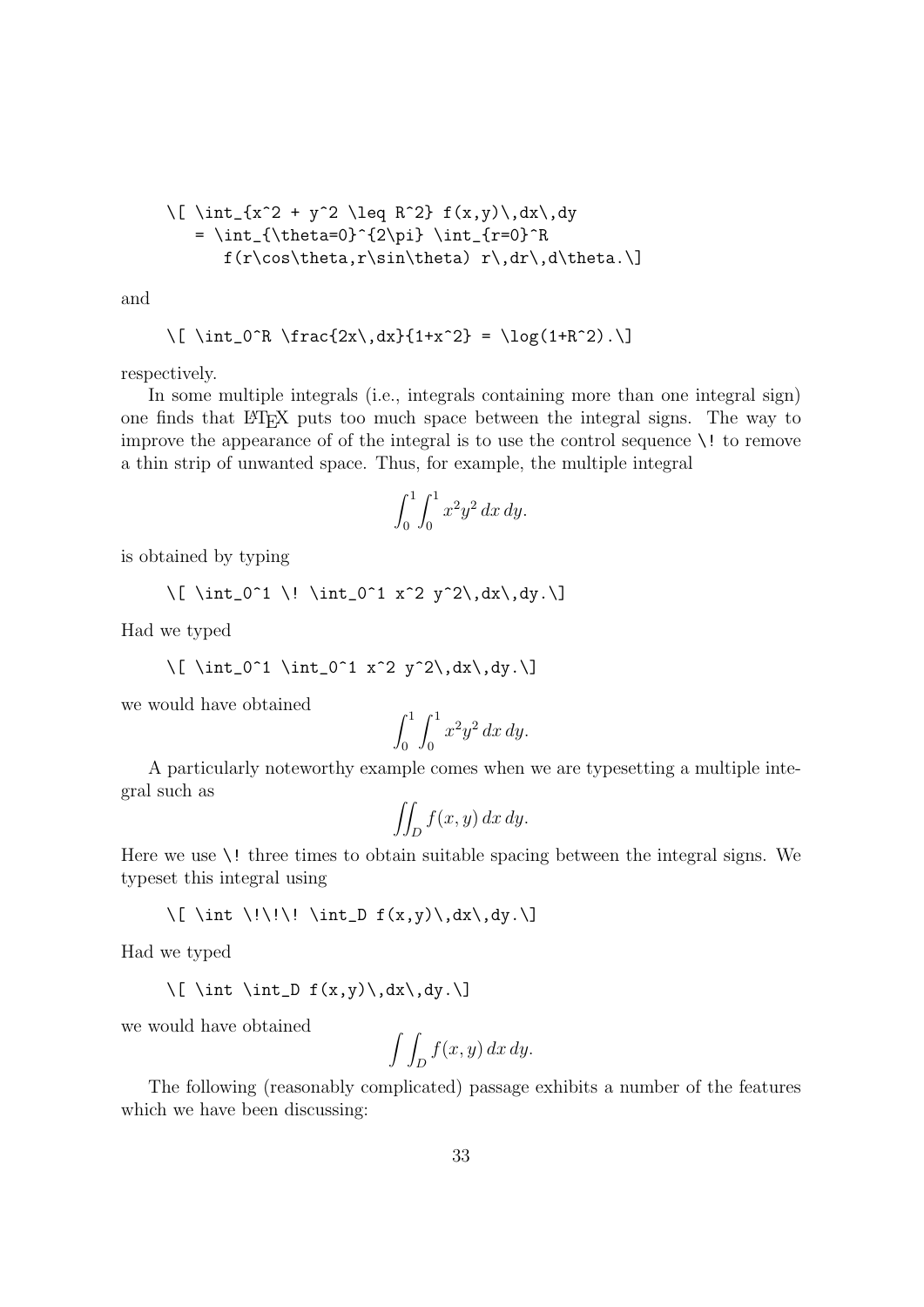In non-relativistic wave mechanics, the wave function  $\psi(\mathbf{r},t)$  of a particle satisfies the *Schrödinger Wave Equation* 

$$
i\hbar \frac{\partial \psi}{\partial t} = \frac{-\hbar^2}{2m} \left( \frac{\partial^2}{\partial x^2} + \frac{\partial^2}{\partial y^2} + \frac{\partial^2}{\partial z^2} \right) \psi + V \psi.
$$

It is customary to normalize the wave equation by demanding that

$$
\iiint_{\mathbf{R}^3} |\psi(\mathbf{r}, 0)|^2 dx dy dz = 1.
$$

A simple calculation using the Schrödinger wave equation shows that

$$
\frac{d}{dt} \iiint_{\mathbf{R}^3} |\psi(\mathbf{r},t)|^2 dx dy dz = 0,
$$

and hence

$$
\iiint_{\mathbf{R}^3} |\psi(\mathbf{r},t)|^2 dx dy dz = 1
$$

for all times  $t$ . If we normalize the wave function in this way then, for any (measurable) subset V of  $\mathbb{R}^3$  and time t,

$$
\iiint_V |\psi(\mathbf{r},t)|^2 dx dy dz
$$

represents the probability that the particle is to be found within the region  $V$  at time  $t$ .

One would typeset this in LAT<sub>EX</sub> by typing

```
In non-relativistic wave mechanics, the wave function
$\psi(\mathbf{r},t)$ of a particle satisfies the
\textit{Schr\"{o}dinger Wave Equation}
\[ i\hbar\frac{\partial \psi}{\partial t}
 = \frac{-\hbar^2}{2m} \left(\frac{\partial^2}{\partial x^2}
   + \frac{\partial^2}{\partial y^2}
   + \frac{\partial^2}{\partial z^2}
 \right) \psi + V \psi.It is customary to normalize the wave equation by
demanding that
\[ \int \!\!\! \int \!\!\! \int_{\textbf{R}^3}
     \left| \psi(\mathbf{r},0) \right|^2\,dx\,dy\,dz = 1.\]
A simple calculation using the Schr\"{o}dinger wave
equation shows that
```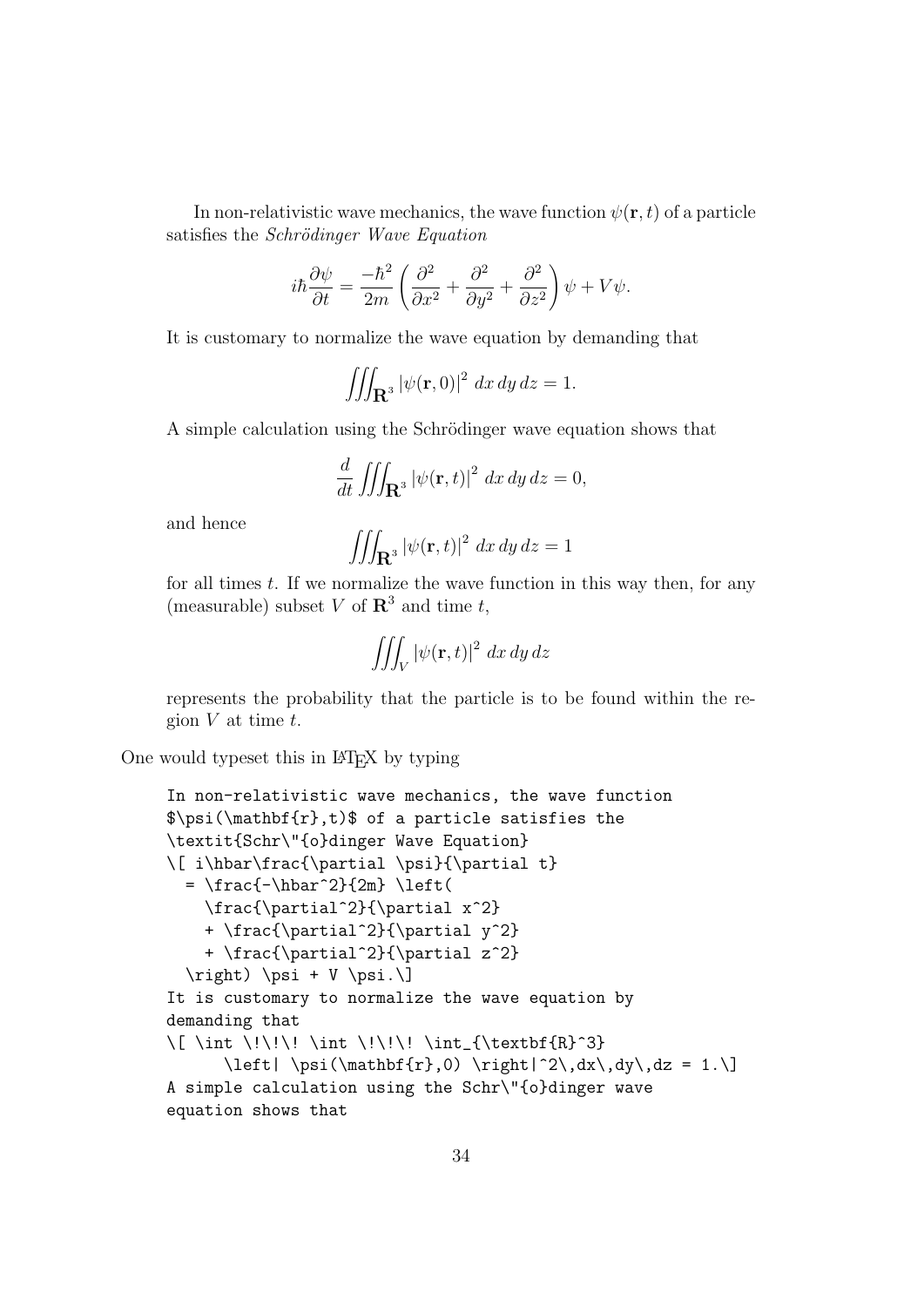\[ \frac{d}{dt} \int \!\!\! \int \!\!\! \int\_{\textbf{R}^3} \left| \psi(\mathbf{r},t) \right|^2\,dx\,dy\,dz = 0,\] and hence  $\[\ \int \|\n\| \cdot \|\cdot \| \cdot \|\cdot \cdot \cdot \cdot f(R)^3\|$ \left| \psi(\mathbf{r},t) \right|^2\,dx\,dy\,dz = 1\] for all times~\$t\$. If we normalize the wave function in this way then, for any (measurable) subset~\$V\$ of \$\textbf{R}^3\$ and time~\$t\$, \[ \int \!\!\! \int \!\!\! \int\_V \left| \psi(\mathbf{r},t) \right|^2\,dx\,dy\,dz\] represents the probability that the particle is to be found within the region~\$V\$ at time~\$t\$.

## 4 Further Features of LAT<sub>EX</sub>

### 4.1 Producing White Space in LAT<sub>EX</sub>

To produce (horizontal) blank space within a paragraph, use \hspace, followed by the length of the blank space enclosed within curly brackets. The length of the skip should be expressed in a unit recognized by LATEX. These recognized units are given in the following table:

| pt | point           | $(1 \text{ in} = 72.27 \text{ pt})$   |
|----|-----------------|---------------------------------------|
| pc | pica            | $(1 pc = 12 pt)$                      |
| in | inch            | $(1 \text{ in} = 25.4 \text{ mm})$    |
| bp | big point       | $(1 \text{ in} = 72 \text{ bp})$      |
|    | cm centimetre   | $(1 cm = 10 mm)$                      |
| mm | millimetre      |                                       |
| dd | did ot point    | $(1157 \text{ dd} = 1238 \text{ pt})$ |
| cc | cicero          | $(1 \csc = 12 \text{ dd})$            |
|    | sp scaled point | $(65536 \text{ sp} = 1 \text{ pt})$   |

Thus to produce a horizontal blank space of 20 mm in the middle of a paragraph one would type \hspace{20 mm}.

If  $\LaTeX$  decides to break between lines at a point in the document where an  $\hbox{\texttt{BPR}}$ is specified, then no white space is produced. To ensure that white space is produced even at points in the document where line breaking takes place, one should replace \hspace by \hspace\*

To produce (vertical) blank space between paragraphs, use \vspace, followed by the length of the blank space enclosed within curly brackets. Thus to obtain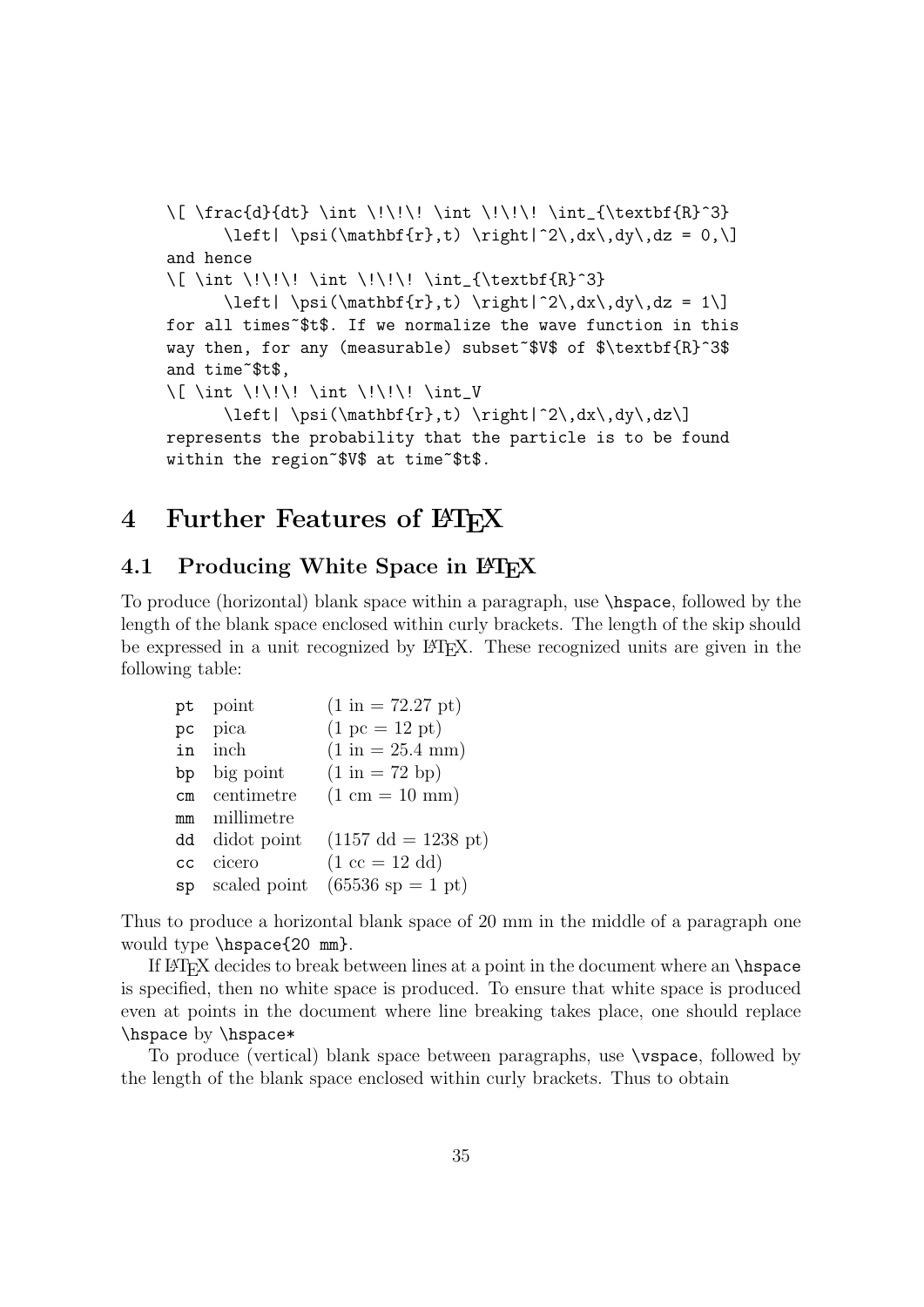This is the first paragraph of some text. It is separated from the second paragraph by a vertical skip of 10 millimetres.

This is the second paragraph.

one should type

This is the first paragraph of some text. It is separated from the second paragraph by a vertical skip of 10 millimetres.

\vspace{10 mm} This is the second paragraph.

If LAT<sub>EX</sub> decides to introduce at a point in the document where a **\vspace** is specified, then no white space is produced. To ensure that white space is produced even at points in the document where page breaking takes place, one should replace \vspace by \vspace\*

We now describe certain features of LATEX relating to blank spaces and paragraph indentation which will improve the appearance of the final document. Experienced users of LAT<sub>EX</sub> will improve the appearance of their documents if they bear these remarks in mind.

First note that, as a general rule, you should never put a blank space after a left parenthesis or before a right parenthesis. If you were to put a blank space in these places, then you run the risk that LATEX might start a new line immediately after the left parenthesis or before the right parenthesis, leaving the parenthesis marooned at the beginning or end of a line.

LATEX has its own rules for deciding the lengths of blank spaces. For instance, LATEX will put an extra amount of space after a full stop if it considers that the full stop marks the end of a sentence.

The rule adopted by LATEX is to regard a period (full stop) as the end of a sentence if it is preceded by a lowercase letter. If the period is preceded by an uppercase letter then LATEX assumes that it is not a full stop but follows the initials of somebody's name.

This works very well in most cases. However LATEX occasionally gets things wrong. This happens with a number of common abbreviations (as in 'Mr. Smith' or in 'etc.'), and, in particular, in the names of journals given in abbreviated form (e.g., 'Proc. Amer. Math. Soc.'). The way to overcome this problem is to put a backslash before the blank space in question. Thus we should type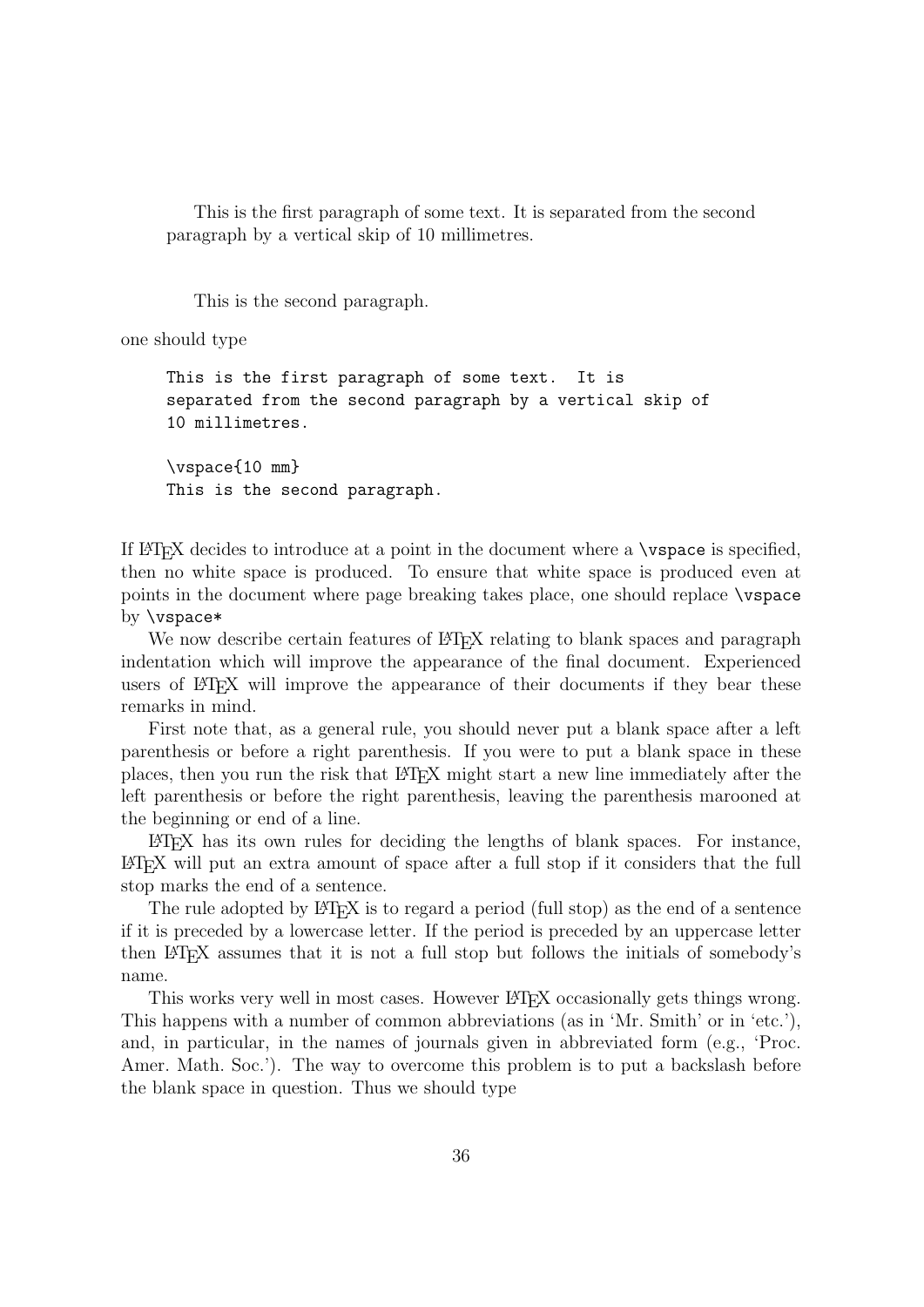Mr.\ Smith etc.\ and Proc. \ Amer. \ Math. \ Soc.

LATEX determines itself how to break up a paragraph into lines, and will occasionally hyphenate long words where this is desirable. However it is sometimes necessary to tell LATEX not to break at a particular blank space. The special character used for this purpose is  $\tilde{\phantom{a}}$ . It represents a blank space at which LAT<sub>E</sub>X is not allowed to break between lines. It is often desirable to use  $\tilde{\ }$  in names where the forenames are represented by initials. Thus to obtain 'W. R. Hamilton' it is best to type  $W.\tilde{R}$ . "Hamilton. It is also desirable in phrases like 'Example 7' and 'the length l of the rod', obtained by typing Example<sup>~7</sup> and the length<sup>~\$1\$</sup> of the rod.

LATEX will automatically indent paragraphs (with the exception of the first paragraph of a new section). One can prevent LAT<sub>EX</sub> from indenting a paragraph though by beginning the paragraph with the control sequence \noindent. Thus one obtains

This is the beginning of a paragraph which is not indented in the usual way. This has been achieved by placing an appropriate control sequence at the beginning of the paragraph.

by typing

```
\noindent
This is the beginning of a paragraph which is not
indented in the usual way. This has been achieved
by placing an appropriate control sequence at the
beginning of the paragraph.
```
Conversely, the control sequence \indent forces LATEX to indent the paragraph.

### 4.2 Lists

LATEX provides the following list environments:

- enumerate for numbered lists,
- itemize for un-numbered lists,
- description for description lists

Numbered lists are produced using

```
\begin{enumerate} ... \end{enumerate}
```
The items in the list should be enclosed between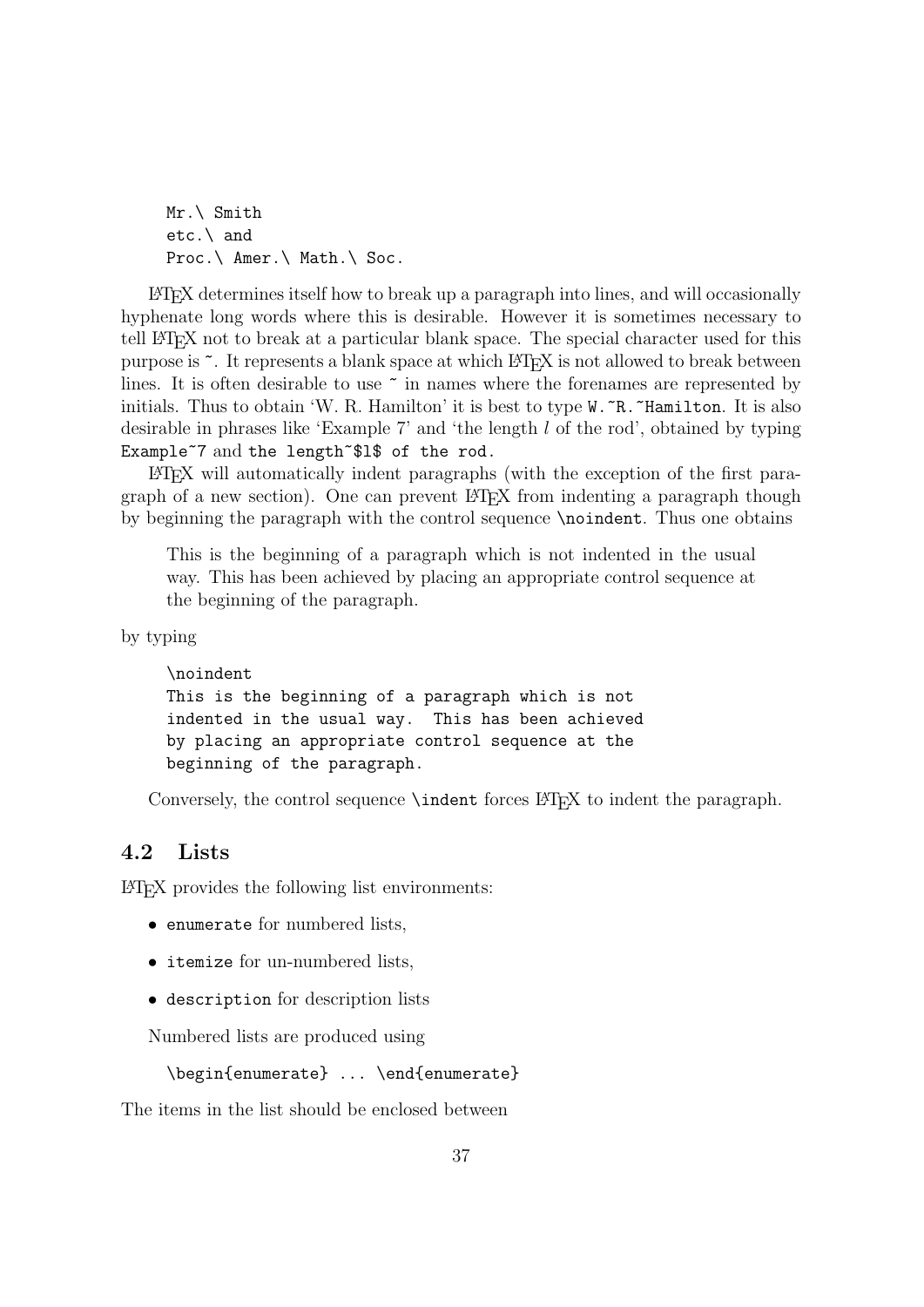#### \begin{enumerate} and \end{enumerate}

and should each be preceded by the control sequence  $\iota$  (which will automatically generate the number labelling the item). For example, the text

A metric space  $(X, d)$  consists of a set X on which is defined a *distance* function which assigns to each pair of points of  $X$  a distance between them, and which satisfies the following four axioms:

- 1.  $d(x, y) \geq 0$  for all points x and y of X;
- 2.  $d(x, y) = d(y, x)$  for all points x and y of X;
- 3.  $d(x, z) \leq d(x, y) + d(y, z)$  for all points x, y and z of X;
- 4.  $d(x, y) = 0$  if and only if the points x and y coincide.

is generated by  $\mathbb{F} \mathbb{F} \mathbb{F} \mathbb{F}$  from the following input:

A \emph{metric space}  $(x,d)$ \$ consists of a set~\$X\$ on which is defined a \emph{distance function} which assigns to each pair of points of \$X\$ a distance between them, and which satisfies the following four axioms: \begin{enumerate} \item  $d(x,y)$  \geq 0\$ for all points \$x\$ and \$y\$ of \$X\$; \item  $d(x,y) = d(y,x)$  for all points  $x \$  and  $y \$  of  $x \$ ; \item  $d(x,z)$  \leq  $d(x,y) + d(y,z)$ \$ for all points \$x\$, \$y\$ and \$z\$ of \$X\$; \item  $d(x,y) = 0$  if and only if the points  $x \$  and  $y \$ coincide. \end{enumerate}

Un-numbered lists are produced using

```
\begin{itemize} ... \end{itemize}
```
If we replace

```
\begin{enumerate} and \end{enumerate}
```
in the above input by

```
\begin{itemize} and \end{itemize}
```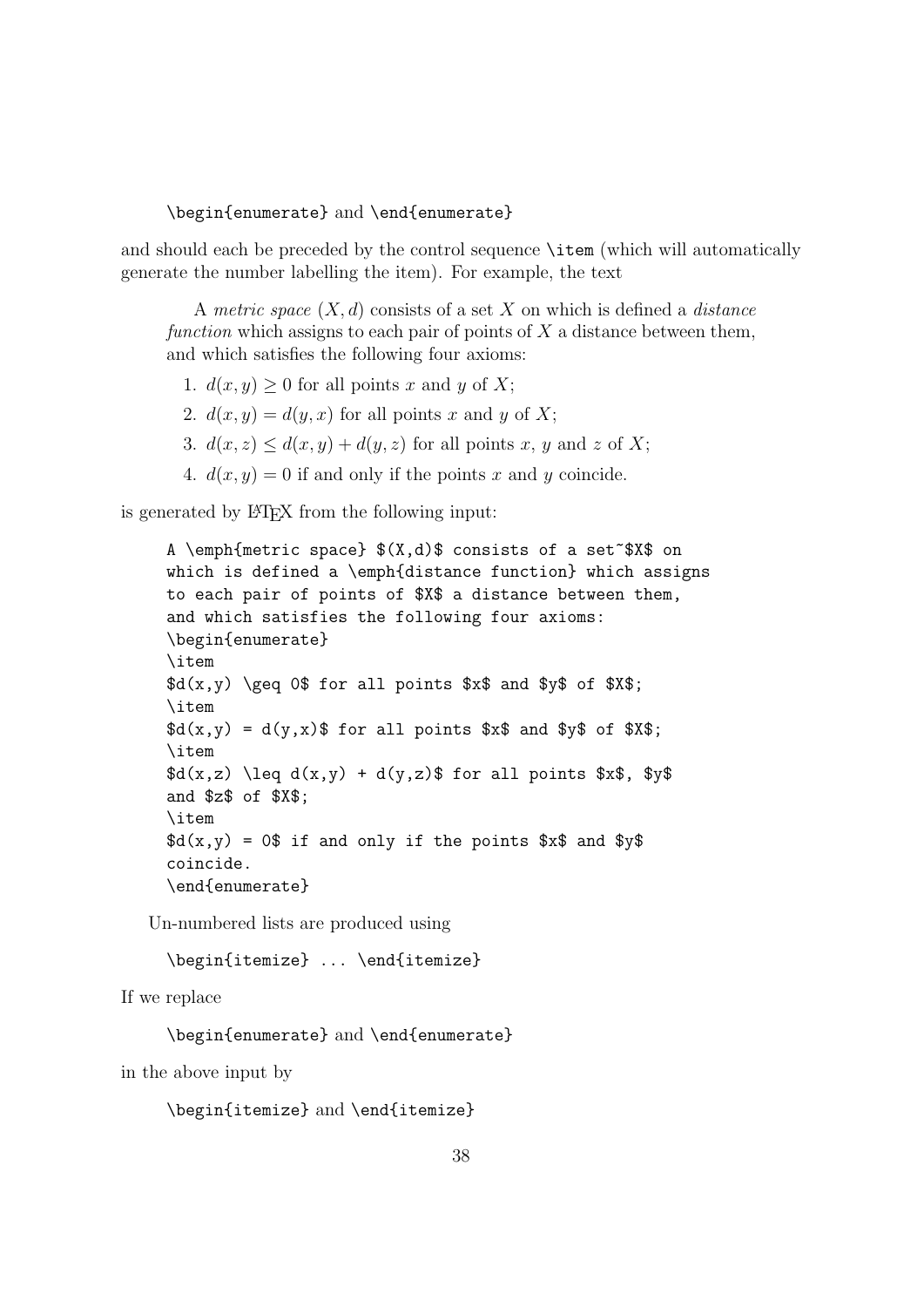respectively, LAT<sub>EX</sub> generates an itemized list in which each item is preceeded by a 'bullet':

A metric space  $(X, d)$  consists of a set X on which is defined a *distance* function which assigns to each pair of points of  $X$  a distance between them, and which satisfies the following four axioms:

- $d(x, y) \geq 0$  for all points x and y of X;
- $d(x, y) = d(y, x)$  for all points x and y of X;
- $d(x, z) \leq d(x, y) + d(y, z)$  for all points x, y and z of X;
- $d(x, y) = 0$  if and only if the points x and y coincide.

Description lists (for glossaries etc.) are produced using

```
\begin{description} ... \end{description}
```
The items in the list should be enclosed between

```
\begin{description} and \end{description}
```
and should each be preceded by  $\iota$  item[*label*], where *label* is the label to be assigned to each item. For example, the text

We now list the definitions of *open ball*, *open set* and *closed set* in a metric space.

- **open ball** The *open ball* of radius r about any point x is the set of all points of the metric space whose distance from  $x$  is strictly less than r;
- open set A subset of a metric space is an open set if, given any point of the set, some open ball of sufficiently small radius about that point is contained wholly within the set;
- closed set A subset of a metric space is a closed set if its complement is an open set.

is generated by  $\mathbb{F}$ F<sub>F</sub>X from the following input:

We now list the definitions of \emph{open ball}, \emph{open set} and \emph{closed set} in a metric space. \begin{description} \item[open ball] The \emph{open ball} of radius~\$r\$ about any point~\$x\$ is the set of all points of the metric space whose distance from \$x\$ is strictly less than \$r\$;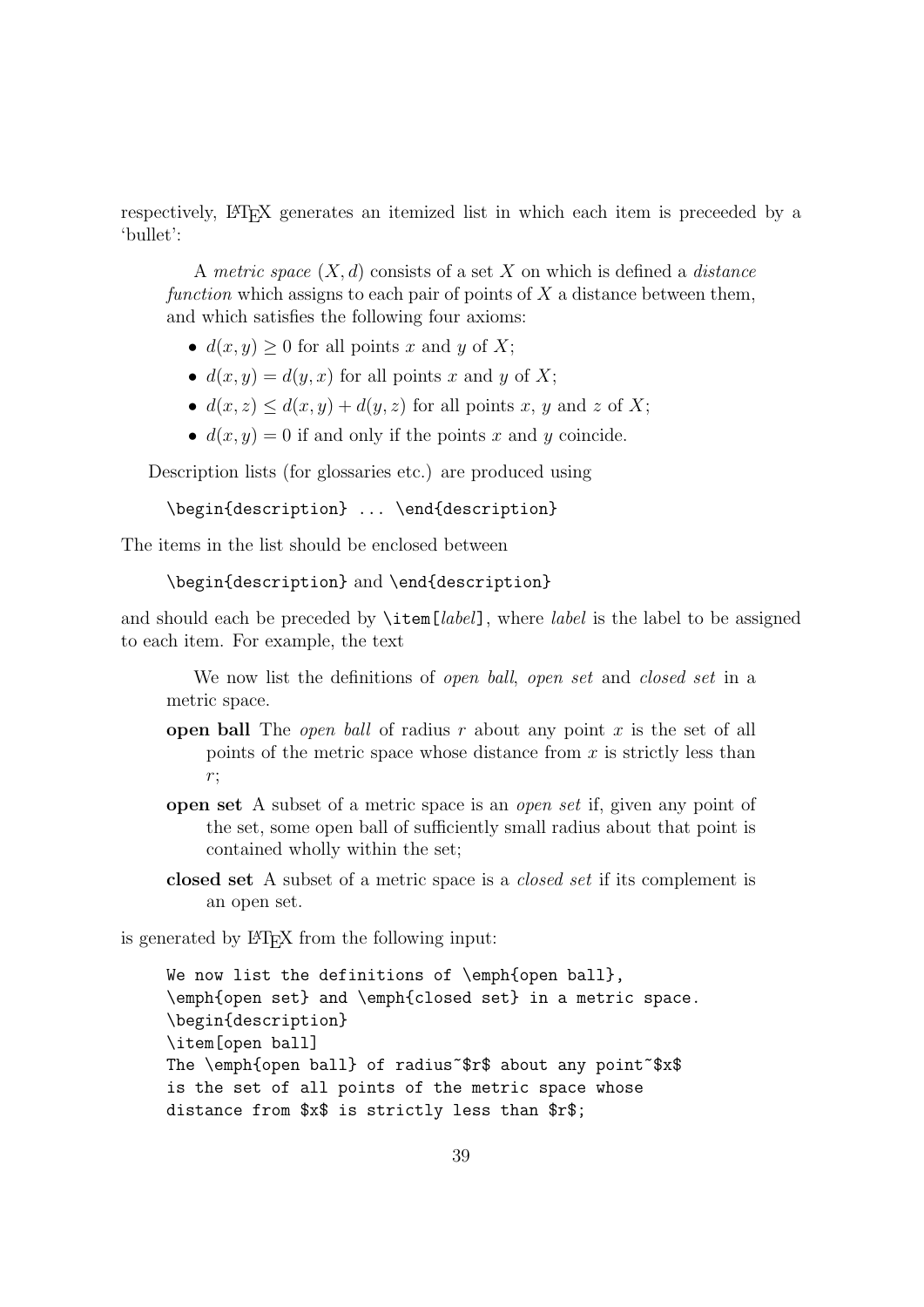```
\item[open set]
A subset of a metric space is an \emph{open set} if,
given any point of the set, some open ball of
sufficiently small radius about that point is contained
wholly within the set;
\item[closed set]
A subset of a metric space is a \emph{closed set} if its
complement is an open set.
\end{description}
```
### 4.3 Displayed Quotations

Displayed quotations can be embedded in text using the quote and quotation environments

```
\begin{quote} ... \end{quote}
```
and

```
\begin{quotation} ... \end{quotation}.
```
The quote environment is recommended for short quotations: the whole quotation is indended in the quote environment, but the first lines of individual paragraphs are not further indented. The input file

```
Isaac Newton discovered the basic techiques of
the differential and integral calculus, and
applied them in the study of many problems
in mathematical physics. His main mathematical
works are the \emph{Principia} and the \emph{Optics}.
He summed up his own estimate of his work as follows:
\begin{quote}
I do not know what I may appear to the world; but to
myself I seem to have been only like a boy, playing
on the sea-shore, and diverting myself, in now and
then finding a smoother pebble, or a prettier shell
than ordinary, whilst the great ocean of truth lay
all undiscovered before me.
\end{quote}
In later years Newton became embroiled in a bitter
priority dispute with Leibniz over the discovery
of the basic techniques of calculus.
```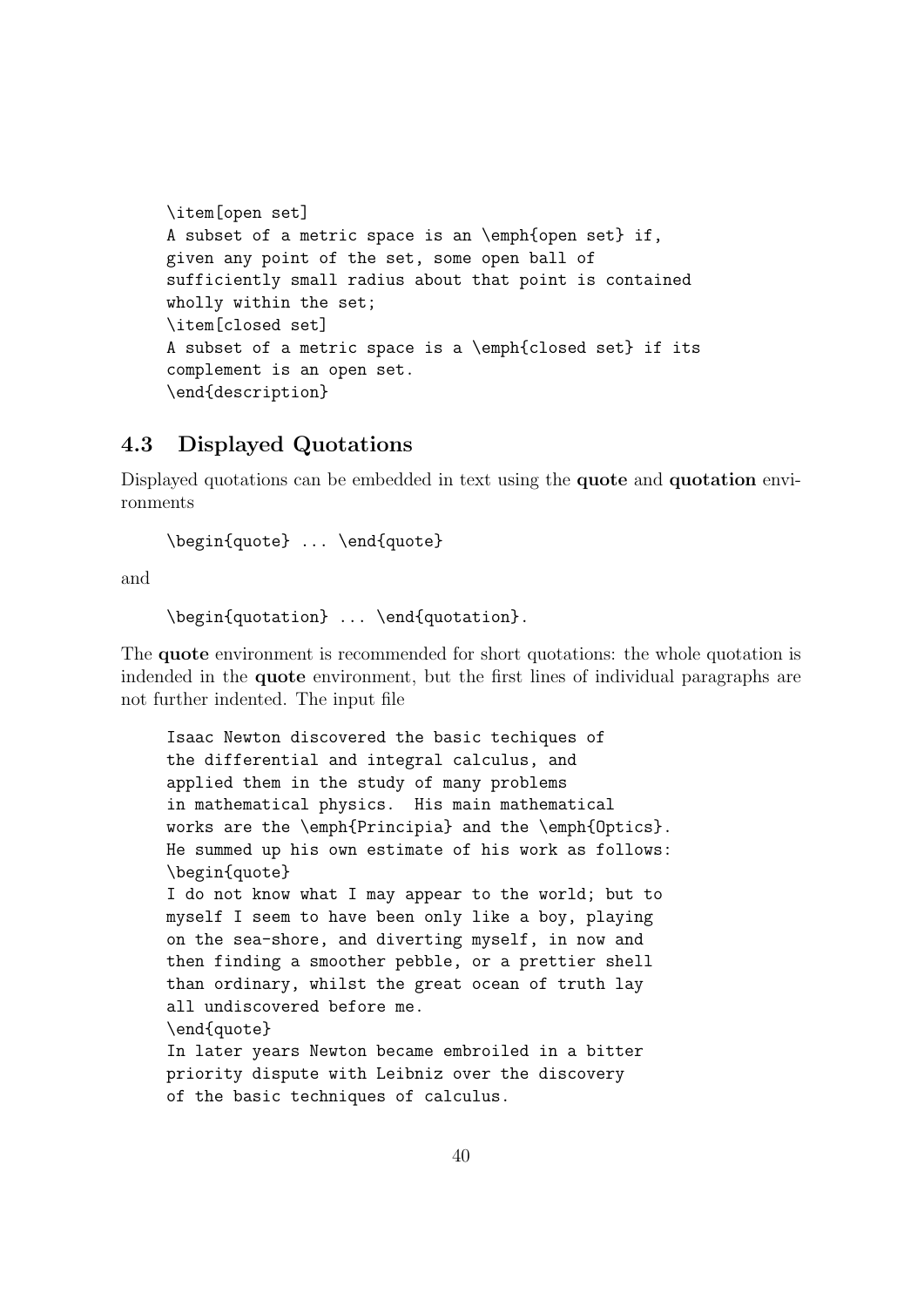is typeset by  $\mathbb{F}$ F<sub>F</sub>X as follows:

Isaac Newton discovered the basic techiques of the differential and integral calculus, and applied them in the study of many problems in mathematical physics. His main mathematical works are the Principia and the Optics. He summed up his own estimate of his work as follows:

I do not know what I may appear to the world; but to myself I seem to have been only like a boy, playing on the sea-shore, and diverting myself, in now and then finding a smoother pebble, or a prettier shell than ordinary, whilst the great ocean of truth lay all undiscovered before me.

In later years Newton became embroiled in a bitter priority dispute with Leibniz over the discovery of the basic techniques of calculus.

For longer quotations one may use the **quotation** environment: the whole quotation is indented, and the openings of paragraphs are then further indented in the normal fashion.

### 4.4 Tables

Tables can be produced in LATEX using the **tabular** environment. For example, the text

The first five International Congresses of Mathematicians were held in the following cities:

| Chicago    | U.S.A.      | 1893 |
|------------|-------------|------|
| Zürich     | Switzerland | 1897 |
| Paris      | France      | 1900 |
| Heidelberg | Germany     | 1904 |
| Rome       | Italy       | 1908 |

is produced in LAT<sub>E</sub>Xusing the following input file:

```
The first five International Congresses of Mathematicians
were held in the following cities:
\begin{quote}
\begin{tabular}{lll}
Chicago&U.S.A.&1893\\
Z\"{u}rich&Switzerland&1897\\
Paris&France&1900\\
Heidelberg&Germany&1904\\
Rome&Italy&1908
```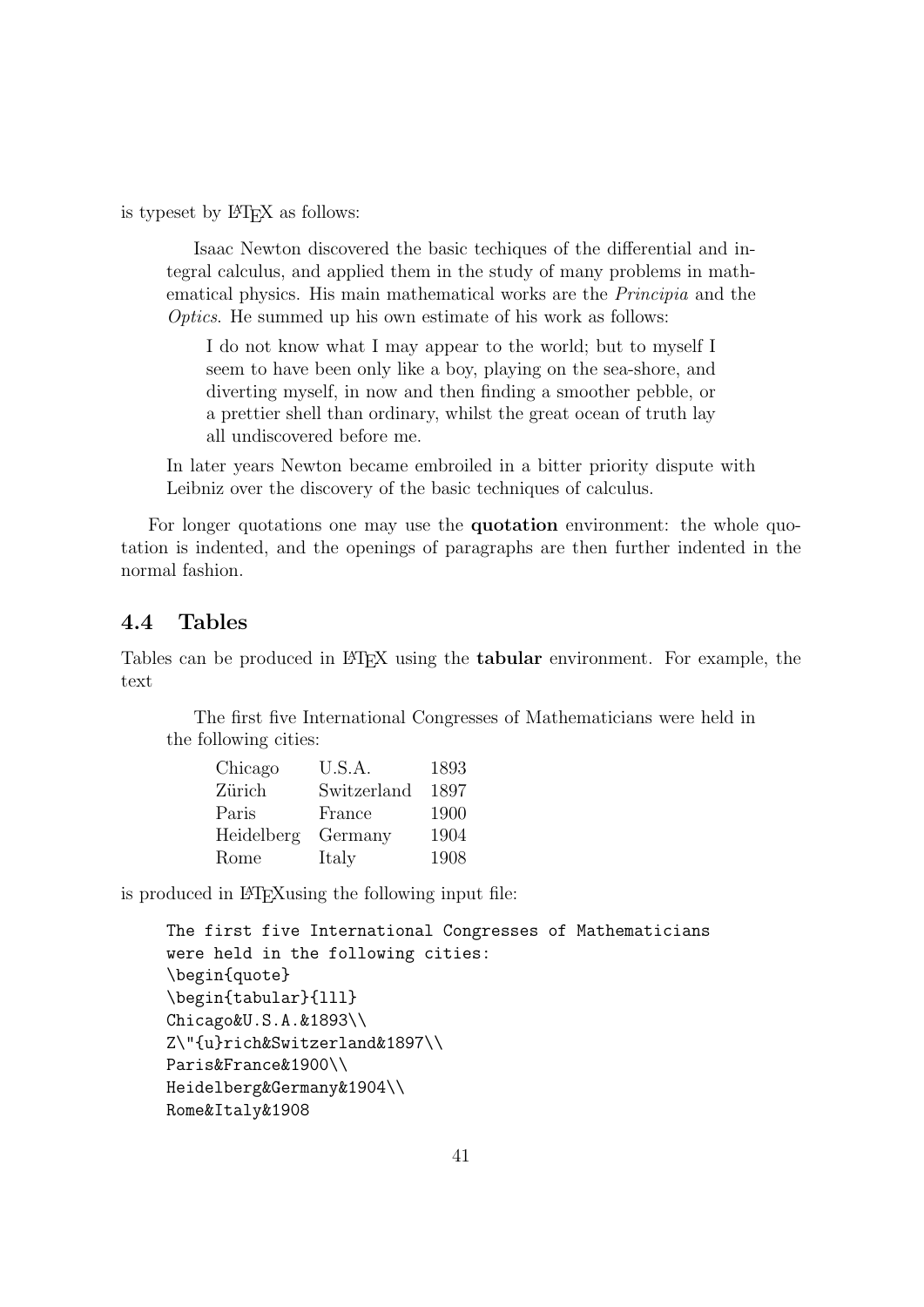```
\end{tabular}
\end{quote}
```
The \begin{tabular} command must be followed by a string of characters enclosed within braces which specifies the format of the table. In the above example, the string {lll} is a format specification for a table with three columns of left-justified text. Within the body of the table the ampersand character  $\&$  is used to separate columns of text within each row, and the double backslash \\ is used to separate the rows of the table.

The next example shows how to obtain a table with vertical and horizontal lines. The text

The group of permutations of a set of n elements has order  $n!$ , where n!, the factorial of n, is the product of all integers between 1 and n. The following table lists the values of the factorial of each integer  $n$  between 1 and 10:

| $\it n$ | n!      |
|---------|---------|
| 1       | 1       |
| 2       | 2       |
| 3       | 6       |
| 4       | 24      |
| 5       | 120     |
| 6       | 720     |
| 7       | 5040    |
| 8       | 40320   |
| 9       | 362880  |
| 10      | 3628800 |

Note how rapidly the value of  $n!$  increases with  $n$ .

is produced in LAT<sub>E</sub>Xusing the following input file:

```
The group of permutations of a set of $n$~elements has
order $n!$, where $n!$, the factorial of $n$, is the
product of all integers between $1$ and $n$. The
following table lists the values of the factorial of each
integer~$n$ between 1 and 10:
\begin{quote}
\begin{tabular}{|r|r|}
\hline
$n$&$n!$\\
\hline
1&1\\
```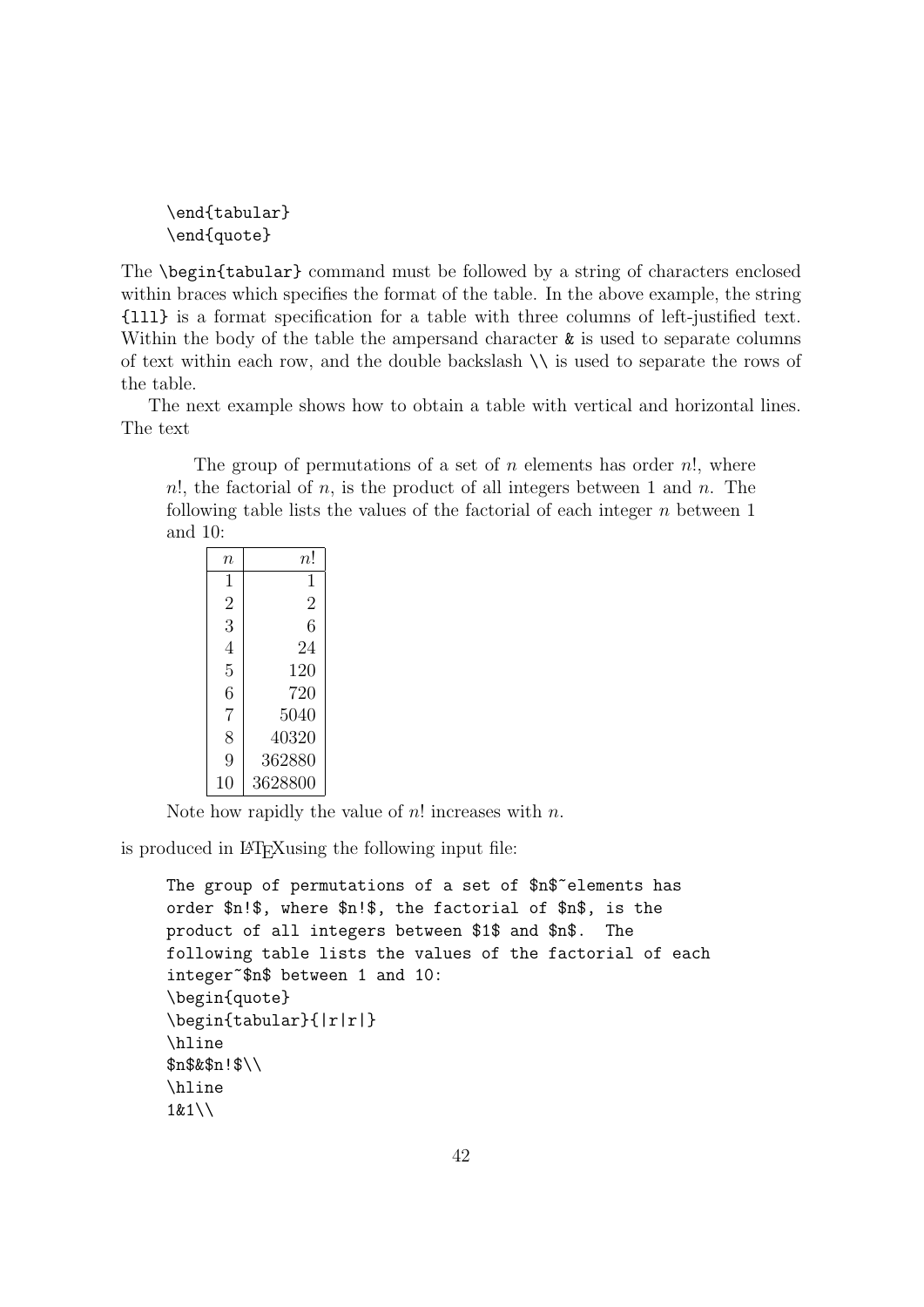```
2&2\\
3&6\\
4&24\\
5&120\\
6&720\\
7&5040\\
8&40320\\
9&362880\\
10&3628800\\
\hline
\end{tabular}
\end{quote}
Note how rapidly the value of $n!$ increases with $n$.
```
In this example the format specification  $\{|\mathbf{r}|\mathbf{r}|\}$  after  $\begin{cases} \Delta \mathbf{r} = \Delta \mathbf{r} \end{cases}$  specifies that the table should consist of two columns of right-justified text, with vertical lines to the left and to the right of the table, and between columns.

Within the body of the table, the command \hline produces a horizontal line; this command can only be placed between the format specification and the body of the table (to produce a line along the top of the table) or immediately after a row separator (to produce a horizontal line between rows or at the bottom of the table).

In a tabular environment, the format specification after \begin{tabular} should consist of one or more of the following, enclosed within braces { and }:

| 1         | specifies a column of left-justified text                       |
|-----------|-----------------------------------------------------------------|
| C         | specifies a column of centred text                              |
| r         | specifies a column of right-justified text                      |
|           | $p{width}$ specifies a left-justified column of the given width |
|           | inserts a vertical line between columns                         |
| $@{text}$ | inserts the given <i>text</i> between columns                   |

A string str of characters in the format specification can be repeated num times using the construction  $\ast \{num\}\{str\}.$  For example, a table with 15 columns of rightjustified text enclosed within vertical lines can be produced using the format specification  $\{|\ast\{15\} \{r|\}\}.$ 

If additional vertical space is required between rows of the table, then this can be produced by specifying the amount of space within square brackets after  $\setminus\$ . For example, on would use  $\{\Theta$ t oseparate two rows of the table by 6 points of blank space.

A horizontal line in a table from column  $i$  to column  $j$  inclusive can be produced using  $\chi_i$ . For example  $\chi_i$  for  $\chi_i$  produces a horizontal line spanning columns 3, 4 and 5 of some table.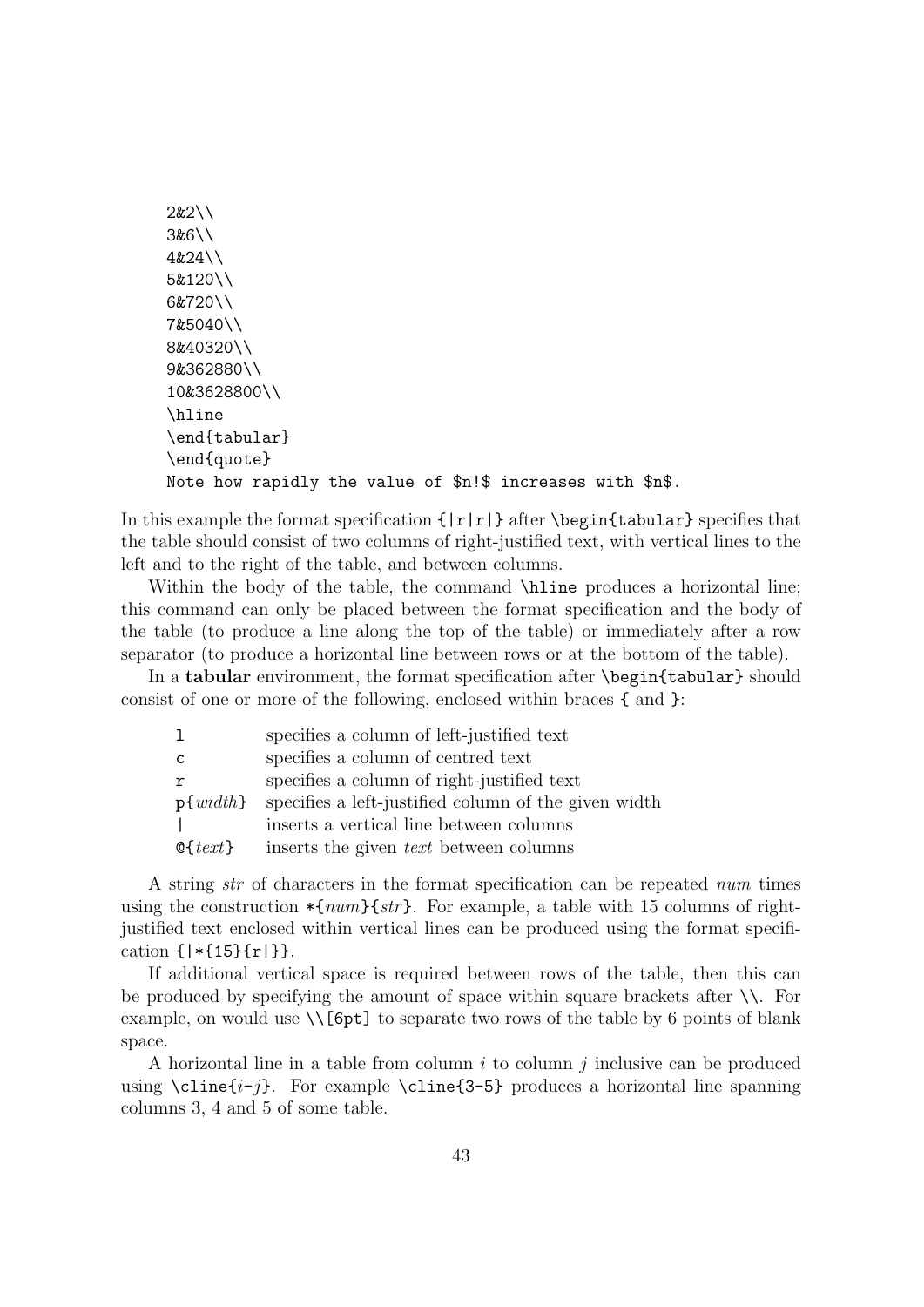A command of the form  $\mu_1$ ulticolumn{num}{ $\{fmt\}$ {text} can be used within the body of a table to produce an entry spanning several columns. Here num specifies the number of columns to be spanned, fmt specifies the format for the entry (e.g., 1 if the entry is to be left-justified entry, or c if the entry is to be centred), and text is the text of the entry. For example, to span three columns of a table with the words 'Year of Entry' (centred with respect to the three columns), one would use

\multicolumn{3}{c}{Year of entry}

### 4.5 The Preamble of the LAT<sub>E</sub>X Input file

We describe the options available in LATEX for specifying the overall style of a document.

A LATEX document should begin with a \documentclass command and any text to be printed must be included between

#### \begin{document} and \end{document}

commands. The \begin{document} command is sometimes preceded by commands that set the page-style and set up user-defined control sequences.

Here is a typical LAT<sub>E</sub>X input file:

```
\documentclass[a4paper,12pt]{article}
\begin{document}
```
This is the first paragraph of a typical document. It is produced in a '12~point' size. A \textit{point} is a unit of length used by printers. One point is approximately \$1/72\$~inch. In a '12~point' font the height of the parentheses is 12~points (i.e. about \$1/6\$~inch) and the letter<sup>"'m</sup>' is about 12 points long.

This is the second paragraph of the document. There are also '10 point' and '11 point' styles available in \LaTeX. The required size is specified in the 'documentstyle' command. If no such size is specified then the 10 point size is assumed.

#### \end{document}

The syntax of the \documentclass command is as follows. The command begins with \documentclass and ends with the names of one of the available styles, enclosed in curly brackets. The available styles are article, report, book and letter. Between the "\documentclass" and the name of the document style, one may place a list of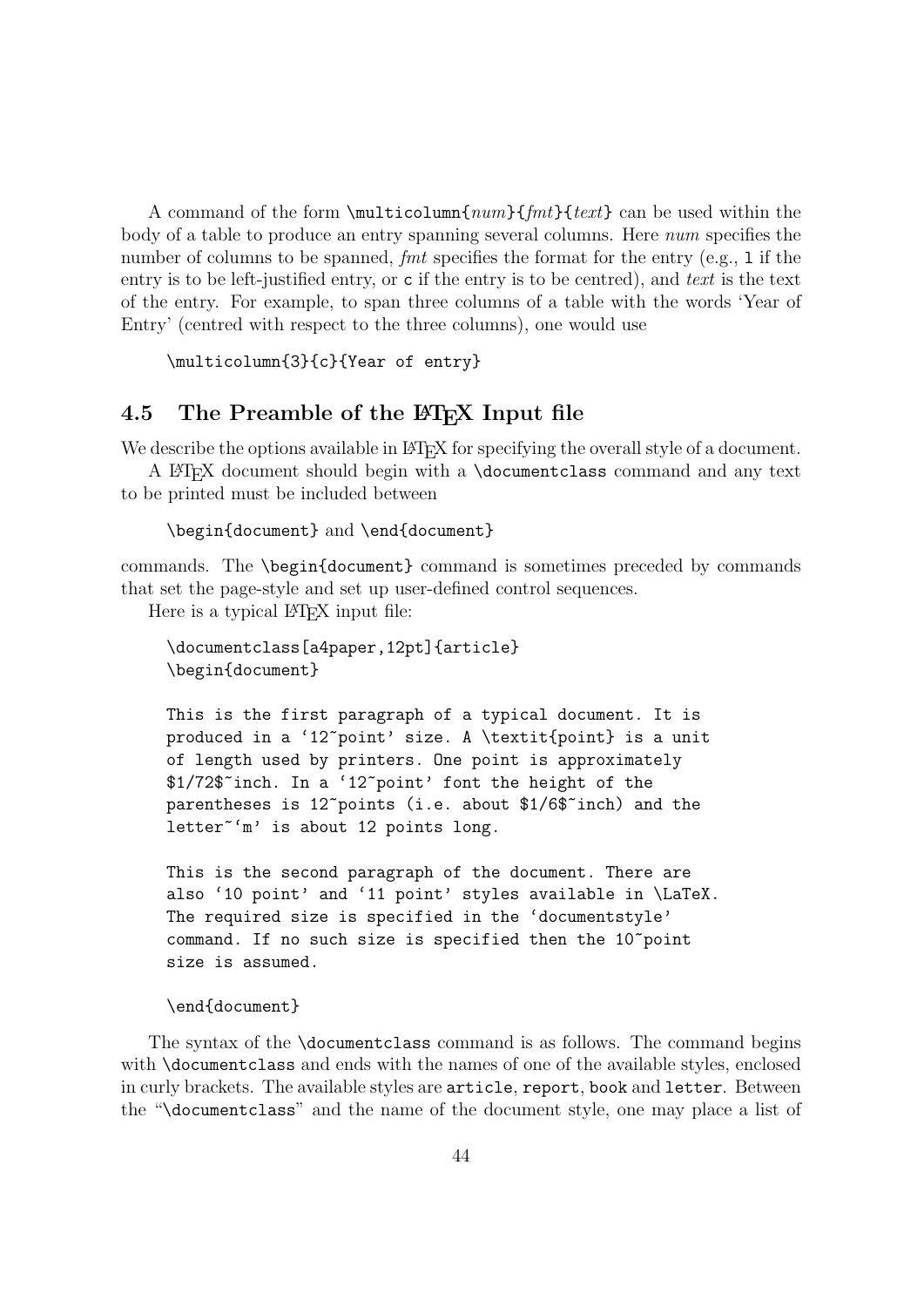options. These options are separated by commas and the list of options is enclosed in square brackets (as in the above example). The options available (which are usually the names of certain 'style files') include the following:

11pt Specifies a size of type known as *eleven-point*, which is ten percent larger than the ten-point type normally used.

12pt Specifies a twelve-point type size, which is twenty percent larger than ten-point.

twocolumn Produces two-column output.

a4paper This ensures that the page is appropriately positioned on A4 size paper.

Typing simply \documentclass{article} will produce a document in ten-point type size. However the printed output will not be nicely positioned on A4 paper, since the default size is intended for a different (American) paper size.

Pages will be automatically numbered at the bottom of the page, unless you specify otherwise. This can be done using the \pagestyle command. This command should come after the \documentclass command and before the \begin{document} command. This command has the syntax  $\pagestyle{option}$ , where the *option* is one of the following:

plain The page number is at the foot of the page. This is the default page style for the article and report document styles.

empty No page number is printed.

- headings The page number (and any other information determined by the document style) is put at the top of the page.
- myheadings Similar to the headings pagestyle, except that the material to go at the top of the page is determined by  $\mark$ narkboth and  $\mark$ markright commands (see the L<sup>AT</sup><sub>EX</sub> manual).

For example, the input file

```
\documentclass[a4paper]{article}
\pagestyle{empty}
\begin{document}
The main body of the document is placed here.
\end{document}
```
produces a document without page numbers, using the standard ten-point type size.